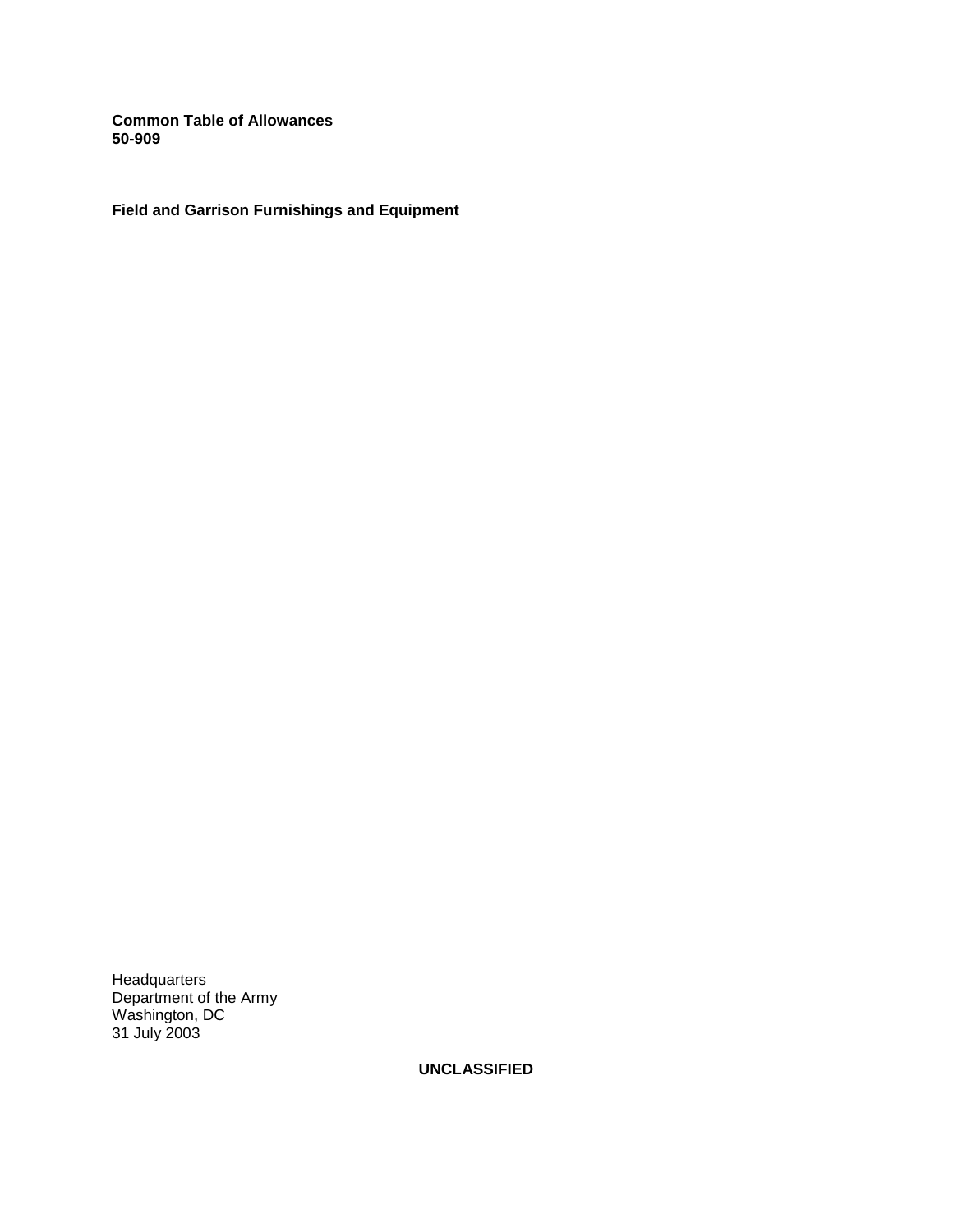**Headquarters** Department of the Army Washington, DC 31 July 2003

## **\*Common Table of Allowances 50-909**

## **Field and Garrison Furnishings and Equipment**

**History.** This issue publishes a revision of this publication. Because the publication has been extensively revised, the changed portions have not been identified.

**Summary.** This Common Table of Allowances (CTA) is an authorization document under the provisions of AR 71-13 providing flexible basis of issue, which may be used to acquire certain common items of field and garrison furnishings and. equipment.

**Applicability.** This CTA applies to the Active Army, Army National Guard, and the U.S. Army Reserve. This CTA applies during partial and full mobilization.

**Interim changes.** Interim changes are not official unless authenticated by the Administrative Assistant to the Secretary of the Army. Users will destroy interim changes on the expiration dates unless sooner superseded or rescinded.

**Suggested Improvements.** Users are invited to send comments and suggested improvements on DA Form 2028 (Recommended Changes to Publications and Blank Forms) directly to Commander, U.S. Army Force Management Support Agency, Bldg 201 (Stop 587), ATTN: MOFI-FMA, Fort Belvoir, VA 22060-5587.

**Distribution.** Distribution of this CTA is made in accordance with the requirements on DA Form 12-O4E, block number 0043, intended for command levels A, B, C, D, and E for Active Army, Army National Guard, and U.S. Army Reserve.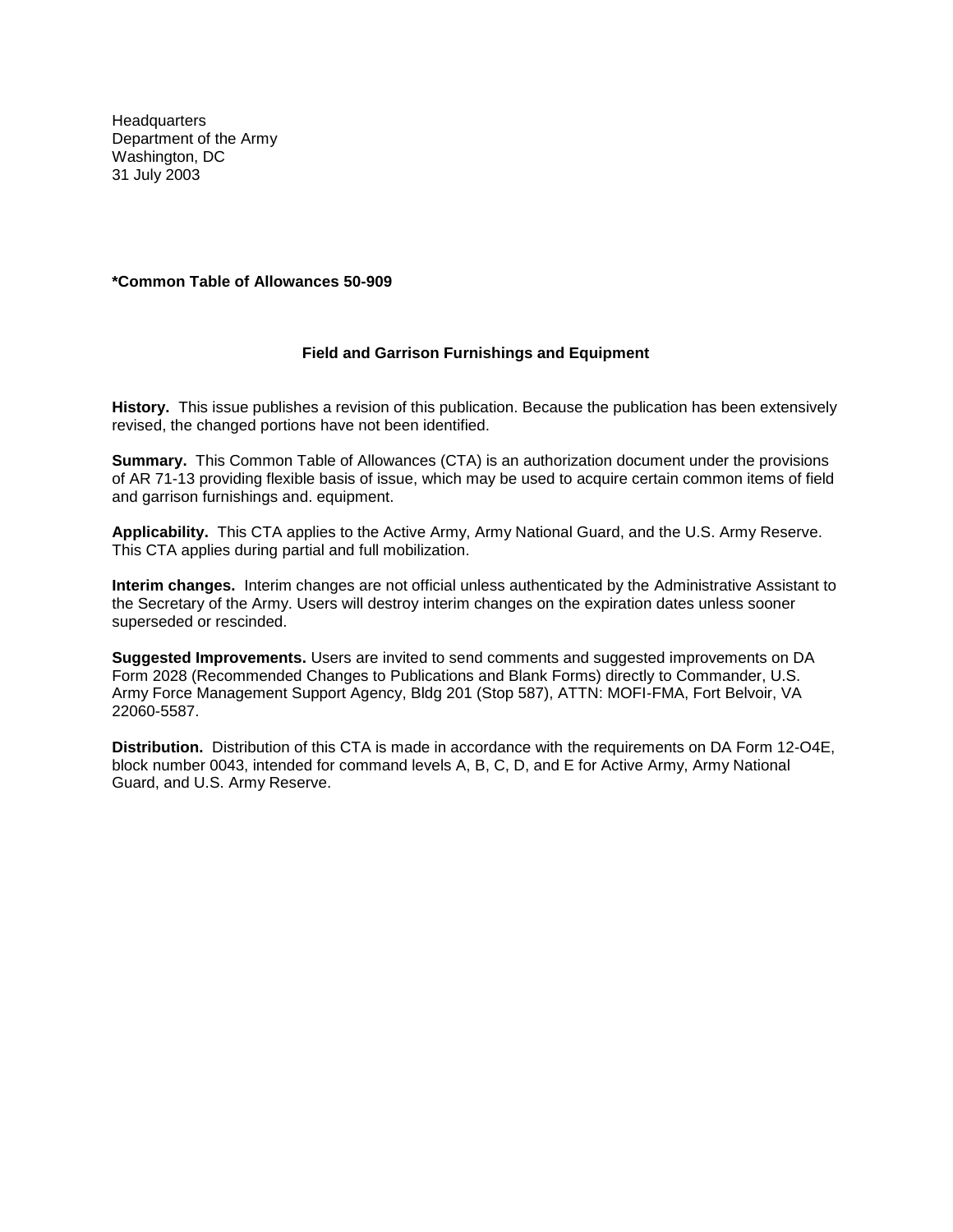## **Contents** (Listed by paragraph)

```
Purpose • 1
References • 2
Explanation of abbreviations and terms • 3
Special instructions • 4
Modifications \bullet 5
Applicability of Table 3 \cdot 6
Community support • 7
Child development services • 8
Food Service (Troop) • 9
Laundry/Dry Cleaning • 10
Medical department activity/medical center • 11
Medical department activity/medical center allowances • 12
Medical department activity/medical center requisitions \bullet 13
Office/conference room • 14
Quarters/Dayroom Application • 15
Recreation and Family Support • 16
Community Recreation Arts and Crafts Program . 17
Family Support Youth Services Programs • 18
Community recreation music and theatre program • 19
Morale Support Outdoor Recreation Program • 20
Community Recreation Center Program  21 
Morale Support Sports Program • 22
Safety • 23
Tentage/Tarpaulins 24 
Targets, Target Equipment and Dummy, Inert and Miscellaneous Ammunition  25 
Applicability of Table 62 . 26
Vessels • 27
Vessel Allowances • 28
Libraries • 29
Library Allowances • 30
Library Requirements • 31
Club Systems • 32
Museums and Historical Holdings • 33
Special Ceremonial Units • 34
Commissary Stores • 35
Information Mission Area (IMA) • 36
Judge Advocate General's Corps • 37
```
# **Appendixes**

- **A.** References,
- **B.** Deployable TOE/TDA Mission Related Equipment,
- **C.** Typewriters,
- **D.** Components Lists,
- **E.** Equipment-in-PlaceCarpet/Rugs,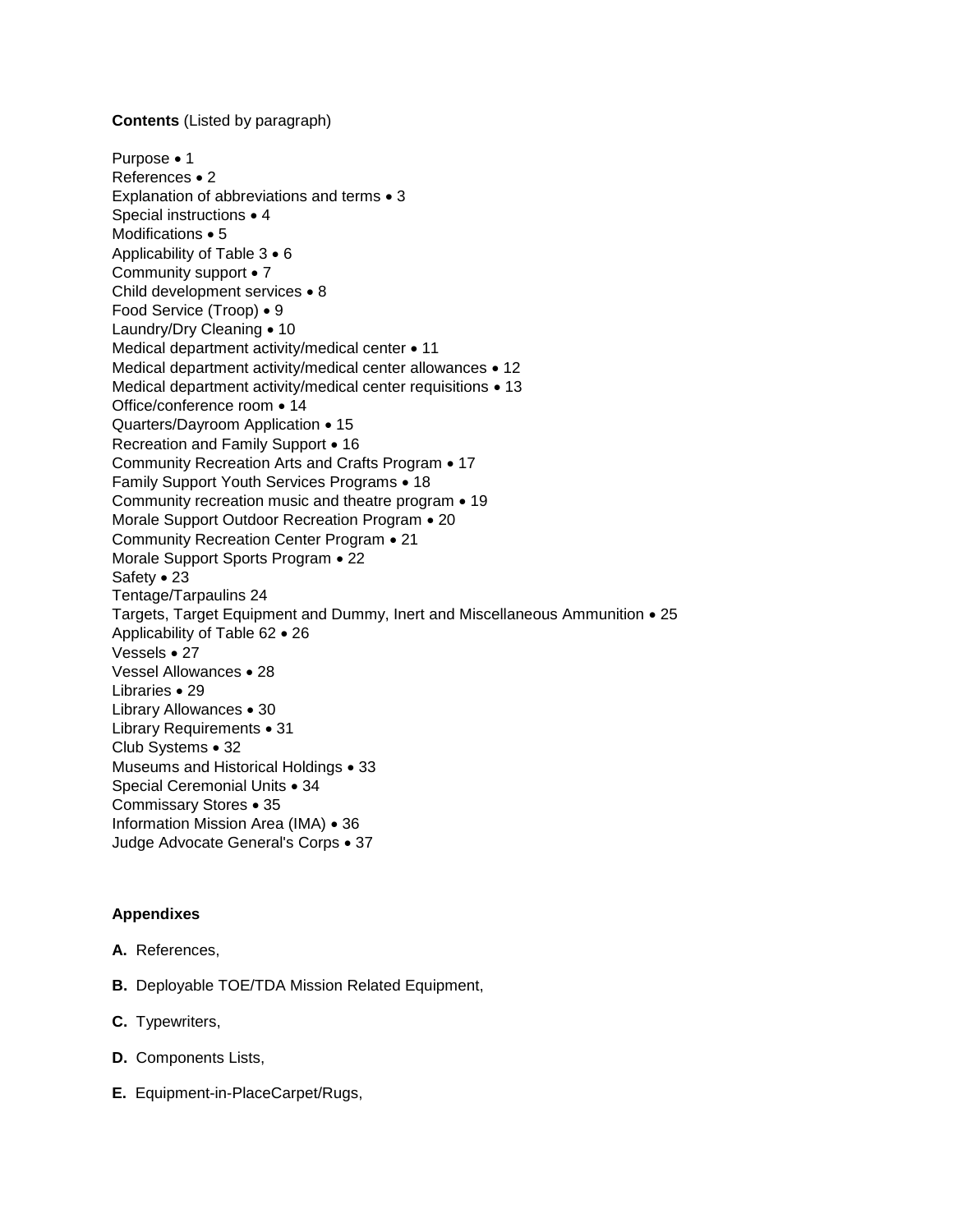**F.** Economic Analysis Procedures for Bulk Milk Dispensing Equipment,

- **G.** Description of U.S. Army Vessels,
- **H.** Guide far Office Furniture and Furnishings,
- **I.** Alphabetical Listing,

# **Table List**

- Table 1: Air Delivery, Table 2: Athletic (On Duty), Table 3: Chapel/Chaplain, Table 4: Classroom, Table 5: Clothing Textile Fitting; Alteration/Repair, Table 6: Community Service, Table 7: Child Services, Table 8: Family Advocacy Temporary Shelters, Table 9: ADAPCP-Community Counseling Centers, Table 10: Fire Department/ Aircrash Rescue, Table 11: Dining Facilities-Self-service area: beverage, salad and dessert, Table 12: Dining Facilities-Main entree/short order serving area, Table 13: Dining Facilities-Kitchen Area, Table 14: Dining Facilities-Dining Area, Table 15: Dining Facilities-Dishwashing area, Table 16: Dining Facilities-Storage Area Nonperishable, Table 17: Dining Facilities-Storage area perishable, Table 18: Dining Facilities-Outside area, Table 19: Dining Facilities-Pot and Pan Wash Area, Table 20: Dining Facilities-Staging area, Table 21: Dining Facilities-Army Vessels, Table 22: Dining Facilities-Miscellaneous Requirements, Table 23: Troop Issue Subsistence Activity, Table 24: Laundry and Dry Cleaning Plant Requirements, Table 25: Laundry and Dry Cleaning Miscellaneous Requirements, Table 26: Law Enforcement, Table 27: Lounge\*/Lobby, Table 28: Hospital Food Service Facilities-Beverage Serving Area, Table 29: Hospital Food Service Facilities-Serving Area, Table 30: Hospital Food Service Facilities-Kitchen Area, Table 31: Hospital Food Service Facilities-Dining Area, Table 32: Hospital Food Service Facilities-Washing Area,
- Table 33: Hospital Food Service Facilities-Storage Area,
- Table 34: Hospital Food Service Facilities-Patient Tray Area,
- Table 35: Hospital Food Service Facilities-Processing/Ingredient Area,
- Table 36: Hospital Food Service Facilities-Hospital Ward Nurse Area,
- Table 37: Hospital Food Service Facilities-Receiving/Outside Area,
- Table 38: Hospital Food Service Facilities-Miscellaneous Requirements,
- Table 39: Office/Conference Room Allowances,
- Table 40: Physical Security,
- Table 41: Enlisted Quarters: Trainee Facility,
- Table 42: Enlisted Quarters: Barracks,
- Table 43: Enlisted Quarters: Senior Enlisted Bachelor Quarters,
- Table 44: Bachelor Officer Quarters,
- Table 45: Family Quarters (Note 27),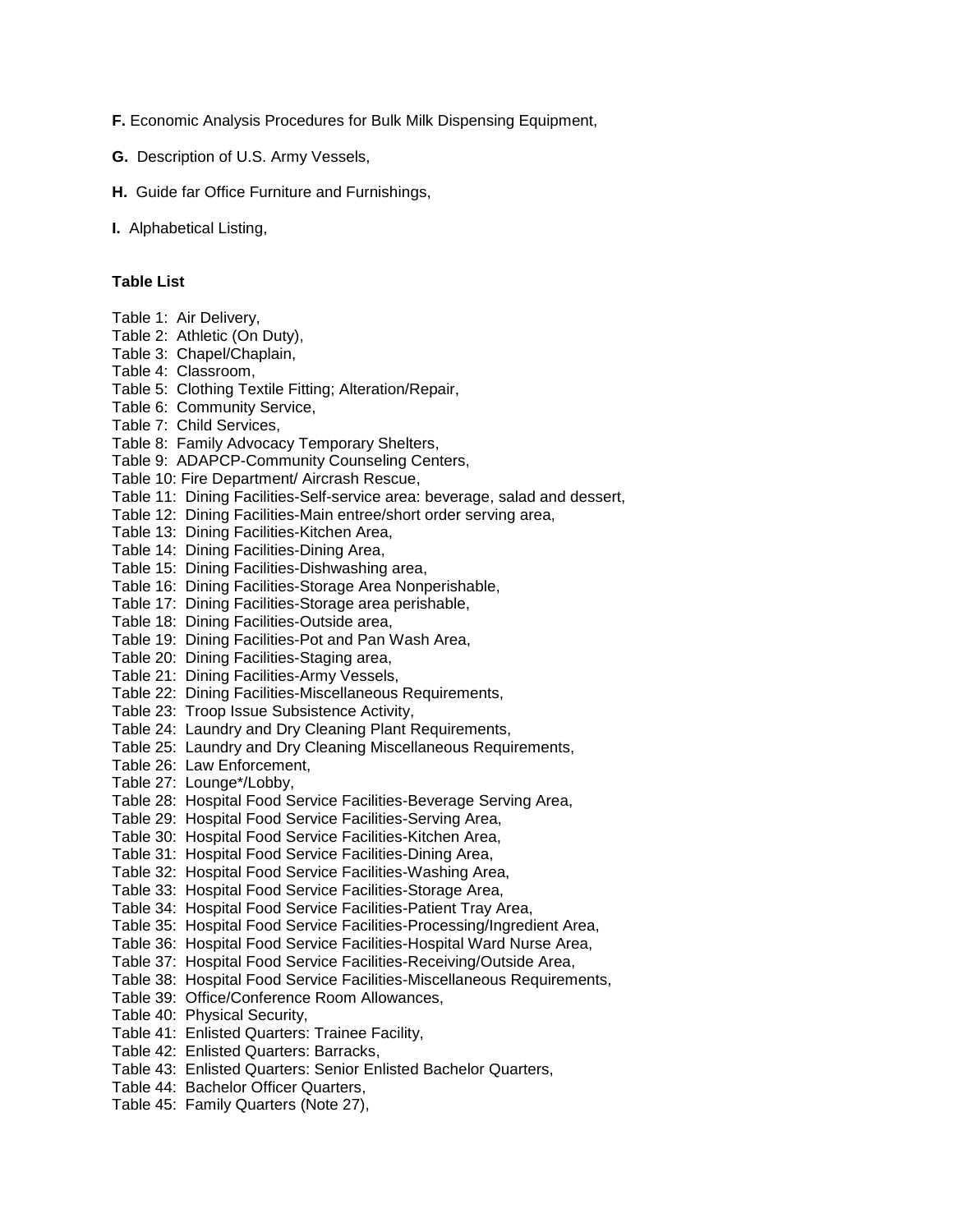- Table 46: Guesthouses (Note 44),
- Table 47: DOD Sponsored School Dormitories (Overseas),
- Table 48: Distinguished Visitor Quarters,
- Table 49: Recreational Housing (Note 45),
- Table 50: Other Quarters,
- Table 51: Unaccompanied Visiting Enlisted/Officers Quarters,
- Table 52: Family Housing Community Association Centers,
- Table 52.1: Private Rentals Occupied by Unaccompanied Personnel,
- Table 53: Recreation and Family Support-General,
- Table 54: Community Recreation Arts and Crafts Program,
- Table 55: Family Support Youth Services Program,
- Table 56: Community Recreation Music and Theatre Program,
- Table 57: Morale Support Outdoor Recreation Program,
- Table 58: Community Recreation Center Program,
- Table 59: Morale Support Sports Program,
- Table 60: Safety Allowances,
- Table 61: Tentage/Tarpaulins Allowances,
- Table 61.1: Tentage Allowances in Zones VI and VII,
- Table 62: Targets, Target Equipment and Dummy, Inert and Miscellaneous Ammunition Allowances,
- Table 63: Miscellaneous Allowances,
- Table 64: Vessel Allowances,
- Table 65: Library Allowances,
- Table 66: Maintenance,
- Table 67: Learning Center,
- Table 68: Training Devices,
- Table 69: Club System Kitchen Allowances,
- Table 70: Club System Dining Area,
- Table 71: Club System Common Support Areas (Note 1),
- Table 72: Museums and Historical Holdings Allowances,
- Table 73: Special Ceremonial Units Allowances,
- Table 74: Commissary Store Allowances,
- Table 75: Information Mission Area Equipment Allowances,
- Table 76: Judge Advocate General's Corps,
- Table G-1: Deployable TOE/TDA Mission Related Equipment,
- Table G-2: Description of U.S. Army Vessels, Table G-2: Miscellaneous Type Vessels,
- Table H-1: Guide for Office Furniture and Furnishings,
- Table H-1.1: Guide for Office Furniture and Furnishings,
- Table I-1: Alphabetical Listing,

Figure List

- Figure F-1. Example of a purchase summary of costs for economic analysis,
- Figure F-2. Example of a purchase summary of costs for economic analysis,
- Figure F-3. Example of a purchase summary of costs for economic analysis,
- Figure F-4. Example of a purchase summary of costs for economic analysis,
- Figure F-5, Example of a lease summary of costs for economic analysis,
- Figure F-6. Example of a lease summary of costs for economic analysis,

## **Glossary**

## **1. Purpose**

The purpose of this Common Table of Allowances is to provide an authorization document according to the provisions of AR 71-13. This CTA provides flexible bases of issue, which may be used by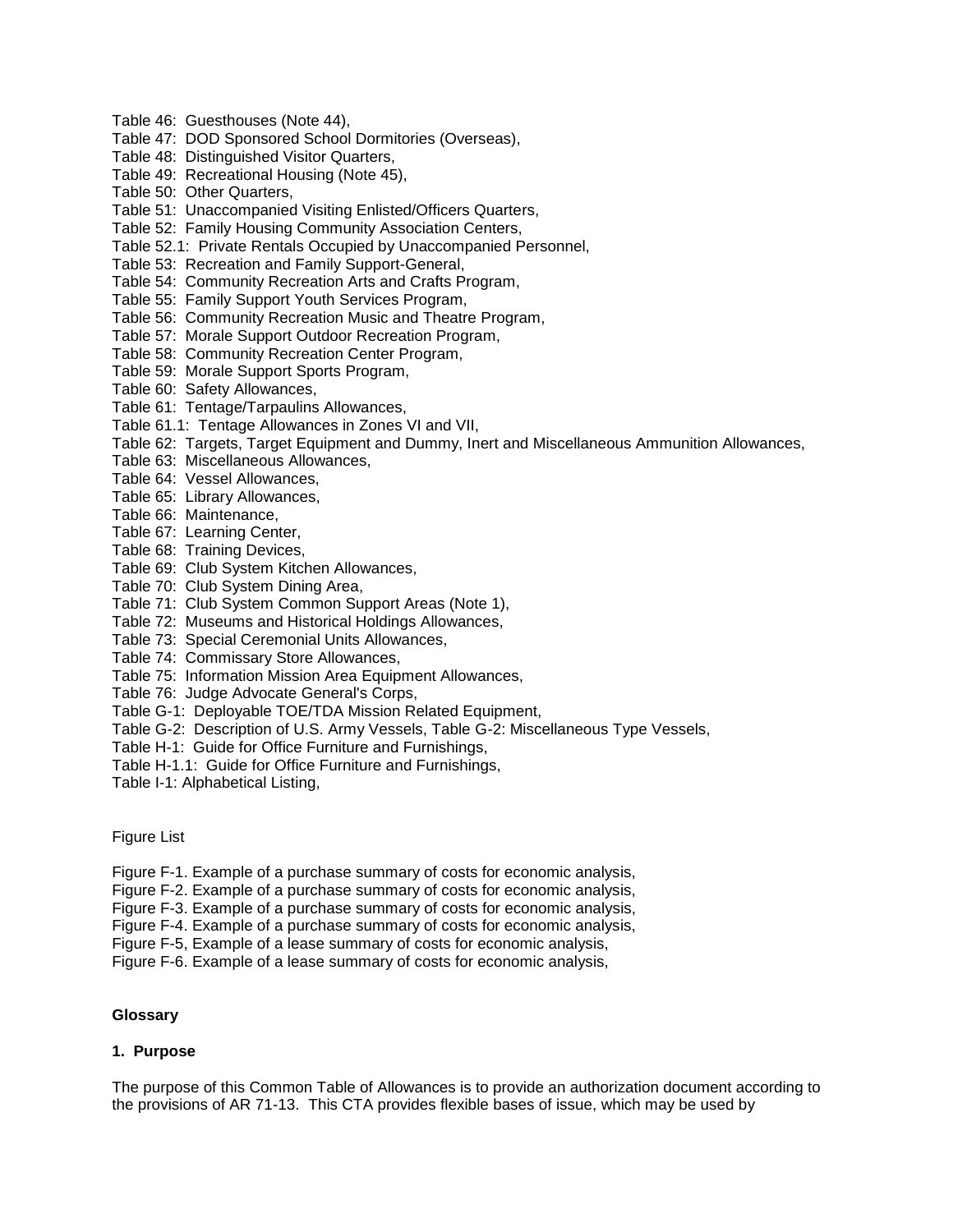commanders having jurisdiction over the functions concerned to acquire certain common items of field and garrison furnishings and equipment. No additional documentation is required. This CTA generally applies to MTOE/TDA/JTA units/activities, to appropriated fund elements thereof, and to individuals therein. See each table for additional application as appropriate.

## **2. References**

Required and related publications and prescribed and referenced forms are listed in appendix A.

## **3. Explanation of abbreviations and terms**

Abbreviations and special terms used in this CTA are explained in the glossary.

## **4. Special Instructions**

 a. This CTA is the only authorization document for requisitioning the allowances of equipment listed. However, unless otherwise restricted by orders, regulations, or instructions contained in the separate paragraphs, only minimum quantities of that equipment considered essential for efficient operation of the function will be requisitioned. Requisition of CTA-authorized items is discretionary, not mandatory.

 b. When a standard item is authorized in this CTA and a suitable nonstandard item is on hand, the nonstandard item will be retained in lieu thereof until unserviceable or no longer required.

 c. An on-hand like item authorized by superseded CTA, but not authorized by this CTA, may be retained and accounted for as a substitute item under provisions of AR 710-2 until no longer serviceable or economically repairable. However, the total quantity on hand of the superseded item and the current item will not exceed the total authorized quantity of this CTA. If an item, which was authorized by superseded CTA is on hand and there is no like item authorized by this CTA, the item is not authorized and will be processed for turn-in in accordance with established procedures.

 d. Items of equipment listed in this CTA will not be taken by individuals/units/activities upon permanent change of station, nor will they be taken into the field during training or upon mobilization, except as authorized by AR 71-13 or by instructions in separate paragraphs or appendix B of this CTA or unless such action is directed by the authority ordering the change of station or mobilization.

 e. This CTA may be used by managers at all echelons within the Army for use in developing requirements for authorized stockage lists (ASL).

 f. An end item or set, kit, or outfit included in this CTA is the authority for acquisition of applicable repair parts, accessories, special tools, and components thereof which are shown in applicable technical manuals, set listings, and supply bulletins commensurate with the assigned responsibilities for maintenance of the unit and density of the authorized items. Expendable or durable items required for the efficient operation of the functions concerned will be obtained in accordance with CTA 8-100 and CTA 50-970. Nonstandard maintenance parts and accessories for nonstandard items will be obtained in accordance with local procurement regulations.

 g. If electrical items authorized herein do not have voltage compatibility with overseas application (see NSN under appropriate LIN, SB 700-20), authority to procure transformers or comparable electrical items locally is granted.

 h. Authorizations in this CTA except for class V items is restricted to equipment costing less than \$15,000. Equipment costing \$15,000 and over except for class V items must be documented under provisions of AR 71-13/AR 310-49 and authorized in DA approved MTOEs and TDAs output from the DA TAADS.

 i. Items listed in this CTA will be accounted for on property books in accordance with AR 710-2, which para 2-4c states that "Authorization documents take precedent over the accounting requirements code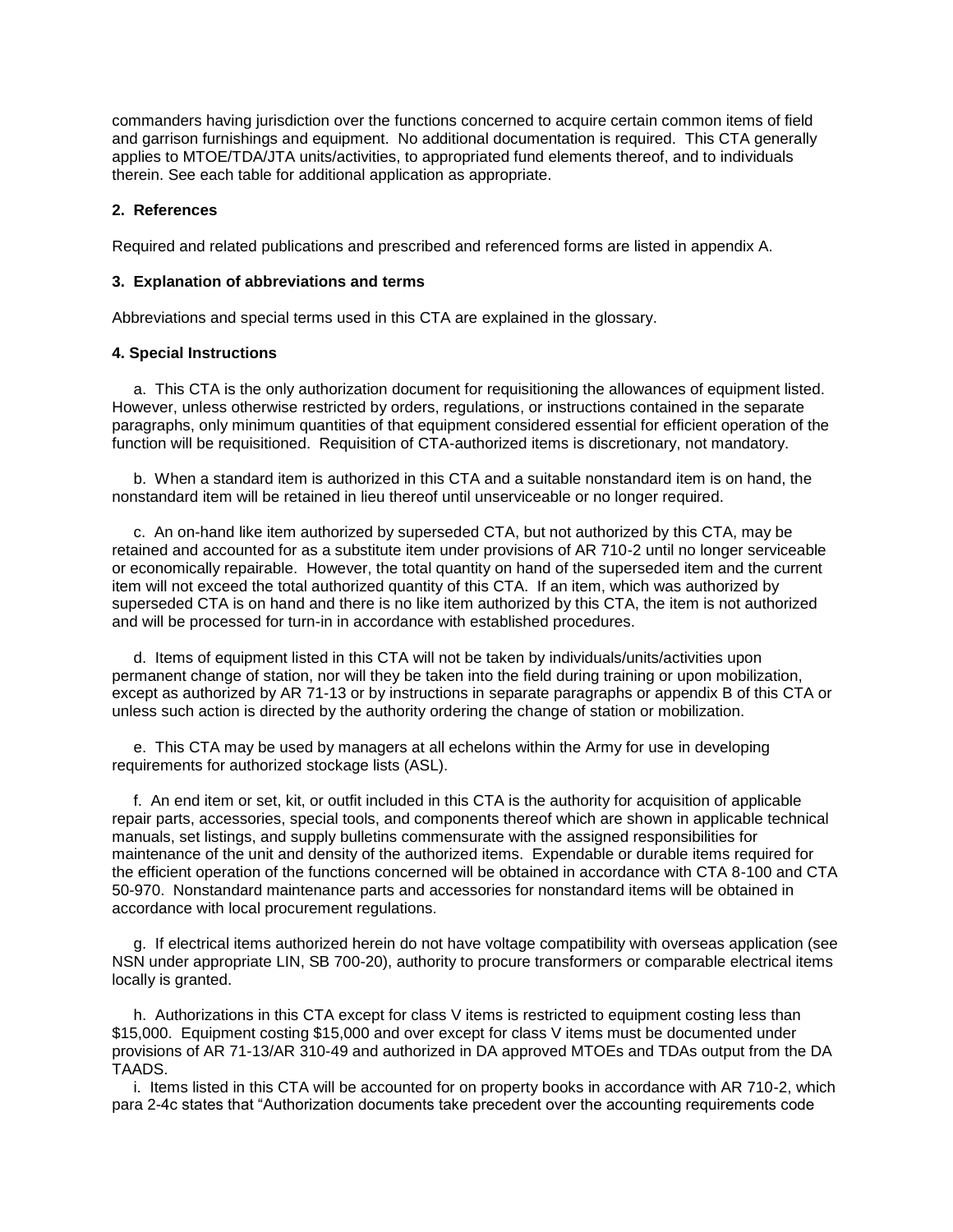(ARC) on the AMDF for the purpose of property book accountability." With exception of table 7, all locally procured items identified with a NSLIN in the CTA will have accountability requirements determined lAW the criteria in AR 735-5, chapter 7.

 j. The majority of items listed herein are authorized "in the clear" to individuals/units/activities or facilities as stated in the basis of is- sue, subject only to the discretion of the appropriate commander to requisition and the availability of funds. Items authorized should only be requisitioned when required for the necessary operation of the unit, military mission, or for discharge of assigned military duties, and then only in the quantities as necessary and required.

 k. The "per requirement" basis of issue is used herein when a quantity to be authorized cannot be expressed in terms of a specific factor. The item, quantity and type of equipment authorized are determined locally within regulatory guidance, actual requirements, and availability of funds.

 l. When an item is listed on an "or" basis, this will be interpreted as the total amount authorized will not exceed the allowance in the basis of issue.

 m. Line item numbers ending with an "N" or "R" are nonstandard/noncatalogued equipment. These items, unless otherwise noted, can only be acquired by local procurement within the provisions of the Federal Acquisition Regulation (FAR). ,

 n. The term "add per" is used in some of the basis of issue. Such a basis of issue is interpreted as follows. In some cases the basis of issue narrative itself contains the allowance quantity to be added. If this is not the case, the basis of issue means that an additional allowance of the same item is authorized in the quantity shown in the allowance column for that item.

## **5. Modifications**

Requests for modifications to bases of issue and allowances in this CTA, will be submitted through command channels to Commander, U.S. Army Force Management Support Agency, ATTN: MOFI-FMA, Building 201 (Stop 587), Fort Belvoir, VA 22060-5587, in accordance with the provisions of Chapter 5. AR 71-13. Requests for consideration of new CIA items must include specific data for each item: manufacturer (not vendor), model number, unit cost, detailed generic description, and picture or drawing (brochure, if available).

#### **6. Applicability of Table 3**

 a. Active Army and Army Reserve. This table prescribes the equipment normally required by chapel facilities and chaplains of posts, camps, and stations in the continental United States and overseas areas to facilitate administration and operation.

 b. Army National Guard (ARNG). This table is applicable to the ARNG only for equipment required by individual chaplains operating in a field environment. It is not applicable to the ARNG for use at fixed chapel facilities without prior approval on an individual basis by the Chief, National Guard Bureau.

## **7. Community support**

This paragraph prescribes the allowances of nonexpendable furnishings and equipment normally used in community support programs except for certain types of furnishings and equipment which are reflected in the following tables: Lounge/lobby type furniture and furnishings-table 27; Office type furniture and furnishings-table 39; Physical security-table 40; and Miscellaneous type items-table 63.

 a. Requisitions for nonstandard/noncataloged food service equipment will be prepared in milstrip format and submitted directly to Commander, US Army Quartermaster Center and School, Attention: ATSM-CES-OE, Fort Lee, Virginia 23801-5041, for technical review, evaluation, and disposition action. As much detailed description data and supplementary information as possible should be provided in the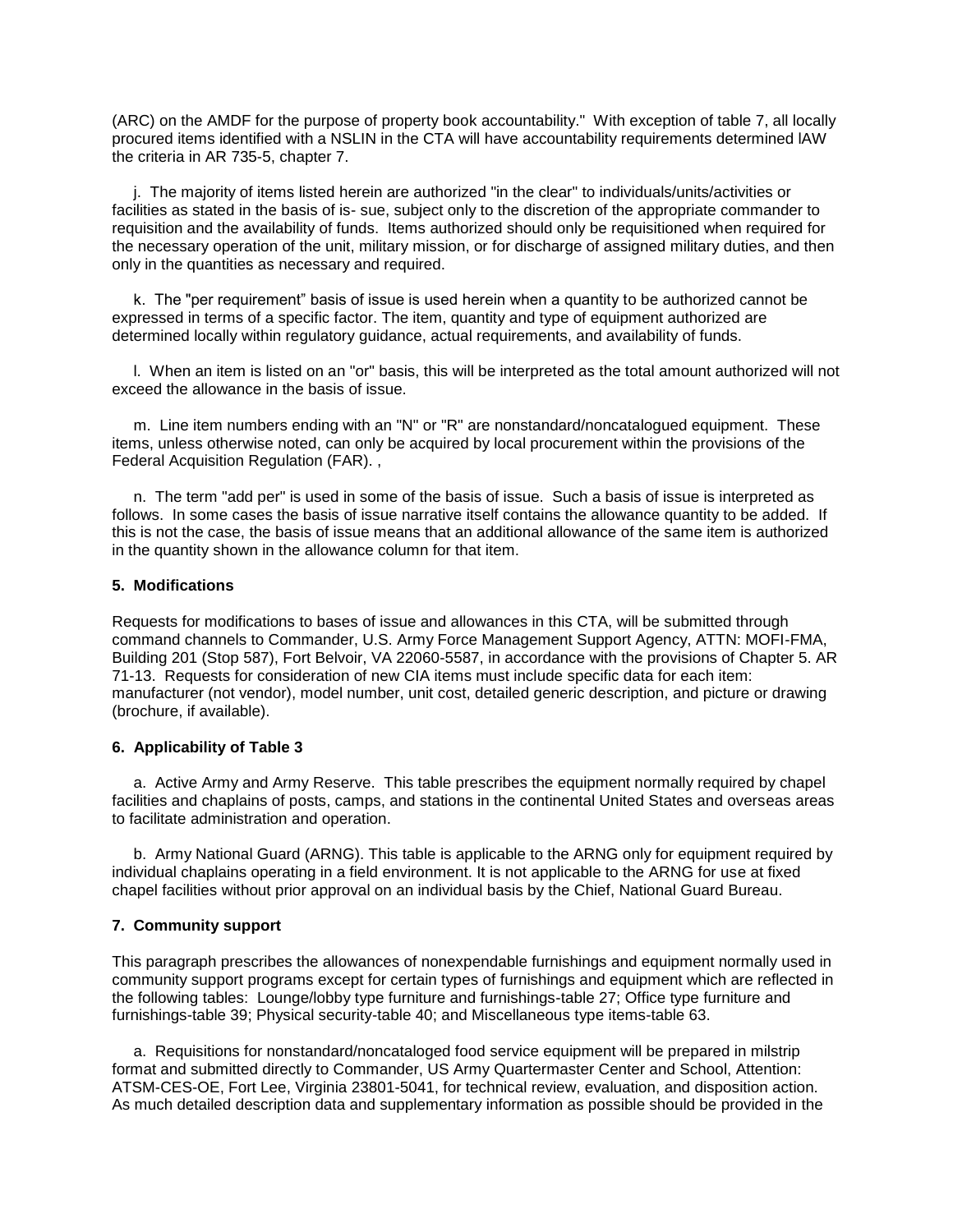preparation of requisition documents for nonstandard/noncataloged food service equipment. If a particular item of equipment is required for compatibility purposes, indicate that "substitutes, are not acceptable" and explain in detail. The provisions of accurate and detailed information will facilitate subsequent processing and filling of equipment requisitions, as well as insuring that the proper item of equipment is purchased.

 b. Items of nonstandard/noncataloged equipment, other than food service, identified by a Line Item Number ending with "N" or "R," are authorized for local purchase by the installation commander within the provisions of the FAR. Commanders will select the most cost effective type of equipment that satisfies their requirement from the GSA federal supply schedule, if possible, before authorizing that items be purchased locally.

 c. The generic nomenclature utilized for many non-adopted items in tables 6, 7, 8, and 9 permits acquisition of appropriate variations of items where peculiar characteristics are required for the performance of specific functions. This provides the user with the opportunity to acquire whatever is necessary and available to satisfy specific requirements.

## **8. Child development services**

The allowance columns for Child Development Services Activities are as follows:

- a. 4A Resource/Toy Lending Library
- b. 4B-Lounge/ Administrative area
- c. 4C-Kitchen area
- d. 4D-Infant area
- e. 4E-Toddlers area
- f. 4F-Preschool area
- g. 4G-School Age Area

## **9. Food Service (Troop)**

Tables 11 through 20 show allowances of dining room and kitchen equipment for enlisted dining facilities and officers' field ration dining facilities. Table 21 shows allowances of food service equipment for Army vessels. Table 22 shows the items and bases of issue for activities/facilities not listed in tables 11 through 21. These items may also be applicable to activities/facilities listed in tables 11 through 21 and authorized for issue under special situations. Requirements for items not normally authorized for issue to an activity/facility but which are required for a specific function peculiar to their operation will be submitted in accordance with the provisions of Paragraph 8 of this CTA. Table 23 shows the items and bases of issue for installation troop issue subsistence activity.

 a. Army National Guard units/activities may use paragraph 13 for retention of items on hand and for authorization/requisition/issue for items in tables 21 an4 22 that were formerly listed in TOE/MTOE and required for deployment in accordance with Appendix B herein. Items listed in Chief, National Guard Bureau (CNGB) approved troop support agency dining facility equipment schedules are authorized to be acquired from federally appropriated funds for new construction of armories and state operated training site dining facilities/CNGB approved troop issue subsistence activities. Approved equipment schedule items which are indicated as government furnished and government installed, funds other than construction, may be acquired for existing armories and state operated training site dining facilities/CNGB approved troop issue subsistence activities when approved by the appropriate adjutant general and federally appropriated funds are available to that state. Acquisition of items from federally appropriated funds for renovation or items that do not appear in approved equipment schedules requires prior approval from Chief, National Guard Bureau, NGB-ARL-T, Washington, DC 20310-2500.

 b. The following codes contained in tables 11 through 20 identify the dining facilities design era indicated in the basis of issue: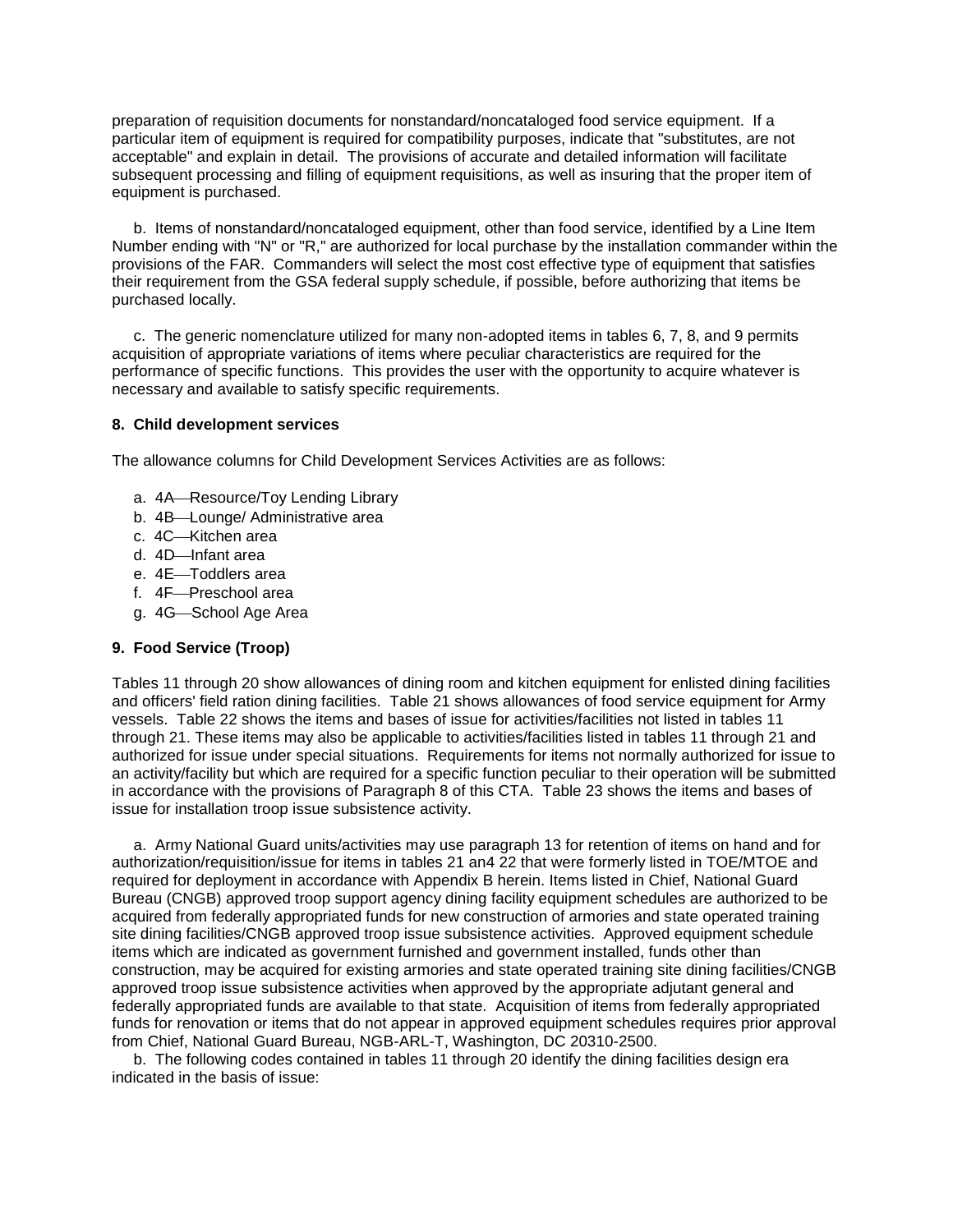- (1) (A)-New construction (MCA FY 75 through 82)
- (2) (B)-Modernization (MCA FY 75 through 82)
- (3) (C)-New construction training dining facility (MCA FY 75 through 82)
- (4) (D)-Existing dining facility nonmodernization
- (5) (E)-New construction (MCA FY 83 and subsequent programs)
- (6) (F)-Modernization (MCA FY 83 and subsequent programs)

The category of dining facilities design era should be obtained from the installation master planner.

 c. The allowances listed in tables 11 through 23 may not be exceeded except as discussed below. Unless otherwise restricted by orders or regulations, however, the allowances may be decreased or not used at the discretion of the appropriate commander. Only that equipment considered essential for the efficient operation of the food service function will be requisitioned. Allowances are contingent on availability of floor or counter space, utility services, funds for installation, and facility configuration restrictions. Dining facility modernization and new construction programs will be guided by layout drawings and equipment schedules furnished for these facilities.

 d. Requisitions for equipment within authorized allowances and having a national stock number will be prepared in MILSTRIP for- mat IA W procedures outlined in AR 725-50 and submitted to appropriate supply source as indicated in SB 700-20/ AMDF. Requisitions for nonstandard/noncatalogued equipment will also be prepared in MILSTRIP format and submitted through the supporting supply support activity (SSA) for technical review, evaluation, and disposition action. As much detailed description data and supplementary in- formation as possible should be provided in the preparation of requisition documents for nonstandard/noncatalogued food service equipment. If a particular item of equipment is required for compatibility purposes, indicate that "substitutions are not acceptable" and explain in detail. The provision of accurate and detailed information will facilitate subsequent processing and filling of equipment requisitions, as well as insuring that the proper item of equipment is purchased.

 e. Requirements for items of food service equipment in addition to the allowances in tables 11 through 23, or to supplement these allowances for units in remote areas, will be processed as a change to these tables IA W Paragraph 8, of this CTA.

 f. Allowances for nonmedical units serving less than 40 and over 2,200 individuals will submit all requisitions for technical review, evaluation, and approval to the Commander, US Army Quartermaster Center and School, ATTN: ATSM-CES-OE, Fort Lee, V A 23801-5041.

 g. Requisitions for dish washing machines must include drawings with functional layout, indicating intended location of the dishwashing machine and plumbing and electrical characteristics.

 h. Allowances authorized for ranges (electric/gas/oil) are for existing facilities utilizing these type ranges where utility characteristics do not provide for installation and operation of state-of-the-art equipment.

 i. Request for items of equipment for authorized central pastry kitchens and garrison bread bakeries will be submitted through command channels to US Army Quartermaster Center and School, attn: ATSM-CES-OE, Fort Lee, VA 23801-5041,for technical review, evaluation, and approval action.

j. All CONUS installations will conduct an economical analysis each time a determination is to be made for purchasing initial or replacement bulk milk dispensers and stands or for negotiating a lease contract. The economic analysis will be conducted IAW the provisions of AR 11-28 and appendix F of this CTA.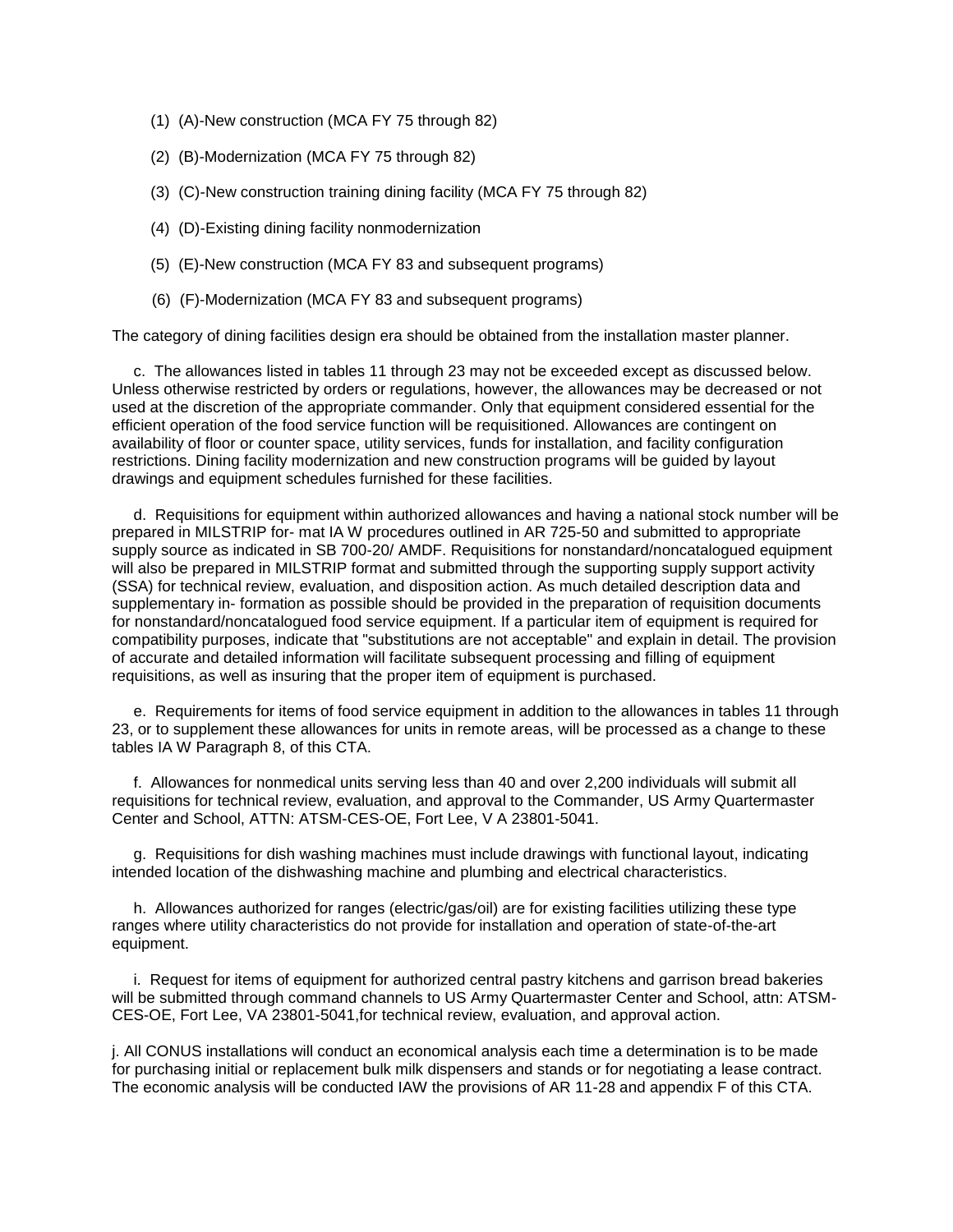k. Tables 11 through 20 allowances also apply for the support of the DOD school lunch program IAW/DoDI 1015.5, II Oct 83.

## **10. Laundry/Dry Cleaning**

 a. Table 24 prescribes the allowances of equipment normally authorized for the administration, maintenance, and operation of garrison laundries and dry cleaning plants, and hospital laundries.

 b. Table 25 prescribes the allowances of equipment for certain other miscellaneous appropriated fund requirements.

 c. Requisitions for equipment in Tables 24 and 25 will be submitted to Commander, US Army Aviation and Troop Command, Weapons Systems Manager for Clothing and Services, Attn: AM-SAT-W-TC, Fort Lee, VA 23801-6400, for technical review and evaluation. The Commander, ATCOM, will forward requisitions to the appropriate procuring activity.

## **11. Medical department activity/ medical center**

Tables 28 through 37 prescribe allowances of dining room furniture and food preparation and service equipment by functional areas normally required to establish and operate a hospital food service facility. Table 38 prescribes allowances of equipment for certain other miscellaneous furnishings and equipment for medical facilities.

# **12. Medical department activity/medical center allowances**

The allowances listed herein may not be exceeded except as discussed below. However, unless otherwise restricted by orders or regulations, the allowances may be decreased or not used at the discretion of the appropriate commander. Only that equipment considered essential for the efficient operation of the food service or other function of a medical facility will be requisitioned. Allowances are contingent on availability of floor or counter space, utility services, funds for procurement and installation, and facility configuration restrictions.

## **13. Medical department activity/medical center requisitions**

Requisitions for food service equipment authorized in tables 28 through 37 for fixed health care activities will be funded and processed as expense equipment costing less than \$15,000, except for initial provisioning for medical MCA projects, will be financed with command operating funds and will be requisitioned lAW command policy. Investment equipment costing \$15,000 and over and designated initial provisioning for medical MCA projects will be financed with AMEDD other procurement, Army appropriation lAW AR 40-61 and medical care support equipment program guidance issued by US Army Medical Materiel Agency, Frederick, MD 21701-5001. Submission of MEDCASE requirements and requisitions will be lAW USAMMA Instructions (SB 8-75 MEDCASE).

 a. Requirements for items of food service equipment in addition to the allowances in tables 28 through 38 will be processed as a change to these tables lAW Paragraph 5-5, AR 71-13.

 b. Hospitals organized as TOE units will requisition equipment contained in tables 28 through 37 only when facilities are available for the proper utilization of the equipment requested and when authorized by the oversea commander.

 c. Requisitions for dishwashing machines must include drawings with functional layout, indicating intended location of the dishwashing machine and plumbing and electrical characteristics.

 d. Allowances authorized for ranges (electric/gas/oil) are for existing facilities utilizing these type ranges where utility characteristics do not provide for installation and operation of state-of-the-art equipment.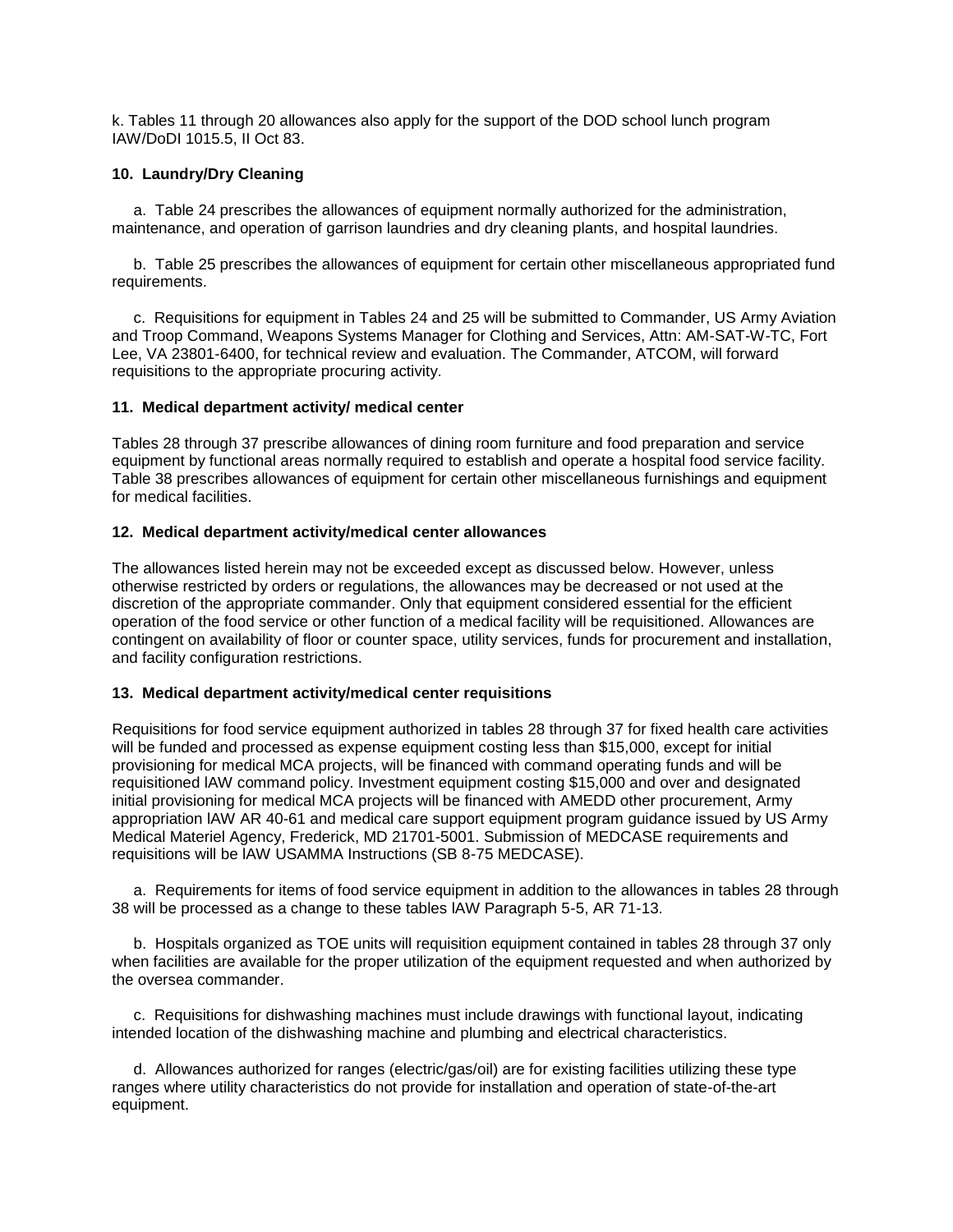e. Standard furniture/furnishing cannot always be used in clinic, waiting, and lounge areas of medical facilities due to the various sizes, designs, and locations of these areas. The furniture, upholstery, and accessories must be based on contrasting environments and compatibility with existing color of carpet, vinyl asbestos tile, and wall coverings. Design and style of furniture must allow for efficient use in the limited space within each functional area. Therefore, nonstandard furniture/furnishings required for the renovation of clinic, waiting, and lounge areas of health care activities may be acquired, if standard furniture/furnishings are not appropriate, from mandatory sources after approval is obtained through the MEDCASE program (AR 40-61). Carpet is authorized in table 31 (equipment-in-place) or by Chapter 5, AR 420--70 (installed property).

 f. All CONUS hospitals will conduct an economic analysis each time a determination is to be made for purchasing initial or replacement bulk milk dispensers and stands or for negotiating a lease contract. The economic analysis will be conducted IA W the provisions of AR 11-28 and Appendix F of this CTA.

## **14. Office/conference room**

Table 39 applies to Army offices outside of the National Capital Region and those within which are not serviced by Defense Supply Services - Washington.

 a. Refer to the following publications before planning or executing programs for the acquisition of the described equipment authorized by this table: AR 25-1 (Microforms Equipment), AR 25-51 (Official Mail and Distribution Management), AR 25-30 (Copying Equipment), and DA Pamphlet 25-1-1, paragraph 9-9 (Filing Equipment).

 b. A convenient guide to office furniture and furnishings authorized by this table is provided at Appendix H.

 c. Equipment authorized in table 39, which is required for use by a handicapped individual to do his/her job even though he/she does not otherwise qualify for the item, will be handled as an exception to the prescribed BOI. Requests for exceptions to BOI will be handled on a case-by-case basis. Requests will be submitted to and approved / disapproved by the installation commander.

## **15. Quarters/Dayroom Application**

In addition to the application expressed in Paragraph 1, Tables 41 through 52 also apply to dependents, and to Department of the Army essential or key civilian personnel authorized to occupy quarters located at an installation lAW appropriate Army Regulations. Table 52.1 applies to unaccompanied soldiers in Grade E-7 and above who opt to live in private rental housing in US overseas and foreign areas and unaccompanied soldiers of all grades who reside in private rental housing in US overseas and foreign areas due to non-availability of government controlled unaccompanied personnel housing. Allowances will be limited to conform to those of military personnel of comparable status (see tables in AR 210-50). Allowances established herein for enlisted quarters in a trainee facility are also applicable to cadet quarters at the United States Military Academy unless otherwise indicated. Tables 41 through 52 are only applicable to federally supported ARNG training sites and further restricted to those activities on the facilities inventory and stationing plan (FISP) shown as entitled training site contract (TSC) support for barracks, dayrooms, BOQ, and BEQ. Requests for exceptions should be submitted to HQDA (NGB-ARL), Washington, DC 20310-2500.

 a. OMA funding for recreational housing (Table 49) is charged to morale support (G3000 account). Table 49 applies only to recreational housing located on installations designated as remote and isolated in AR 215-1.

 b. The items listed herein apply on a "per room" basis regardless of the number of rooms. In instances where a single living room area exceeds 488 square feet, or dens and studies exist, additional living room or dinette furniture will be supplied subject to approval by the commanding officer.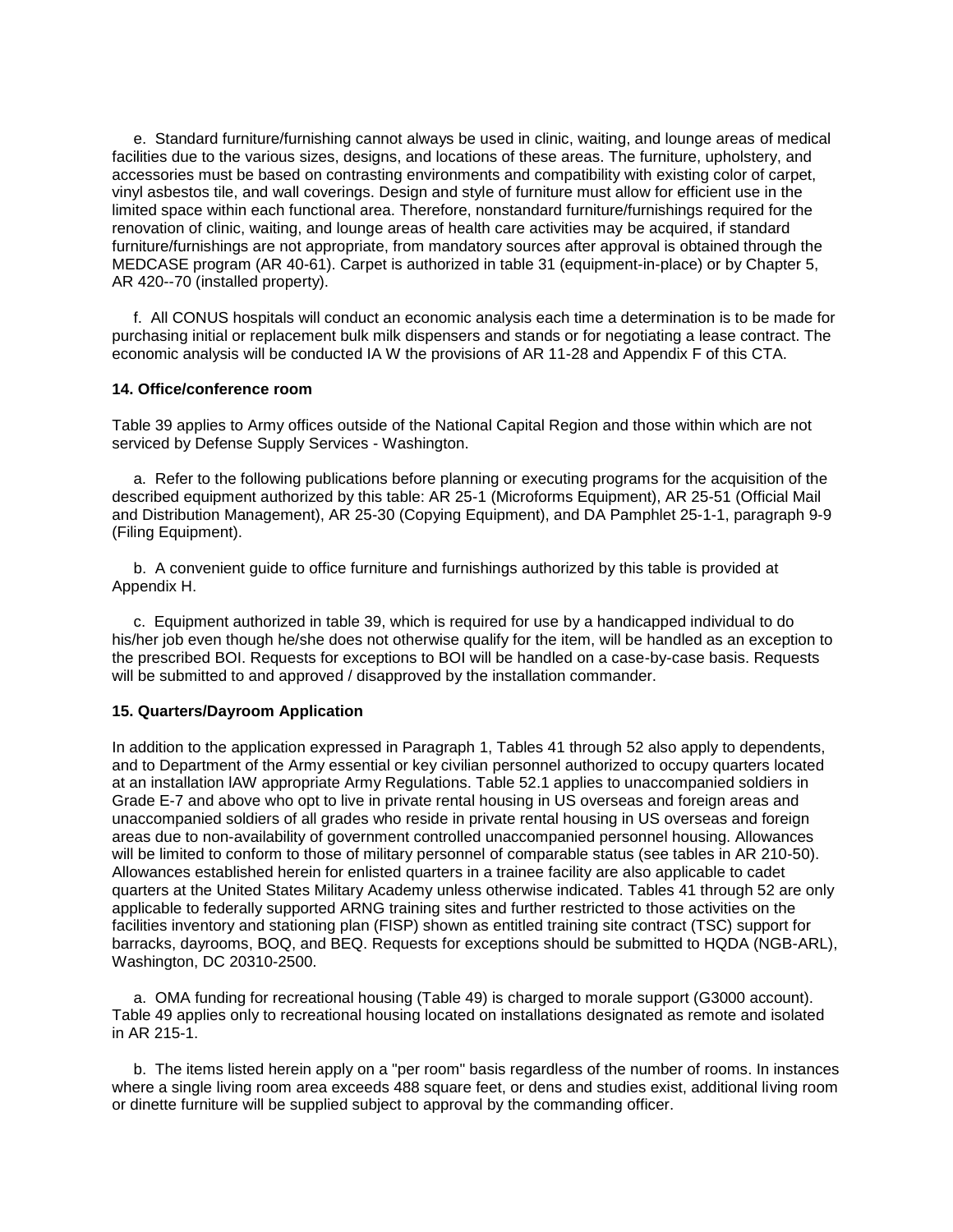c. The items listed herein for dayrooms apply to those dayrooms measuring approximately 775 square feet for parent units; no size requirement applies to isolated units. In those instances where a dayroom exceeds this square footage and serves more than 120 persons, additional quantities may be provided subject to the approval of the installation commander.

 d. Allowances prescribed for the guesthouse infant formula kitchen, lounge, and nursery are restricted to those facilities authorized and utilized for active duty military personnel and their dependents.

 e. Tenant USACIDC units located on host installations will be authorized dayroom / lounge type facilities under the following criteria:

 (1) Units whose troops are billeted in the same building in which the field office or resident agency is located will be authorized dayroom facilities to include; recreational items of equipment WAB regional commander.

 (2) The field office or resident agency whose troop units are not billeted in the same building will be authorized lounge type facilities, less recreational items of equipment.

 f. In mixed use buildings such' as orderly rooms located in barracks, items listed herein are only authorized IAW the basis of issue for the specific functional area identified. The same floor space or individuals occupying a building cannot be used for more than one authorization.

## **16. Recreation and Family Support**

Tables 53 through 59 prescribe the allowances of non expendable furnishings and equipment normally used in recreation and family support programs except for certain types of furnishings and equipment which are reflected in other tables as follows: office type furniture and furnishings - Table 39; physical security - Table 40; recreation housing type items - Table 49; miscellaneous type items - Table 63; and library peculiar items - Table 65.

 a. The high cost of recreation and family support facilities and equipment requires a considerable investment of Army funds. For this reason, equipment for these programs may be obtained by transfer of DoD excess or surplus equipment from disposal officer's accounts under provisions of AR 725-50. Equipment drawn from military surplus will be returned thereto upon completion of requirement, under provisions of same regulations.

 b. Items of equipment authorized in Tables 53 through 59 and procured with appropriated funds, which are checked out by authorized personnel, are not "Items for Rent" under limitations prescribed in element of Expense 17, appendix C, AR 215-1. Although charges are imposed when recreation and family support items of equipment are checked out, these are service charges required to defray the nonappropriated fund costs incurred in providing various recreation and family support activities. If any item of equipment listed in Tables 53 through 59 is to be used as "Item for Rent", the listed item will be used only as a guide not as an authorization and this "Item for Rent" must be procured with nonappropriated funds.

 c. Requisitions for nonstandard/noncatalogued food service equipment will be prepared in MILSTRIP format and submitted through the supporting Supply Support Activity (SSA) for technical review, evaluation, and disposition action. As much detailed description data and supplementary information as possible should be provided in the preparation of requisition documents for nonstandard noncatalogued food service equipment. If a particular item of equipment is required for compatibility purposes, indicate that "substitutes are not acceptable" and explain in detail. The provision of accurate and detailed information will facilitate subsequent processing and filling of equipment requisitions, as well as insuring that the proper item of equipment is purchased.

d. Items of nonstandard/noncatalogued equipment, other than food service, identified by a line item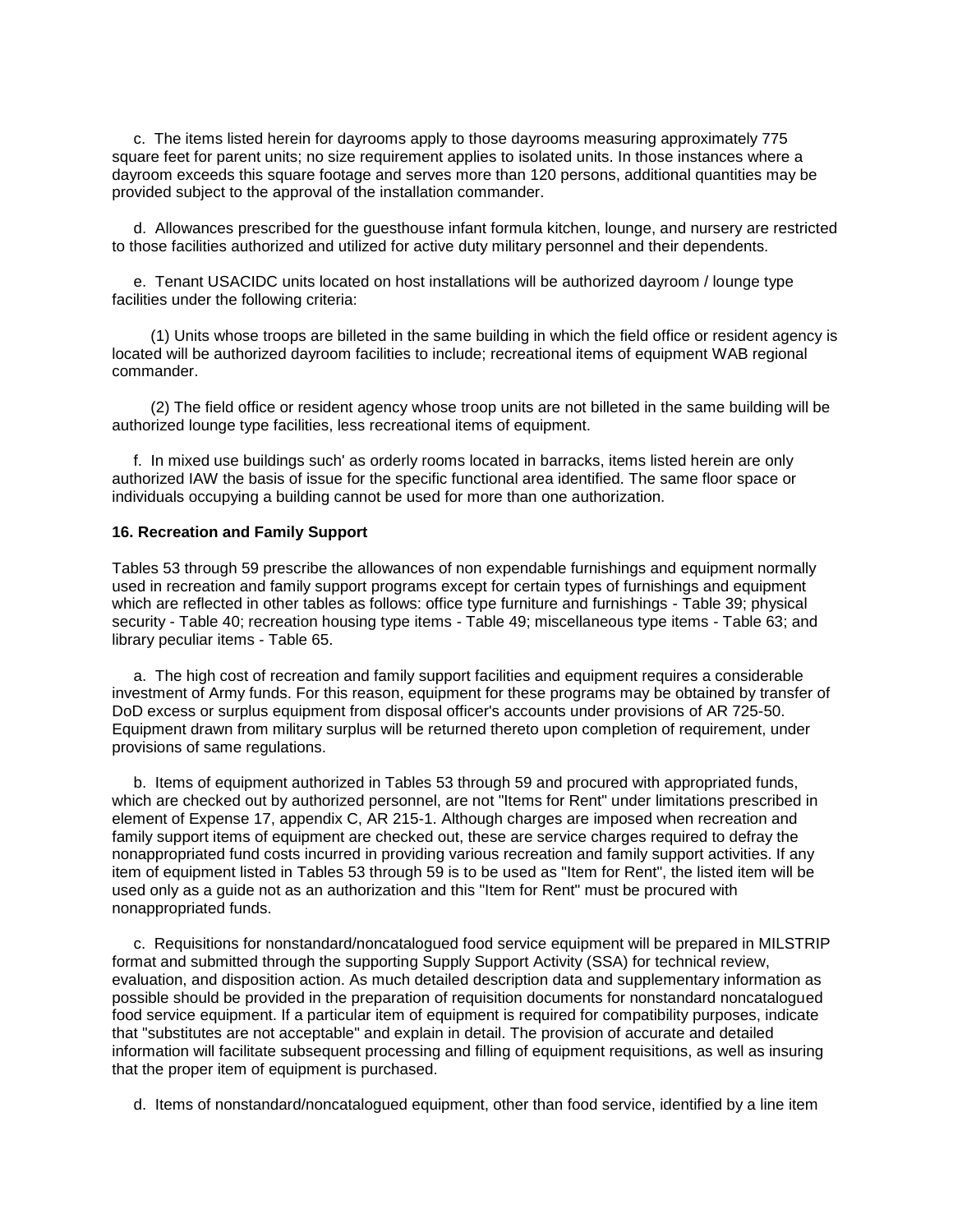number ending with "N" or "R ", are authorized for local purchase by the installation commander within the provisions of the Federal Acquisition Regulation. Commanders will select the most cost effective type of equipment that satisfies their requirement from the GSA Federal Supply Schedule, if possible, before authorizing that items be purchased locally.

 e. Sports uniforms (men's, women's, and children's / youth) other than ensemble athletic man's and woman's, authorized in CT A 50-900, will be considered durable items of equipment. Appendix A, CTA 50-970 provides guidance pertaining to authorization of expendable / durable items in instances where it is impractical to compile meaningful bases of issue. For clothing, special purpose, use FSC 8415; and for footwear, use FSC 8430 (male) and FSC 8435 (female). For the unit level intramural program, recreation and family support activities will be responsible for requisitioning, issuing, and accountability of a minimum of eight different colored sets of numbered intramural vests (15 vests in each set). (Small installations, depots, and stations may adjust this requirement to fit their needs.) These vests are to be available for issue to units in the intramural program who do not have their own vests and/or jerseys. Within existing capabilities, recreation and family support activities will provide all uniforms for the installation level sports programs and the youth services individual and team sports programs. This also pertains to items such as shin guards, facemasks, mitts, and all sports balls not specifically listed;

 f. The generic nomenclature utilized for many nonadopted recreation and family support items in Tables 53 through 59 permits acquisition of appropriate variations of items where peculiar characteristics are required for the performance of specific functions. This provides the user with the opportunity to acquire whatever is necessary and available to satisfy specific requirements.

 g. Youth Services (YS) programs, under provisions of AR 5-3, Standard Installation Organization (SID) are part of the Family Support Directorate at installation level. Tables 53 and 55 are to be used by the YS program to support normal facility and program operations where applicable. The YS is authorized to expend Procurement Appropriations (P A) dollars for procurement of those items.

 h. This CTA applies only to MWR Activities in Category "A" or "B", and those located on installations designated as remote and isolated in AR 215-1.

## **17. Community Recreation Arts and Crafts Program**

The Allowance columns for Arts and Crafts Facilities and Auto Crafts Shops are as follows:

- a. A 0 to 3,400 square feet, arts and crafts facility
- b. B 3,401 to 7,200 square feet, arts and crafts facility
- c. C 7, 201 to 11, 000 square feet, arts and crafts facility
- d. D 11,001 to 20,000 square feet, arts and crafts facility
- e. E 20,001 square feet and over, arts and crafts facility
- f. F 1 to 4 auto stalls/bays, auto crafts shop
- g. G 5 to 8 auto stalls/bays, auto crafts shop
- h. H 9 to 12 auto stalls/bays, auto crafts shop
- i. I 13 to 16 auto stalls/bays, auto crafts shop
- j. J 17 to 25 auto stalls/bays, auto crafts shop
- k. K 26 to 34 auto stalls/bays, auto crafts shop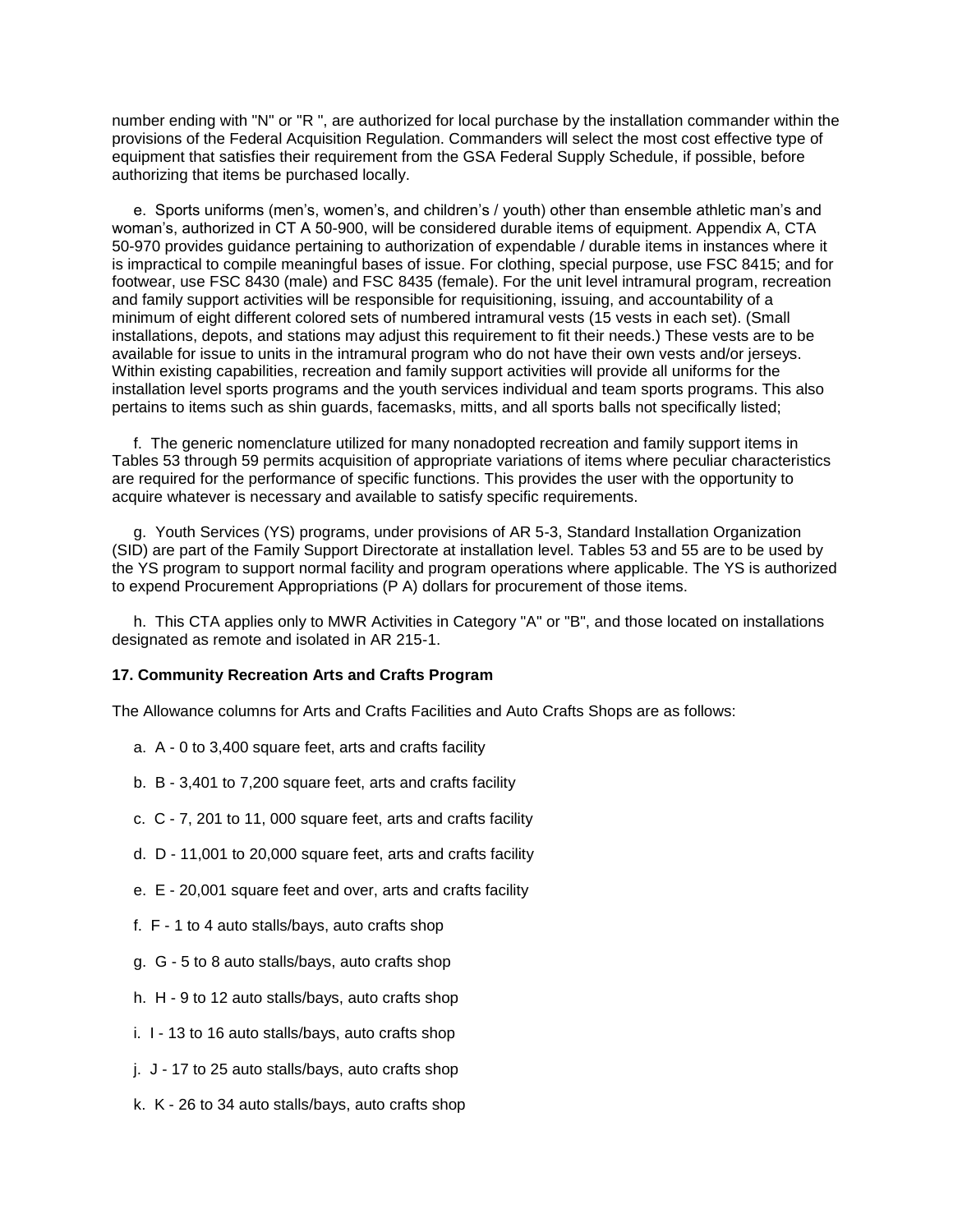l. L - Class, arts and crafts facility/auto crafts shop

# **18. Family Support Youth Services Programs**

The allowance columns for youth services are as follows:

- a. 4A Up to 250 youth population
- b. 4B Approximately 9,601 square feet, youth center (251 to 600 youth population)
- c. 4C Approximately 12,159 square feet, youth center (601 to 1,200 youth population)
- d. 4D Approximately 14,321 square feet, youth center (1,201 to 2,400 youth population)
- e. 4E Approximately 19,568 square feet, youth center (2,401 to 4,800 youth population)
- f. 4F Sports team
- g. 4G Sports playing/practice field
- h. 4H Concession stand/snack bar
- i. 4I Campground
- j. 4J Playground
- k. 4K School age/latch key/summer camp programs

## **19. Community recreation music and theatre program**

The allowance columns for Music and Theatre Program Centers / Activities / Facilities are as follows:

- a. 4A Music Center/Activity
- b. 4B Theatre Center/Activity
- c. 4C Performing Arts Center/Activity
- d. 4D Unit Entertainment Center/Activity
- e. 4E Dinner Theatre, Cabaret, or similar activity / facility (Note 20)
- f. 4F Touring Shows
- g. 4G Other

## **20. Morale Support Outdoor Recreation Program**

The allowance columns for Outdoor Recreation Program Activities are as follows:

- a. 4A Riding stable
- b. 4B Shooting sports
- c. 4C Food service / snack bar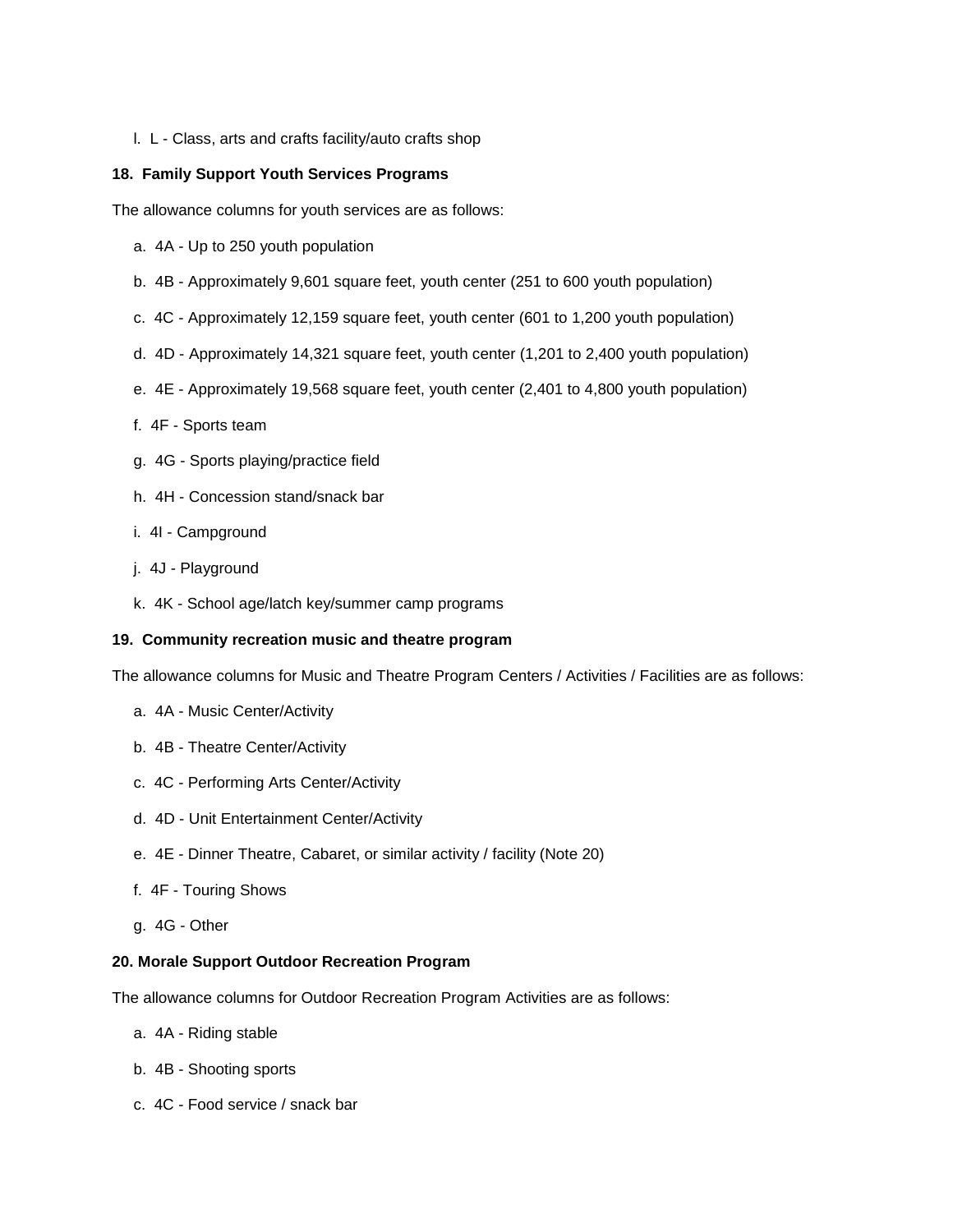- d. 4D Travel Camps / Park / Outdoor Area
- e. 4E Motor sports
- f. 4F Operations center / equipment center
- g. 4G Maintenance shop

## **21. Community Recreation Center Program**

The allowance columns for recreation centers are as follows:

- a. 4A 0 to 2,000 square feet, recreation center
- b. 4B 2,001 to 5,000 square feet, recreation center
- c. 4C 5,001 to 10,000 square feet, recreation center
- d. 4D 10,001 to 15,000 square feet, recreation center
- e. 4E 15,001 to 20,000 square feet, recreation center
- f. 4F 20,001 to 25,000 square feet, recreation center
- g. 4G 25,001 to 30,000 square feet, recreation center
- h. 4H 30,001 square feet and above, recreation center
- i. 4I Information, Tickets and Registration (ITR)
- j. 4J Recmobile / Mobile Program Unit

## **22. Morale Support Sports Program**

The Allowance Columns for Sports Program Facilities are as follows:

- a. 4A Indoor Sports Facility
- b. 4B Outdoor Sports Facility
- c. 4C Water Sports Facility
- d. 4D Golf Facility (Note 21)
- e. 4E Bowling Facility (Note 22)

## **23. Safety**

 a. Allowances of individual safety equipment authorized herein may be decreased or omitted at the discretion of the local commander when determined to be unnecessary for the administration of the Army Safety Program, except those items authorized herein to TOE units or individuals of TOE units which may be decreased or omitted at the discretion of Major Army Commanders or the Chief, National Guard Bureau.

b. Individual safety equipment authorized herein will be issued solely on an organizational basis. Only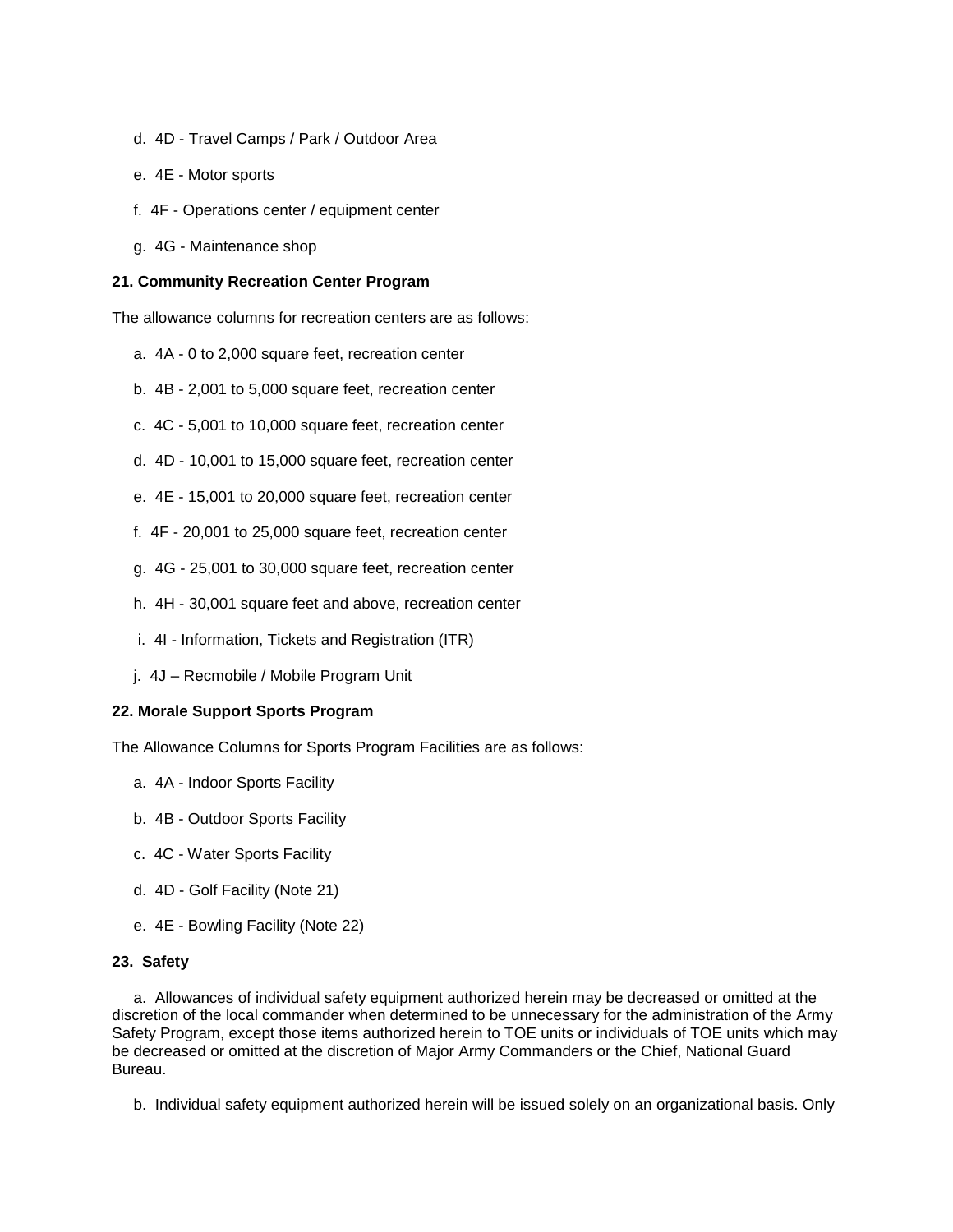minimum quantities required on a specific job assignment basis will be requisitioned or procured by using activities or stations.

 c. Installation Safety or Health personnel should be contacted for information and advice concerning the proper selection, fit, and use of safety equipment. Also, the generic nomenclature utilized for many nonstandard safety and protective items in Table 60 permits procurement of appropriate variations of items where Peculiar characteristics are required for the performance of specific functions. In these cases professional safety and health personnel will be consulted for the selection of the appropriate safety and protective item to be used, because this must depend upon a careful analysis of the hazards involved.

# **24. Tentage/Tarpaulins**

 a. Table 61 serves as a guide to maneuver and field exercise directors in the determination of quantitative Class IV Requirements, and serves as a guide to CONUS, oversea, and/or Task Force Commanders in the determination of quantitative Class IV Requirement in support of operations during peacetime as well as during mobilization.

 b. Requirements for housing and storage are inversely proportional to the extent of construction and/or rehabilitation of indigenous facilities affected by the Chief of Engineers for the COMMZ area. To the extent that the Commander, AMC provides tentage for closed type construction, 25 percent of-this storage requirement will normally be met through the utilization of the tent general purpose medium and the balance through the utilization of tarpaulins and A-frames.

# **25. Targets, Target Equipment and Dummy, Inert and Miscellaneous Ammunition**

Table 62 provides bases of issue which may be used to requisition and issue targets, target equipment and all items of dummy and inert ammunition listed herein for the support of assigned training missions. It also provides bases of issue which may be used to acquire ammunition in support of activities indicated below. Explosive type ammunition to be utilized for combat or training (except civilian guards assigned to military installations) is not reflected in this table. Training ammunition, including competitive marksmanship program, is provided IAW AR 5-13, training ammunition management system. Expendable / durable targets are authorized in CTA 50-970.

## **26. Applicability of Table 62:**

 a. Targets. Target Equipment and Dummy and Inert Ammunition. Table 62 describes the initial allowances of targets, target equipment and conventional supply class V procurement appropriations dummy and inert ammunition for training authorized individuals and units of the United States Army, to include the ROTC and Reserve Components.

b. Miscellaneous Ammunition.

- (1) Disposal activities Destruction of duds and elimination of hazards on ranges.
- (2) Emergency signals Authorized for emergency signaling and marking purposes.

 (3) Environmental Hazard Control-Relief of hydraulic pressure for flood control; prevention of natural disasters, to include avalanche control.

 (4) Guard Duty - Authorized for military or civilian guards, as appropriate, for protection of US Government property and for training civilian guards assigned to military installations, to include prisoner guards.

- (5) Installations Installations in Continental United States and similar oversea installations.
- (6) Military Interments Appropriate military honors at graveside.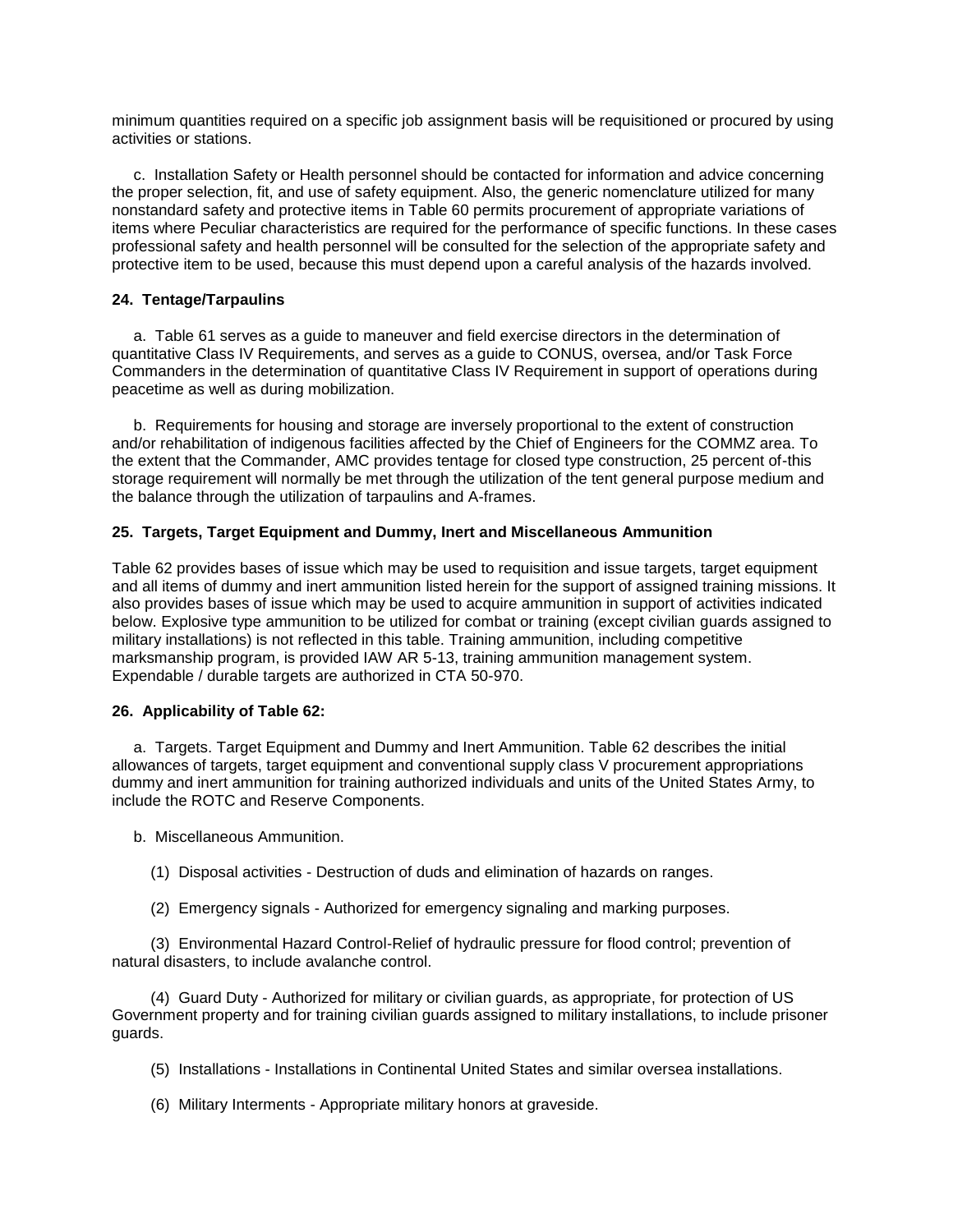(7) Rock Quarry Operations - Allowances for use in support of Rock Quarry Operations as specified herein.

(8) Saluting - Appropriate military honors at ceremonies; reveille and retreat firing.

(9) Site Security - Authorized for use by selected units to support site security mission.

 (10) State Security - Quelling civilian disturbances by use of the National Guard (State Guard, where applicable).

(11) US Army Criminal Investigation Command - Operational allowances for special investigators.

 (12) US Army Parachute Team - Authorized team for use in DoD programmed demonstrations and training.

 (13) USMA Clubs - Authorized for use by USMA military affairs and parachute clubs as indicated herein.

(14) Weapons Calibration - Authorized calibration firing.

(15) Weapons Test (repair and overhaul) -Test of weapons after repair, overhaul, or renovation.

 (16) Wildlife Protection and Rodent Control - Elimination of predatory wildlife and destructive rodents.

 (17) Installation Special Reaction Team (SRT) - For use in containing and/or neutralizing a special threat to the installation.

 (18) Military Police - For use as operational ammunition when performing guard, police patrol, or investigative duties.

 (19) Explosive Ordnance Disposal - For use as operational load when performing routine EOD disposal operations and high priority contingency missions.

 c. Unless otherwise indicated, allowances in Table 62 are the maximum that may be on hand at anyone time. Allowances herein will not be regarded as authority for automatic issue. Issues within the allowances will be governed by availability, regulated by commanders, and will be strictly confined to amounts necessary for the purposes listed herein.

 d. Unit allowances are for company size units unless otherwise designated. Units of less than company size are authorized one-half of the allowances authorized for company size units.

 e. If, at any time, full allowance is not available, installation stocks will be pooled and rotated so that all may receive maximum advantage from its use.

 f. Units and/or activities equipped with caliber .30 weapons are authorized to requisition and expend ammunition based on the 7.62MM allowances contained in this Table.

 g. Commanders will continuously review ammunition expenditures governed by the allowances contained herein to ensure that requirements are kept to the minimum consistent with effective accomplishment of the missions indicated.

 h. Programming data required by the CG, AMC to convert the allowances of each item in this Table into quantitative requirements for a specified period of time will be obtained, as required, from MACOM and DA agencies concerned by direct coordination.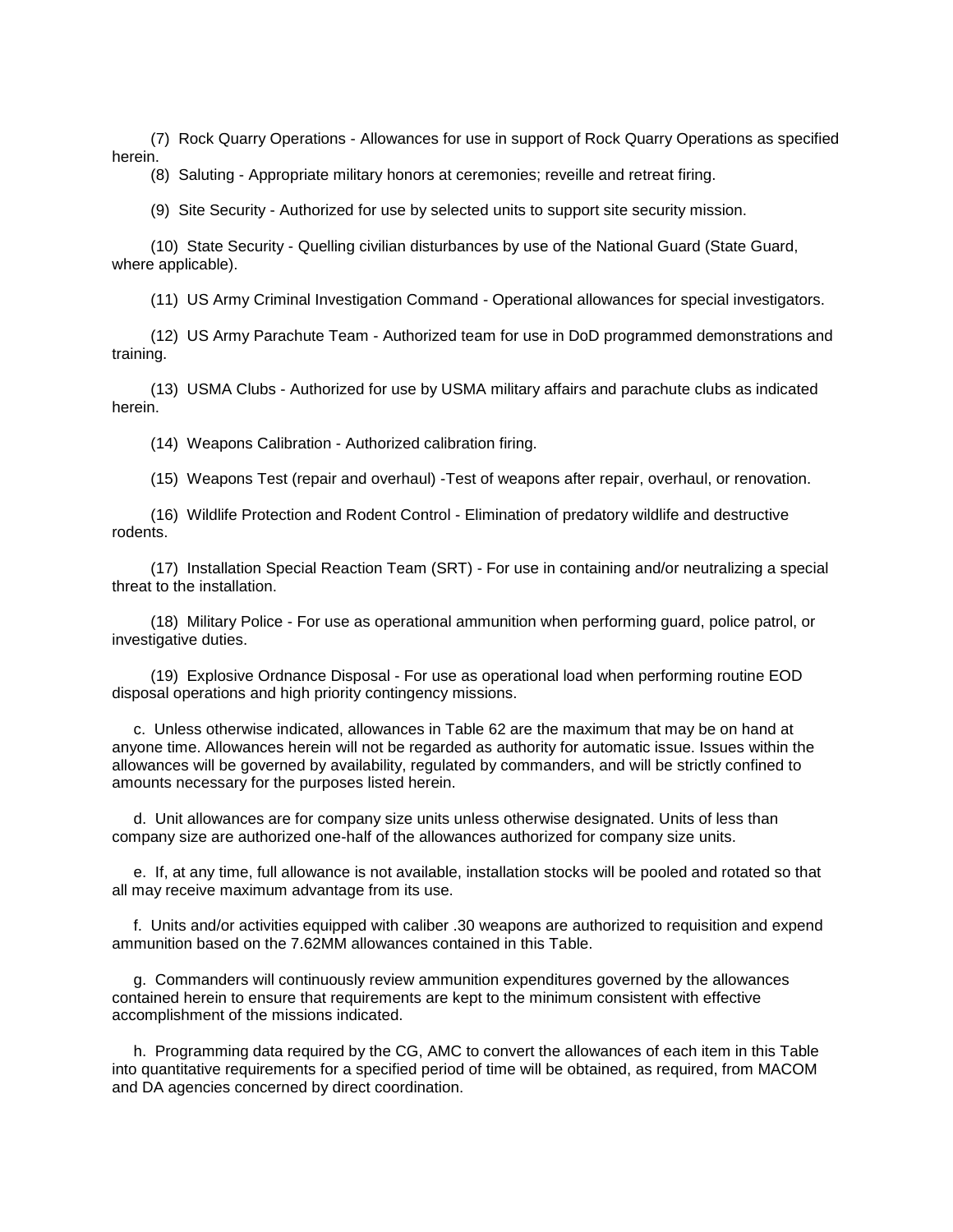## **27. Vessels**

 a. Table 64 applies to US Army vessels documented in TOE/ MTOE/TDA. See Appendix G for complete description of these vessels.

 b. This table may be used as authority to requisition and issue nonexpendable non-DA controlled items not included herein, if required by Code of Federal Regulation to be on board in the area in which the vessel is assigned. In the interest of efficiency and supply economy, installation and port commanders are authorized to remove these items when the vessel is reassigned to areas not requiring same. Items removed will be rotated to newly assigned vessels to the maximum practical extent.

 c. The Army Commander and/or Theater of Operations commander will provide for the installation of electronics communication and navigation equipment.

#### **28. Vessel Allowances**

Allowances in Table 64 are by vessel type. The allowance column for the applicable vessel is as follows:

- a. 4A Amphibious Lighters
- b. 4B Barges, Reefer, Nonpropelled
- c. 4C Barges, Liquid and Dry Cargo, Nonpropelled
- d. 4D BD Type Vessel
- e. 4E T Type Vessel
- f. 4F LCU (2000 Class)
- g. 4G FB Type Vessel
- h. 4H LSV Type Vessel
- i. 4I J Type Vessel
- j. 4J LCM Type Vessel
- k. 4K LCU (1466 Class)
- l. 4L LT Type Vessel
- m. 4M Q Type Vessel
- n. 4N ST Type Vessel
- o. 4O LT (800 Class)
- p. 4P LCU (1600 Class) and 1466A (Modernized)
- q. 4Q FMS
- r. 4R SLWT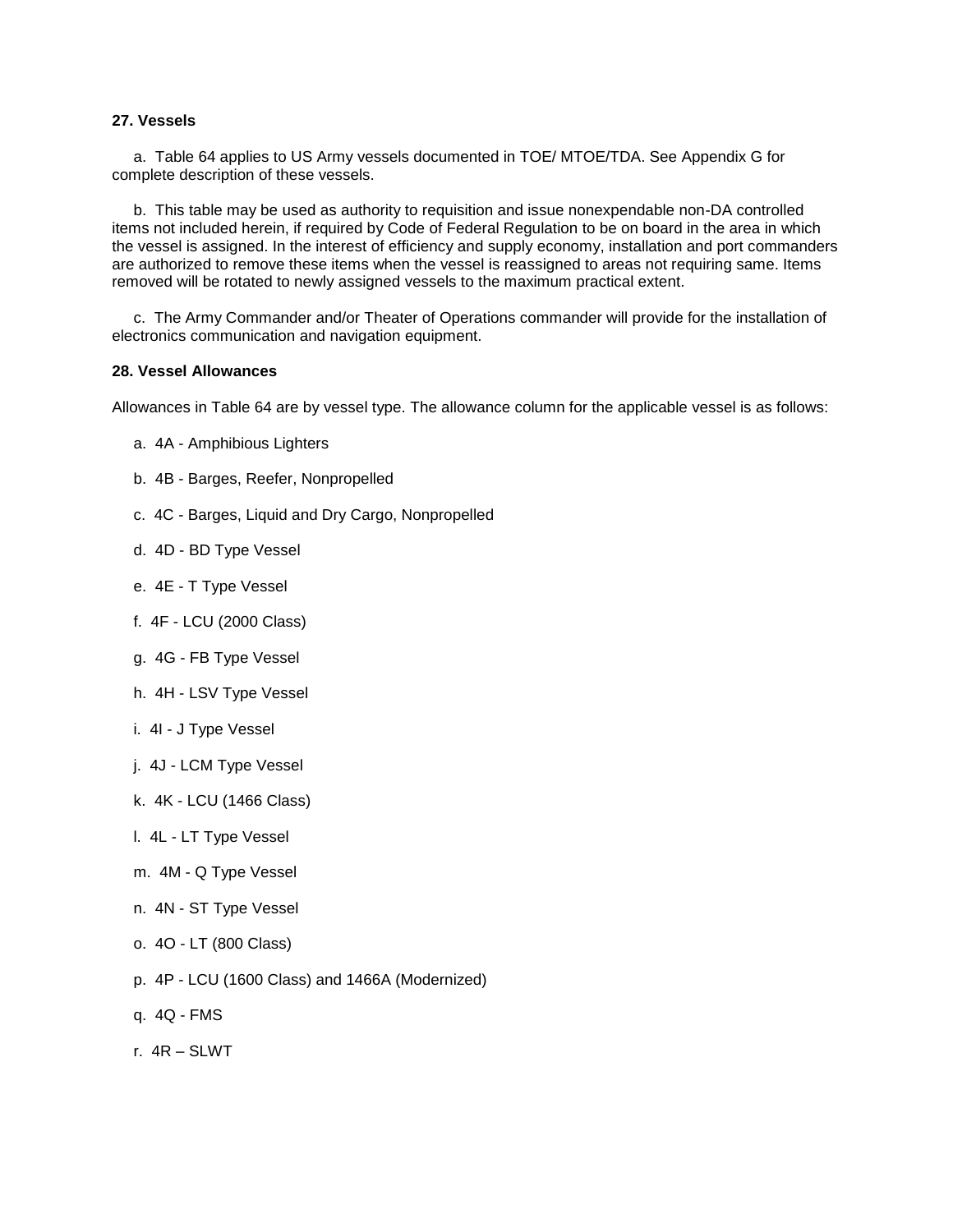## **29. Libraries**

Table 65 applies to all libraries Army-wide. This includes appropriate equipment for morale support (to include hospital patient libraries), technical, academic, music, law, and medical libraries. In addition to the allowances of nonexpendable equipment in this table, normally used in libraries; certain types of furnishings and equipment are reflected in other tables of this CTA, as follows:

- a. Office Furniture and Furnishings Table 39.
- b. Miscellaneous -- Table 63.

## **30. Library Allowances**

The allowance columns for libraries are as follows:

- a. 4A Morale Support
- b. 4B Academic and Technical
- c. 4C Music
- d. 4D Law
- e. 4E Medical

## **31. Library Requirements**

For items authorized "per library requirement" or "per library", the BOI includes library service center and reference center requirements.

## **32. Club Systems**

 a. Tables 69 through 71 provide equipment for which appropriated fund expenditures are authorized. This authorization is only applicable for Army military open messes / clubs located on installations designated as remote and isolated in AR 215-1. Allowances are listed in Tables 69 through 71 as follows:

 (1) Table 69 (Kitchen) prescribes authority for kitchen, auxiliary and food storage, cafeteria service, and short-order furnishings and equipment.

(2) Table 70 (Dining area) prescribes authority for dining areas.

 (3) Table 71 (Common support areas) prescribes authority for other areas supporting the food service operation (Note 1).

 b. Allowances for items identified by nonstandard numbers are authorized for commercial procurement. Such items should, whenever possible, conform to appropriate national standards (i.e., National Sanitation Foundation (NSF); Underwriter's Laboratory (UL); the National Fire Code (NFC)). Nonstandard numbers are distinguished from standard line item numbers by the position of the alpha character: 67821Ais nonstandard; A6782l is standard.

 c. Allowances for items with "per requirement" basis of issue are determined locally within regulatory guidance (such as Federal Acquisition Regulation, Federal Property Management Regulation, Defense Acquisition Circular, Army Federal Acquisition Regulation, Supplement, and Federal Supply Schedules), Actual Requirements, and availability of funds.

d. Acquisition of applicable repair parts, accessories, special tools, and components is authorized lAW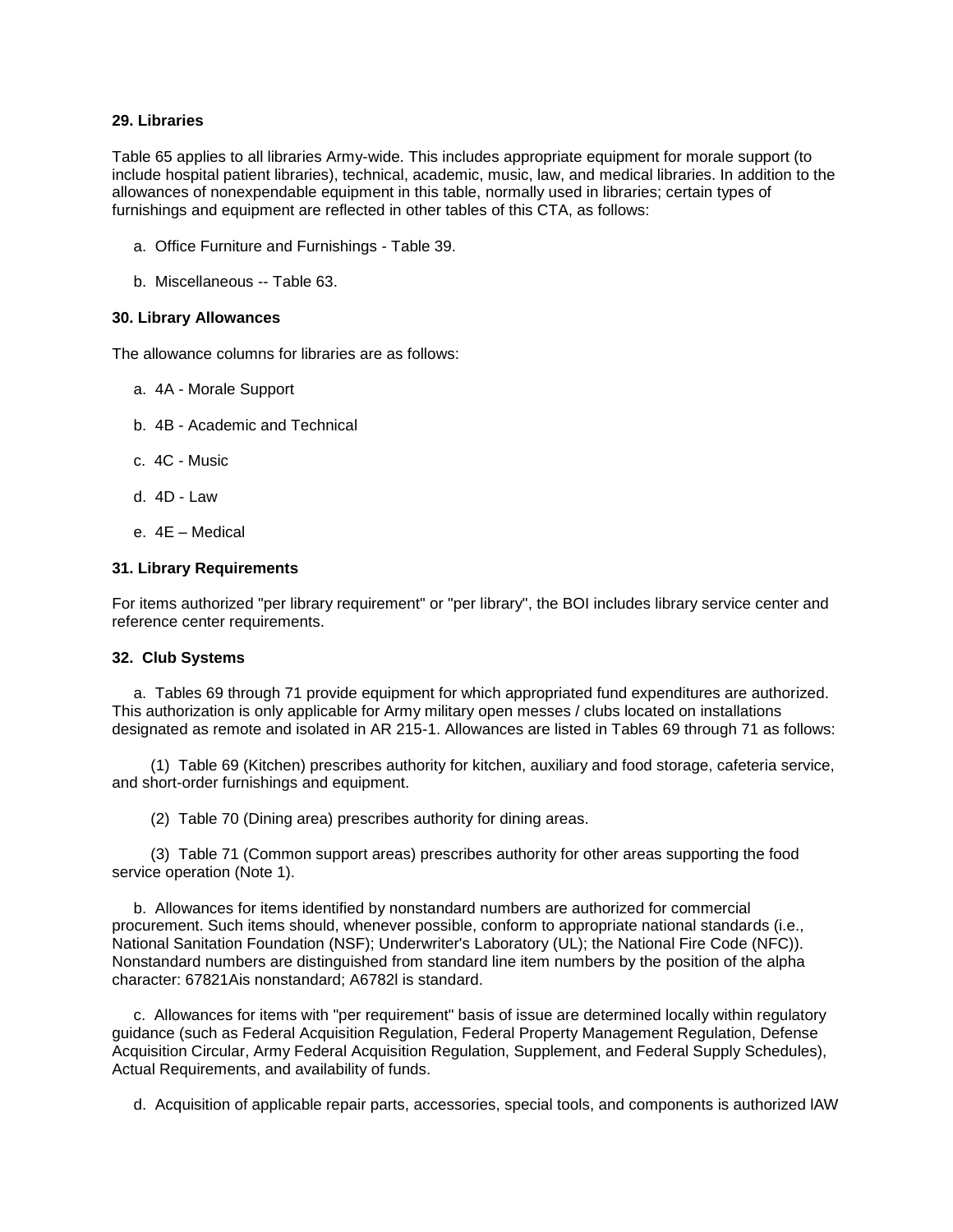## paragraph 7G, this CTA.

 e. If the voltage, plumbing, hook-up, or utility (i.e., electric, gas, oil) characteristics of items authorized herein do not correspond to the utility, plumbing, and mechanical layout of the building of installation, authority to substitute for comparable items is granted, when authorized by the installation commander. However, substitutions which do not conform to form, fit, and functional requirements are not authorized. To the extent possible, users are encouraged to maximize the compatibility of food service equipment to maintain a suitable and uniform production line, consistent with the facility's space plan requirements. All items procured should complement the facility's decor and design package. For line items being reviewed for local J purchase, considerations should include availability of local support services (i.e., maintenance and replacement parts).

 f. The cost of custom-made items (dictated by the technical, decor, and space requirements of a particular facility) will vary according to such considerations as width and type of fabric, size and amount of material used, and type of construction (Note: 6).

 g. Appropriate GSA Federal Supply Schedules will be used for procurement of non-food service furnishings, fixtures, and equipment authorized for local purchase.

 h. In addition to allowances of nonexpendable equipment in Tables 69 through 71, certain allowable items may be reflected in other tables.

 i. Users are also authorized to requisition applicable items in CTA 8-100, Army Medical Department expendable/durable items; CTA 50-900, clothing and individual equipment; and CTA 50-970, expendable items.

## **33. Museums and Historical Holdings**

 a. Table 72 applies to all Army, National Guard, and Reserve Museums and historical holdings with full-time staff, civilian or military, having a minimum of 2,000 square feet of combined exhibit space and peripheral areas and/or a collection of 500 or more historical properties. It applies only to appropriated fund procured equipment and not to historical properties. Historical properties are authorized and accounted for under the provisions of AR 870-20 and NGR 870-20. In addition to the allowance of nonexpendable equipment in this table, certain types of furnishings and equipment are reflected in other tables as follows:

- (1) Office Furniture and Furnishings -Table 39
- (2) Physical Security -Table 40
- (3) Safety Table 60
- (4) Miscellaneous-Table 63

 b. Because of special exhibit, storage, and conservation requirements, it is often necessary for museums and historical holdings to purchase special types of furnishings and equipment, not otherwise authorized by this CTA or listed in GSA supply catalogs or schedules; on a sole-source basis. Any problems concerning requirements for such specialized equipment should be forwarded directly to HQDA (DAMH-HSP), Washington, DC 20314-0200 for assistance.

 c. Issue of equipment listed in Table 72 is authorized only where a requirement for such equipment can be demonstrated. Any problems concerning such requirements should be forwarded directly to HQDA (DAMH-HSP), Washington, DC 20314-0200 for assistance.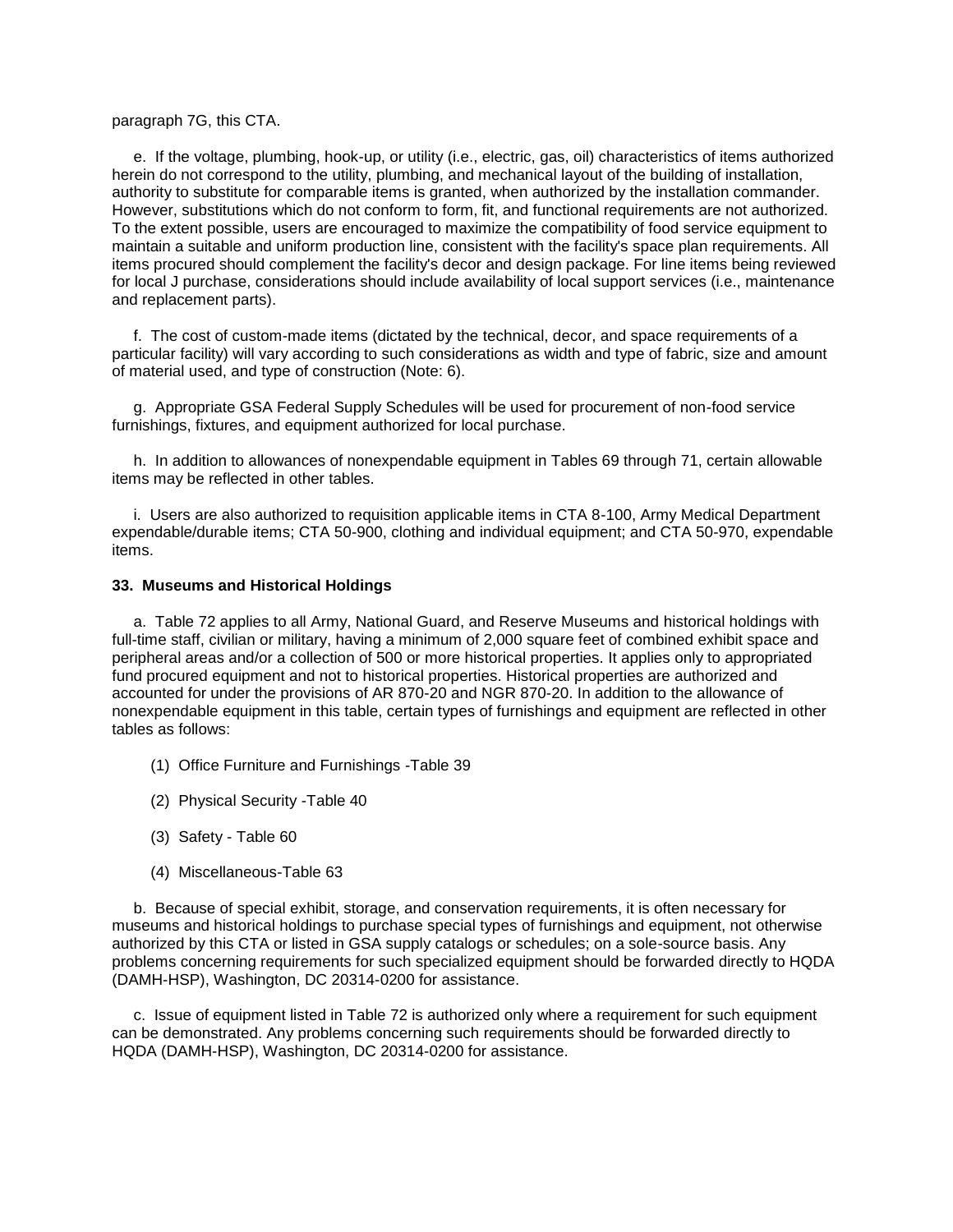## **34. Special Ceremonial Units**

 a. Table 73 applies to special ceremonial units designated in paragraph 2-76, AR 71-13, and the 3d Infantry (The Old Guard).

 b. Items of nonstandard / noncataloged equipment identified by a line item number ending with "N" or "R" are authorized for local purchase by the installation commander within the provisions of the Federal Acquisition Regulation. Commanders will select the most cost effective type of equipment that satisfies their requirement from the GSA Federal Supply Schedule, if possible, before authorizing that items be purchased locally.

 c. The generic nomenclature utilized for many non-adopted in Table 73 permits acquisition of appropriate variations of where peculiar characteristics are required for the performance of specific functions. This provides the user with the opportunity to ac- quire whatever is necessary and available to satisfy specific requirements.

d. Clothing, accouterments, and other equipment for special ceremonial units authorized by CTA 50-900.

## **35. Commissary Stores**

Commissary stores are deleted as no longer applicable to U.S. Army. Commissary stores are now operated by HQ Defense Commissary Agency.

**Table 74 - Commissary Store Allowances** - Deleted. See paragraph 35.

## **36. Information Mission Area (IMA)**

 a. Table 75 prescribes allowances of Information Management Equipment (IME) with a unit cost below \$15,000 for units / activities that normally operate at the functional user level (Tier 3). Except where noted and lAW paragraph 2-6b, AR 25-1, equipment listed herein may be requisitioned within authorized allowances. All requests must be validated by the DCSIM / DOIM prior to submission. This would also include single purpose information system equipment either specifically designed or modified and embedded as an integral part or component of a non-information system. This level provides direct support processes like office automation and direct decision support systems; such as, office copier, telephone, micro-computer, or terminal and computer which is embedded in a piece of medical equipment.

 b. Refer to the provisions of AR 25-1, The Army Information Resources Management Program, before planning or executing programs for the acquisition of equipment authorized by this table. Certain types of equipment continue to require additional approval.

c. Special instructions:

 (1) For definitive instructions, units/activities/individuals should contact their unit information management office or the local information management office for assistance.

 (2) Army National Guard units / activities may use this table for retention of items on hand. Acquisition by ARNG of Automation Equipment (AE) and Automated data Processing Equipment (ADPE) from federally funded sources requires prior approval from Chief, National Guard Bureau Information Management Agency, Attn: NGB-IMA-B, 4501 Ford Avenue, Alexandria, VA 22302-1449.

 d. Items listed herein are not intended to be part of any centrally managed systems that must be acquired with OPA funds. As in the case with all CTA authorized equipment, these items can only be procured with OMA funding.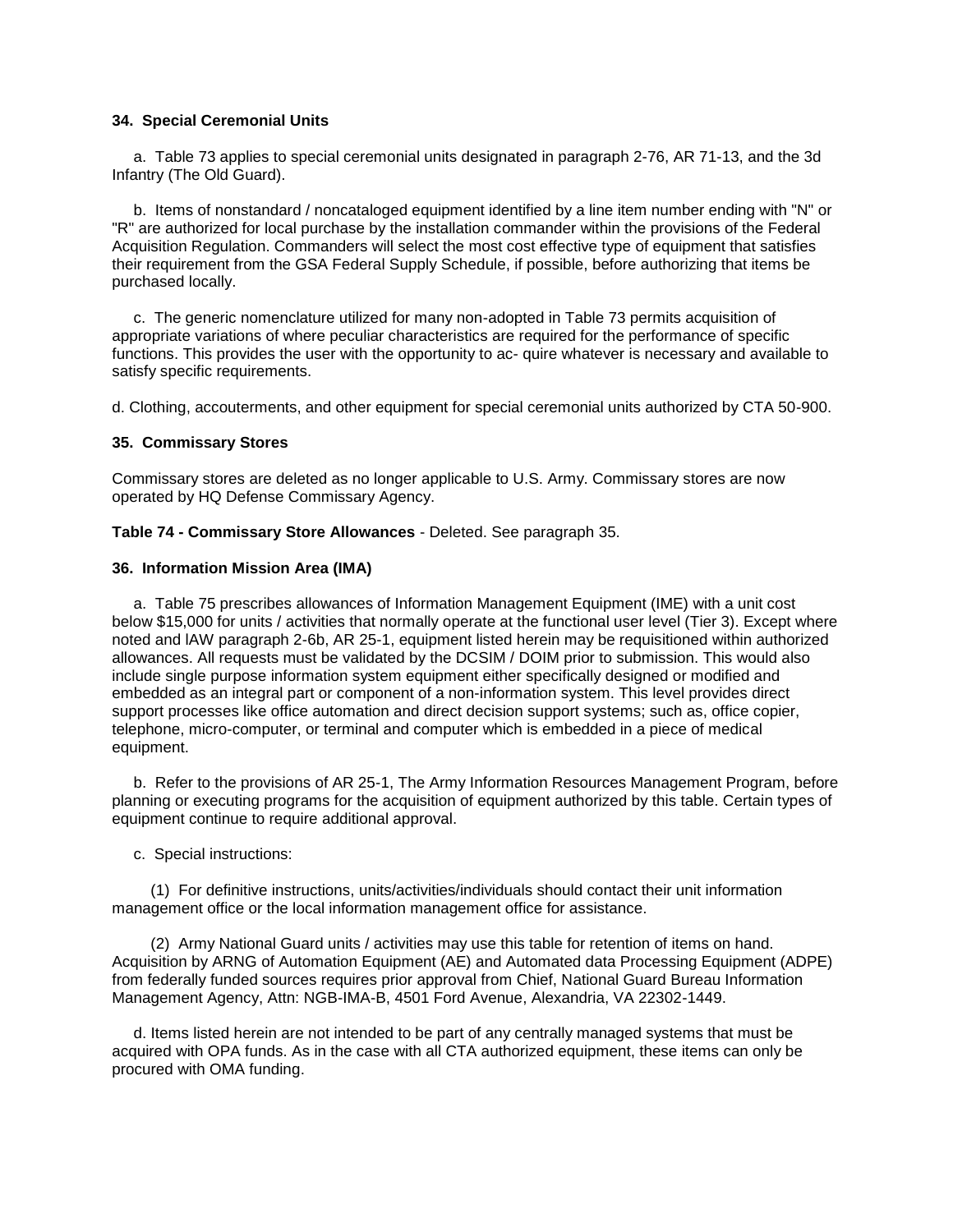## **37. Judge Advocate General's Corps**

 a. This table applies to Army JAGC offices outside the National Capital Region and those within the Region which are not serviced by the Defense Supply Services-Washington.

 b. Refer to the following regulations before planning or executing programs for acquisition of the described equipment authorized by this table: DA Pam 25-1-1 (para 9-9) (Filing Equipment), AR 25-51 (Official Mail and Distribution Management), AR 25-30 (Copying Equipment), and AR 25-1 (Microforms Equipment).

 c. Additional abbreviations for this table are: OSJA-Office of the Staff Judge Advocate, i.e., installation Staff Judge Advocate's Office; SJA Office-Division Staff Judge Advocate's Office; DSJA-Deputy Staff Judge Advocate's Office; Branch-Section/Branch Office, i.e., Claims, Military Justice, Legal Assistance; SJA-Staff Judge Advocate. Regional Trial Defense Service Offices will be considered equivalent to OSJA for the purposes of this CTA. Trial Defense Service Offices will be equivalent to a Branch, unless otherwise stated.

 d. This table does not preclude the use of other applicable tables and CTAs. Additional authorizations are contained in the following:

- (1) Expendable/Durable Items CTA 50-970
- (2) Information Mission Area Equipment -Table 75
- (3) Judge robes CTA 50-900

## **Appendix A References**

# **Section I Required Publications**

# **AR 5-13**

Training Ammunition Management System Test Set. (Cited in para 25.)

# **AR 25-1**

The Army Information Resources Management Program. (Cited in note 1,2, and 56 of Table 75.)

## **AR 25-30**

The Army Integrated Publishing and Printing Program. (Cited in para 14, notes 3 and 18 of Table 39, notes 38 and 39 of Table 39, note 6 of Table 59, note 6 of Table 65, and notes 4,31, and 58 of Table 75.)

# **AR 25-51**

Official Mail and Distribution Management. (Cited in para 14.)

## **AR 30-18**

Army Troop Issue Subsistence Activity Operating Procedures. (Cited in note 8 of Table 52.)

## **AR 40-5**

Preventive Medicine. (Cited in note 4 of Table 9, note 10 of Table 23, and note 2 of Table 71.)

# **AR-61**

Medical Logistics Policies and Procedures. (Cited in para 13.)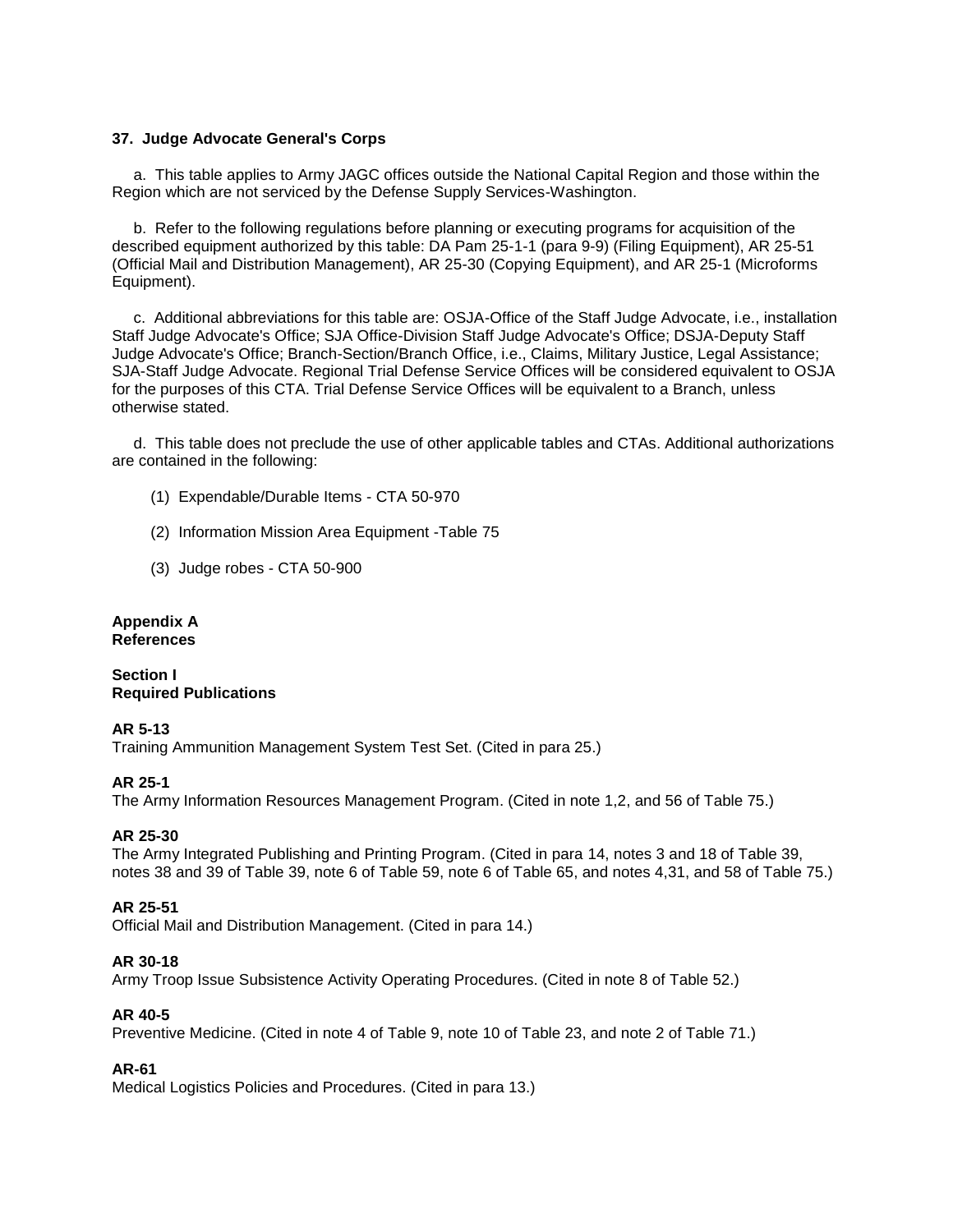# **AR 71-13**

The Department of the Army Equipment Authorization and Usage Program. (Cited in paras 1,4, and 34, notes 8 and 9 of Table 4, note 24 of Table 39, and note 4 of Table 76.)

# **AR 190-13**

The Army Physical Security Program. (Cited in note 1 of Table 40.)

## **AR 210-50**

Housing Management. (Cited in para 15 and note 27 of Table 52.)

## **AR 215-1**

Administration of Morale, Welfare, and Recreation Activities and Nonappropriated Fund Instrumentalities. (Cited in paras 16 and

32.)

# **AR 380-19**

Information Systems Security. (Cited in note 29 of Table 75.)

## **AR380-40**

Policy for Safeguarding and Controlling COMSEC Information. (Cited in note 6 of Table 40.)

## **AR 415-15**

Military Construction, Army (MCA) Program Development. (Cited in note 7 of Table 4.)

## **AR 420-17**

Real Property and Resource Management. (Cited in note 10 of Table 9 and note 8 of Table 59.)

## **AR 420-70**

Buildings and Structures. (Cited in para 13.)

## **AR 710-2**

Supply Policy Below the Wholesale Level. (Cited in para 4, note 10 of Table 9, note 21 of Table 39, note 8 of Table 59, and note 15 of Table 75.)

## **AR 710-3**

Asset Transaction Reporting System. (Cited in note 35 of Table 75.)

#### **AR 725-50**

Requisitioning, Receipt, and Issue System. (Cited in paras 9 and 16.)

## **AR 735-5**

Basic Policies and Procedures for Property Accounting. (Cited in note 15 of Table 9.)

#### **AR 750-43**

Army Test, Measurement and Diagnostic Program. (Cited in note 2 of Table 4, note 15 of Table 59, note 15 of Table 63, and note 1 of Table 66.)

## **AR 870-20**

Museums and Historical Artifacts. (Cited in para 33.)

#### **CTA 8-100**

Army Medical Department Expendable/Durable Items. (Cited in paras 4 and 32.)

#### **CTA 50-900**

Clothing and Individual Equipment. (Cited in paras 16, 32, 34, and 37, note I of Table 52, and notes 5 and 13 of Table 60.)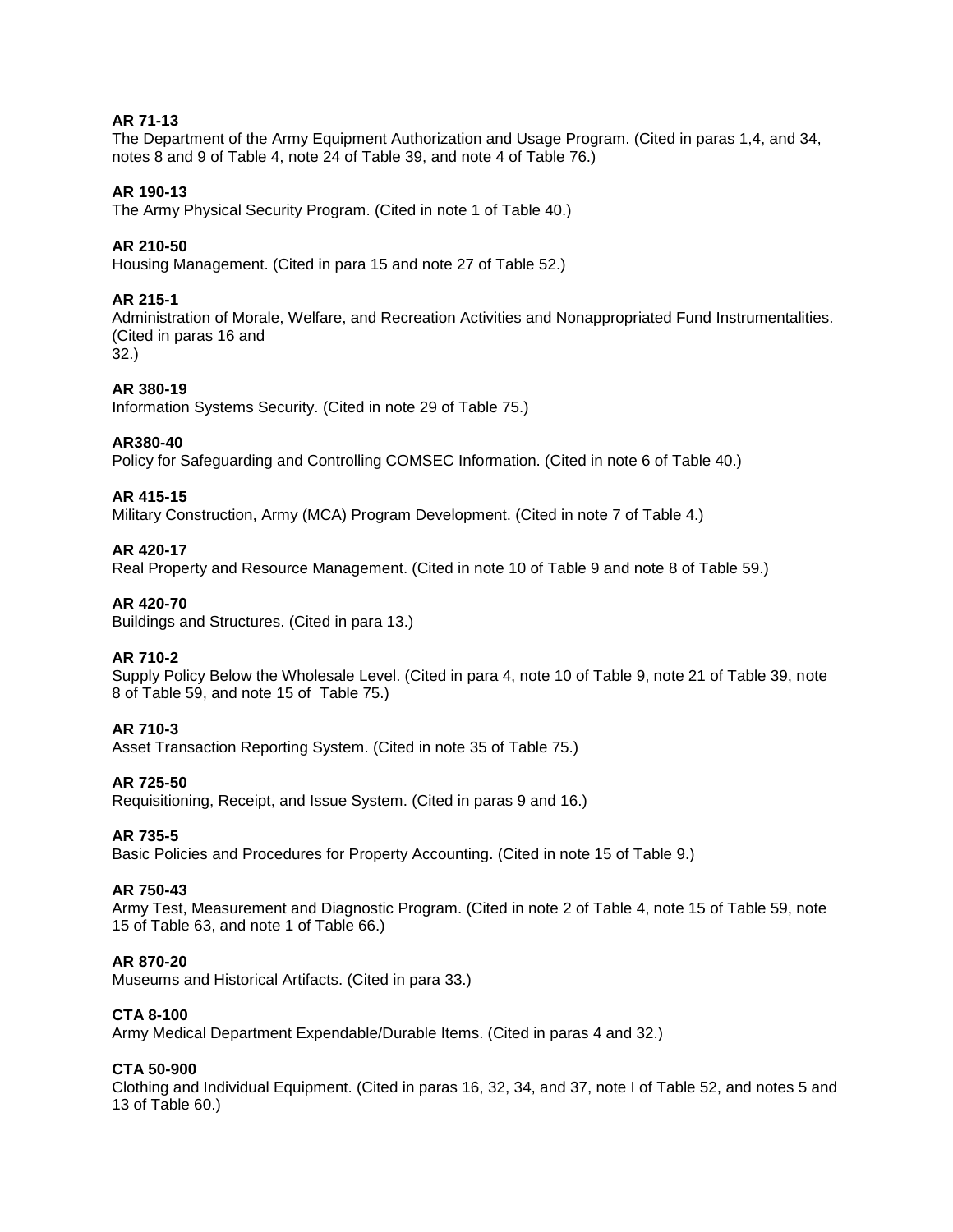# **CTA 50-970**

Expendable/Durable Items (Except: Medical, Class V, Repair Parts, and Heraldic Items). (Cited in paras 4, 16, 25, 32, and 37, notes 15, 16, and 27 of Table 52, and note 2 of Table 63.)

## **DA Pam 25-1-1 (Para 9-9)**

Installation Information Services. (Cited in note 11of Table 9, note 14 of Table 39, note 8 of Table 40, note 5 of Table 65, note 4 of Table 67, note 7 of Table 72, and note 1 of Table 76.)

## **DODI 1015.5**

DOD Student Meal Program. (Cited in para 9.)

# **FM 10-500-Series**

Airdrop of Supplies and Equipment. (Cited in Table 1.)

## **FM 55-450-2**

Army Helicopter Interior Load Operations. (Cited in Table 1.)

## **FM 55-450-3**

Multiservice Helicopter External Air Transport: Basic Operations and Equipment. (Cited in Table 1.) .

## **FM 55-450-4**

Multiservice Helicopter External Air Transport: Single Point Rigging Procedures. (Cited in Table 1.)

## **FM 55-450-5**

Multiservice Helicopter External Air Transport: Dual Point Load Rigging Procedures. (Cited in Table 1.)

## **TM 5-4220-202-14**

Maintenance Instructions with Breakdown: USAF Flotation Equipment. (Cited in note 14 of Table 60.)

## **TM 10-1670-208-20&P**

Organizational Maintenance Manual Including Repair Parts and Special Tools Lists for Platforms, Type II Modular and LAPES / Airdrop Modular. (Cited in Table 1.)

#### **Section II Related Publications**

A related publication is merely a source of additional information. The user does not have to read it to understand this publication.

## **AR 11-28**

Economical Analysis and Program Evaluation for Resource Management

## **AR 30-7**

Operational Rations

## **AR 40-4**

Army Medical Department Facilities/Activities

## **AR 71-31**

Management System for Tables of Organization and Equipment

## **AR 165-1**

Chaplain Activities in the United States Army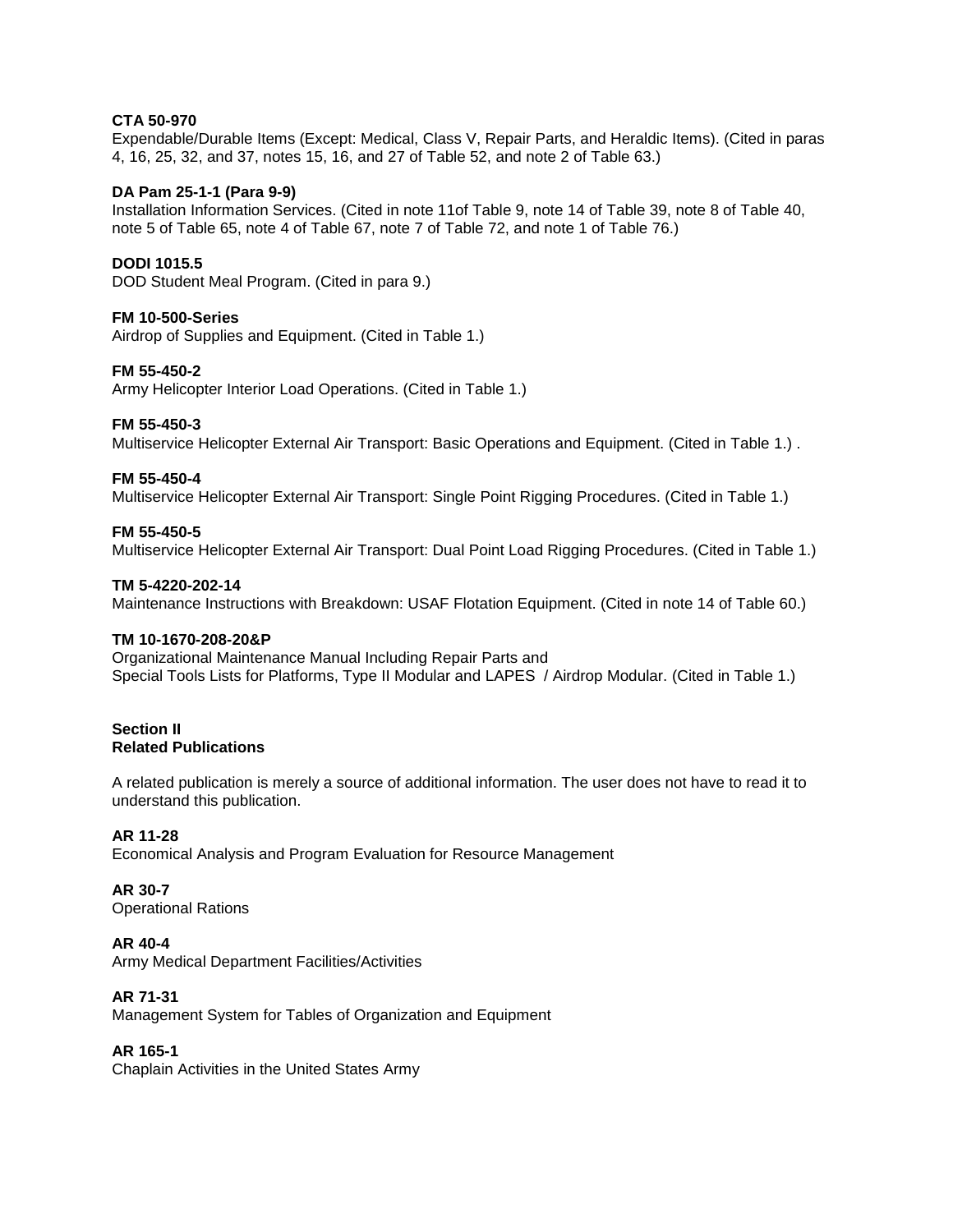**AR 190-11**  Physical Security of Arms, Ammunition, and Explosives.

**AR 195-5**  Evidence Procedures

**AR 210-12**  Establishment of Rental Rates for Quarters Furnished Federal Employees

**AR 210-130**  Laundry and Dry Cleaning Operations

**AR 215-2**  The Management and Operation of Army Morale, Welfare, and Recreation Programs and Nonappropriated Fund Instrumentalities

**AR 310-25**  Dictionary of United States Army Terms

**AR 310-49**  The Army Authorization Document System (TAADS)

**AR 310-50**  Authorized Abbreviations and Brevity Codes

**AR 380-5**  Department of the Army Information Security Program

**AR 385-10** The Army Safety Program (chapter 6, Protective Clothing and Equipment Program) .

**AR 420-55** Food Service and Related Equipment

**AR 608-1**  Army Community Service Program

**AR 708-1**  Cataloging and Supply Management Data

**AR 746-1**  Packaging of Army Materiel for Shipment and Storage

**AR 840-10**  Flags, Guidons, Streamers, Tabards and Automobile and Aircraft Plates

**SB 700-20**  Army Adopted/Other Items Selected for Authorization/List Reportable Items

**TB 43-0002022**  Maintenance Expenditure Limits for FSC Group 73, FSC Classes 7310, 7320, 7330, and 7360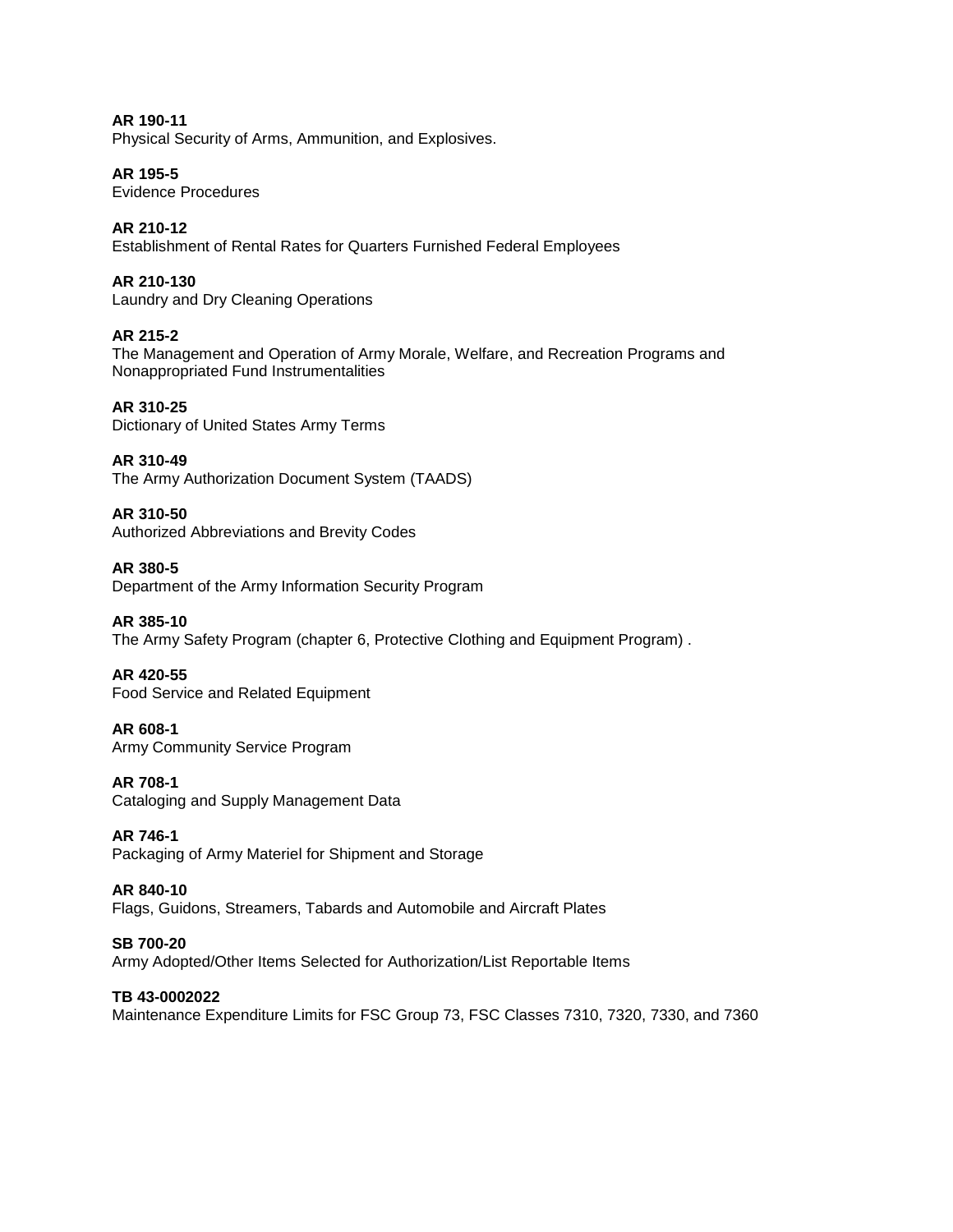# **Section III Prescribed Forms**

There are no entries in this section.

## **Section IV Referenced Forms**

There are no entries in this section.

# **Appendix B Deployable TOE / TDA Mission Related Equipment**

**B-1.** CTA items of equipment which are mission related to all TOE units or deployable TDA activities Army-wide are considered to be unit property. As such, these items are deployable with the unit / activity upon permanent change of station. This is an exception to the rule that CTA equipment is considered to be installation property which commanders of TOE units or deployable TDA activities are prohibited from moving upon change of station. Except for the types and items of CTA equipment listed below, MTOE units and deployable TDA activities will turn in CTA equipment prior to departing the old station and will request issue as required at the new station. Additions to this list will be approved by US Army Force Management Support Agency (MOFI-FMA) as the agent of HQDA G3 (DAMO-FD), Fort Belvoir, VA 22060-5587, and recommendations therefore will be submitted lAW paragraph 5-5, AR 71-13. See CTA 8-100, CTA 50-900, and CTA 50-970 for additional items.

**B-2.** All adopted items indicated below are deployable by TOE units or, when applicable, by deployable TDA activities:

 a. Equipment with notes indicating that they are nonrecoverable items of individual equipment or that they will remain unit accountable property.

- b. Air delivery/air drop equipment (Table 1).
- c. Tentage, tarpaulins, liners and related items (Table 61).
- d. Army vessel equipment (Table 64) including food service items for vessels (Table 21).

**B-3.** The balance of this appendix lists individual items of equipment in other tables which are deployable by TOE units.

| LIN                | Table |
|--------------------|-------|
| A95703             | 59    |
| B15277             | 39/63 |
| C19503             | 60    |
| C <sub>19640</sub> | 60    |
| C <sub>19777</sub> | 60    |
| C40496             | 61    |
| C49039             | 39    |
| C50271             | 63    |
| C52601             | 63    |
| C52669             | 62    |

# **TableB-1 Deployable TOE/TDA Mission Related Equipment**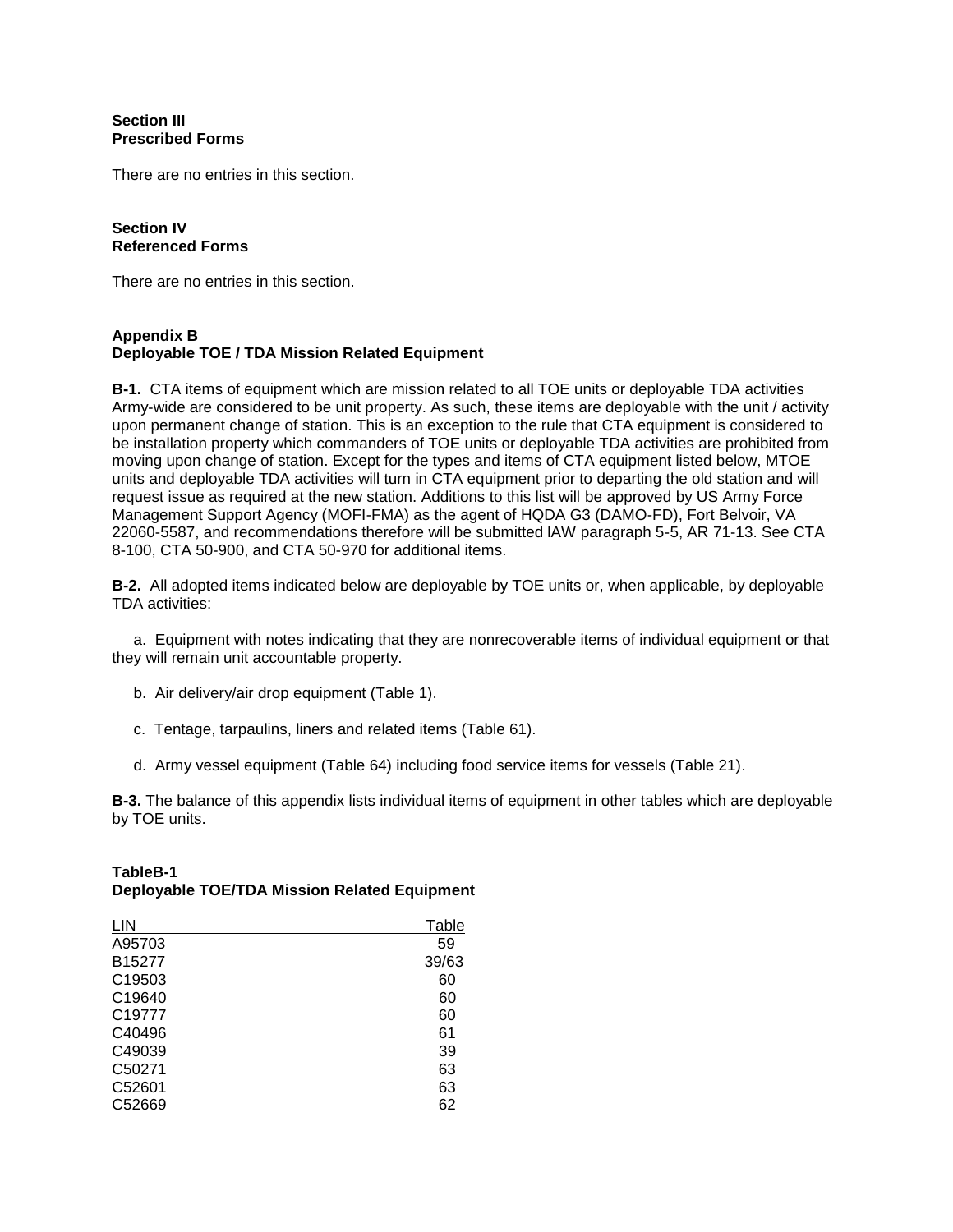| Table B-1 |                                                       |
|-----------|-------------------------------------------------------|
|           | Deployable TOE/TDA Mission Related Equipment-Continue |

| C52875 | 63      |
|--------|---------|
| D41582 | 75      |
| D64865 | 39      |
| D81537 | 60      |
| D90901 | 3       |
| D91244 | 3       |
| D91312 | 3       |
| E10972 | 22/30   |
| E11109 | 22/30   |
| E33768 | 63      |
| E39419 | 39      |
| E49207 | 39      |
| E49481 | 39      |
| E57351 | 60      |
| G45117 | 75      |
| G51063 | 75      |
| H22259 | 60      |
| H42205 | 39      |
| H42720 | 40      |
| H42724 | 40      |
| H42737 | 40      |
| H42927 | 40      |
| H83817 | 22      |
| K25479 | 38/63   |
| K25943 | 63      |
| K25964 | 54/63   |
| L53233 | 75      |
| M76314 | 60      |
| M78317 | 60      |
| N17818 | 75'     |
| N57705 | 63      |
| N57842 | 63      |
| N57979 | 63      |
| N65895 | 40      |
| P28855 | 80      |
| P98462 | 80      |
| Q12722 | 40      |
| Q12859 | 40      |
| Q13030 | 40      |
| R75709 | 5/61    |
| S27001 | 40      |
| S27131 | 40      |
| S29497 | 60      |
| S40645 | 75      |
| S43080 | 63      |
| S58674 | 61      |
| S83189 | 5       |
| S83600 | 5       |
| S84422 | 5       |
| T94078 | 2/38/59 |
| U32924 | 63      |
| U33071 | 63      |
| U33208 | 63      |
|        |         |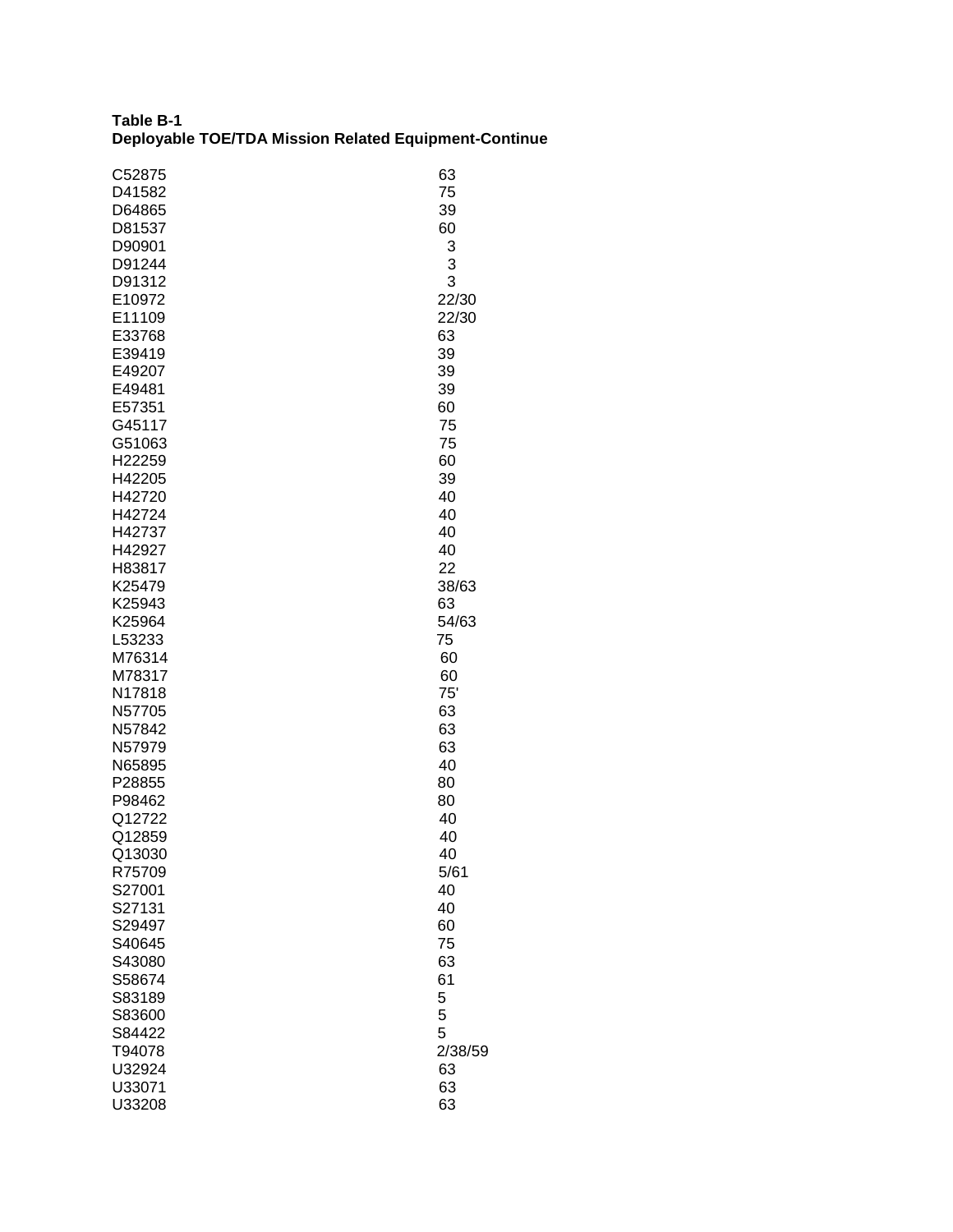| U33345 | 63 |
|--------|----|
| U33482 | 63 |
| U33619 | 63 |
| U34941 | 39 |
| U43866 | 22 |
| V03354 | 75 |
| V05712 | 22 |
| X65121 | 63 |
| X65258 | 63 |
| X65395 | 63 |
| X65532 | 63 |
| Y03820 | 75 |
| YO3821 | 75 |
| 47026N | 63 |
| 47027N | 63 |
| 47028N | 63 |
| 47029N | 63 |
| 47046N | 63 |
| 47047N | 63 |
| 47048N | 63 |
| 47049N | 63 |
| 47050N | 63 |
| 47051N | 63 |
| 47052N | 63 |
| 47053N | 63 |
| 47054N | 63 |
| 47055N | 63 |
| 47056N | 63 |
| 47057N | 63 |
| 47058N | 63 |
| 47059N | 63 |
| 47082N | 60 |
| 47093N | 60 |
| 63009N | 60 |
| 70073N | 75 |
| 70141N | 75 |
| 70209N | 75 |
| 70210N | 75 |
| 70214N | 75 |
| 70215N | 75 |
| 70223N | 75 |
| 70224N | 75 |
| 70225N | 75 |
| 70233N | 75 |
| 70235N | 75 |
| 70236N | 75 |
| 70239N | 75 |
| 90053N | 39 |
| 90054N | 39 |
| 90055N | 39 |
| 90056N | 39 |
| 90057N | 39 |
| 90058N | 39 |
| 91625N | 39 |
| 91626N | 39 |
| 91627N | 39 |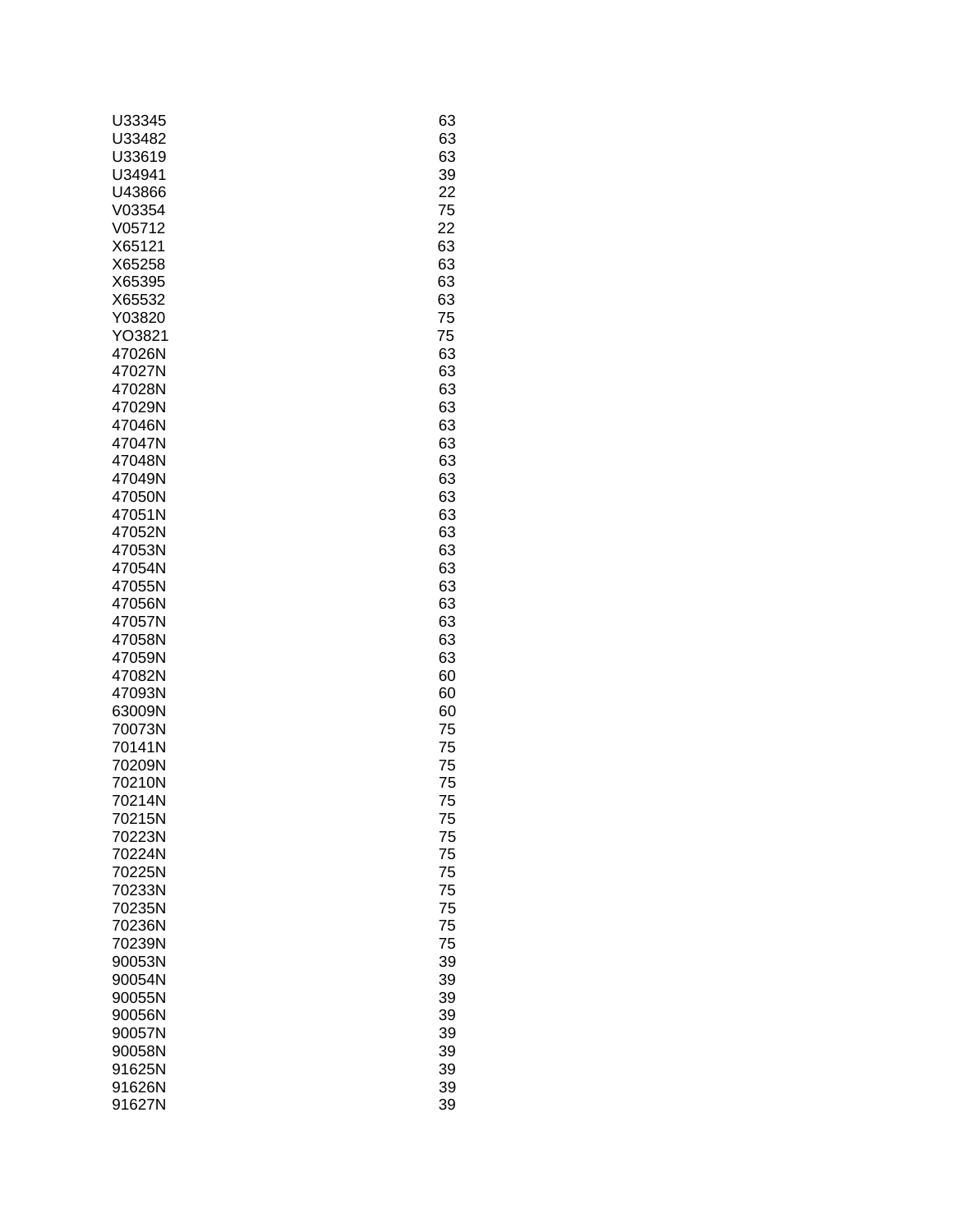| 91628N | 39      |
|--------|---------|
| 91629N | 39      |
| 91630N | 39      |
| 91928N | 39      |
| 92025N | 75      |
| 92026N | 75      |
| 92027N | 75      |
| 92372N | 75      |
| 92374N | 75      |
| 92728N | 39      |
| 93337N | 39      |
| 93348N | 60      |
| 94154N | 3       |
| 94920N | 75      |
| 96347N | 53      |
| 97360N | 66      |
| 98467N | 39      |
| 98468N | 60      |
| 98471N | 60      |
| 98472N | 39      |
| 98526N | 63      |
| 98535N | 2/38/59 |
| 98629N | 75      |
| 98987N | 75      |
| 99002N | 39      |
| 99005N | 39      |
| 99100N | 39      |
| 99172N | 39      |
| 99219N | 75      |
| 99220N | 75      |
| 99221N | 75      |
| 99266N | 75      |
| 99639N | 75      |
| 99640N | 75      |
| 99669N | 75      |

## **Appendix C Typewriters**

C-1. DOD procurement policies require the services to purchase supplies and equipment at prices calculated to result in the lowest ultimate over-all cost to the Government-price, quality, and other factors considered. Procurement policies also dictate that Army elements requisition/procure the make and model equipment that best satisfies their minimum essential needs. In addition, multiple sources are provided in the GSA Federal Supply Schedules to prevent sole source acquisition and should be utilized.

C-2. In the past, requirements by Army for special features electric/electronic typewriters have been overstated, resulting in unnecessary increased costs. These features are often considered "nice-tohave" but are not fully utilized by the operator in the day-to-day workload and accomplishment of the over-all mission of an office. Therefore, requests for features in excess of the basic item description must be fully justified.

C-3. Commanders (purchasing/contracting officers) will select from the appropriate GSA Federal Supply Schedule the most effective make and model of electric or electronic typewriter at best satisfies the operator's minimum actual needs. Acquisition will be limited to those prices calculated to result in the lowest ultimate cost to the Government-price, quality, dependability, and other features considered.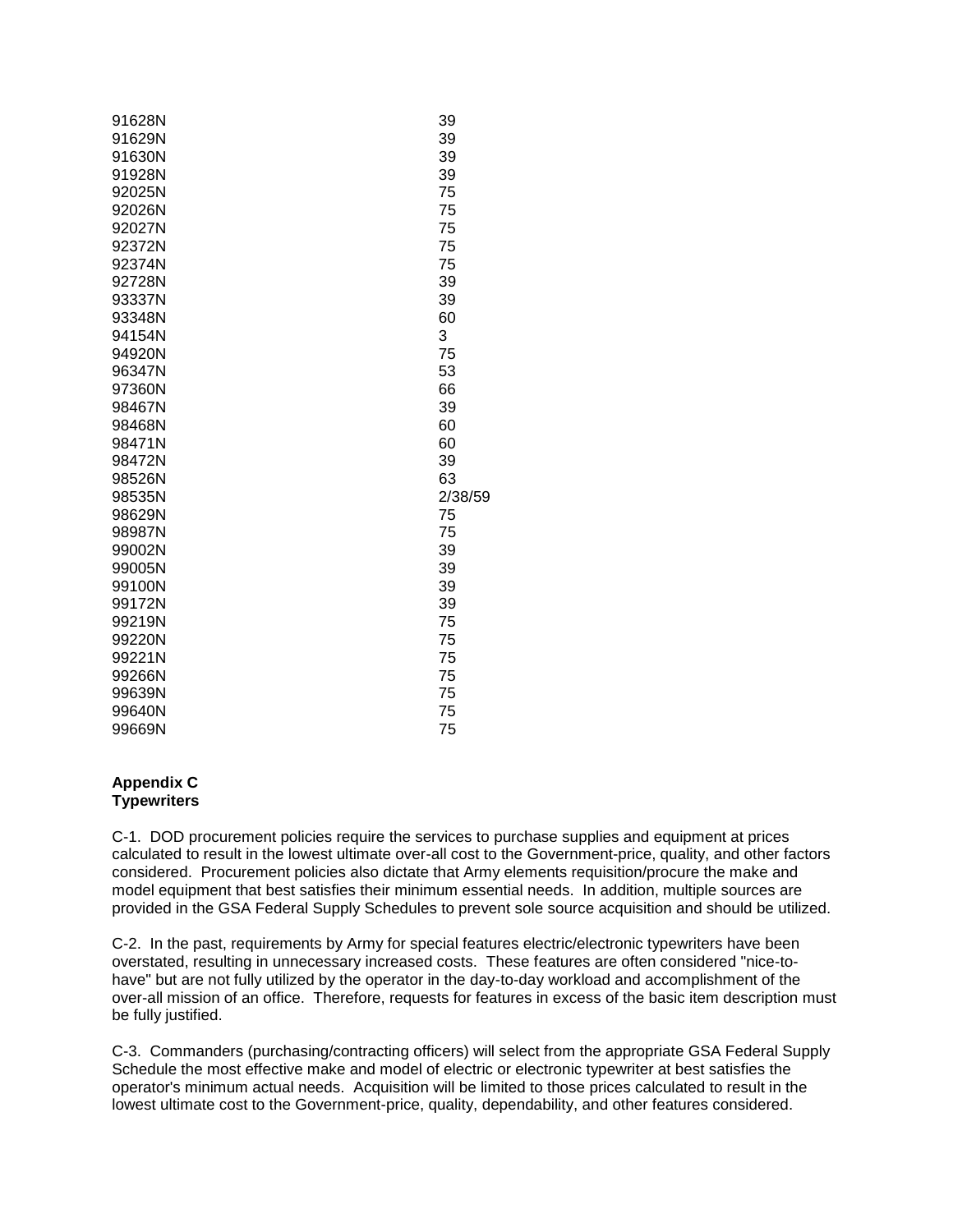Lowest price should not be the sole determining factor for acquisition. To insure that requirements for electric and electronic typewriters (LIN 99001N, 99002N, 99002N, and 99172N) are not overstated and that special features will be utilized, justification statements citing reason for need and benefits expected will accompany requests for equipment/features identified in paragraphs C-5 and below. The head of the activity initiating the purchase request will sign statements. Commanders (or designated representatives) having Jurisdiction over the requesting activity will review and approve the request prior to forwarding to the purchasing office for acquisition.

C-4. Electronic typewriters vary widely in features and capabilities. Activities desiring electronic typewriters and contracting officers procuring electronic typewriters are encouraged to consult with their local information management office for assistance in identifying need for special features.

C-5. Requests for type bar electric typewriters (LIN 99001N) with features in excess of standard item description will be justified as out- lined in paragraph C-2 and C-3 above. The following daily utilization percentages are the minimum required for each feature.

a. Paper capacities in excess of 13.5 inches-55 percent.

 b. Type styles other than standard pica or elite (acquisition of other than standard type styles will result in permanent use of the requested type style)-55 percent

- c. Decimal tab keys or statistical keyboard-55 percent.
- d. Special platens--45 percent.
- e. Optical character reader capability-45 percent.

C-6. Requests for electric/electronic typewriters with features in excess of standard item description will be justified as outlined in C-2 and C-3above. The following daily utilization percentages are the minimum required for each feature

- a. Column manipulation-5 percent of workload is statistical columns.
- b. Page storage (up to 5 pages)-l0 percent of workload is narrative typing subject to author revision.
- c. Format storage-10 percent of workload is forms preparation.
- d. Wide carriage (line length longer than 13.5 in)-50 percent.

## **Appendix D Components Lists**

D-1. A few items of commercial nonstandard sets, kits, and outfits are authorized in this CTA by a generic nomenclature. In order to more accurately describe these items, the typical minimum components are listed below.

D-2. NSLIN 63050N, Kit: Cannon Bore Cleaning Water, consists of the following components:

- a. Bore cleaning tool
- b. 50-ft pressure hose.
- c. 23-ft pressure hose
- d. Collapsible brush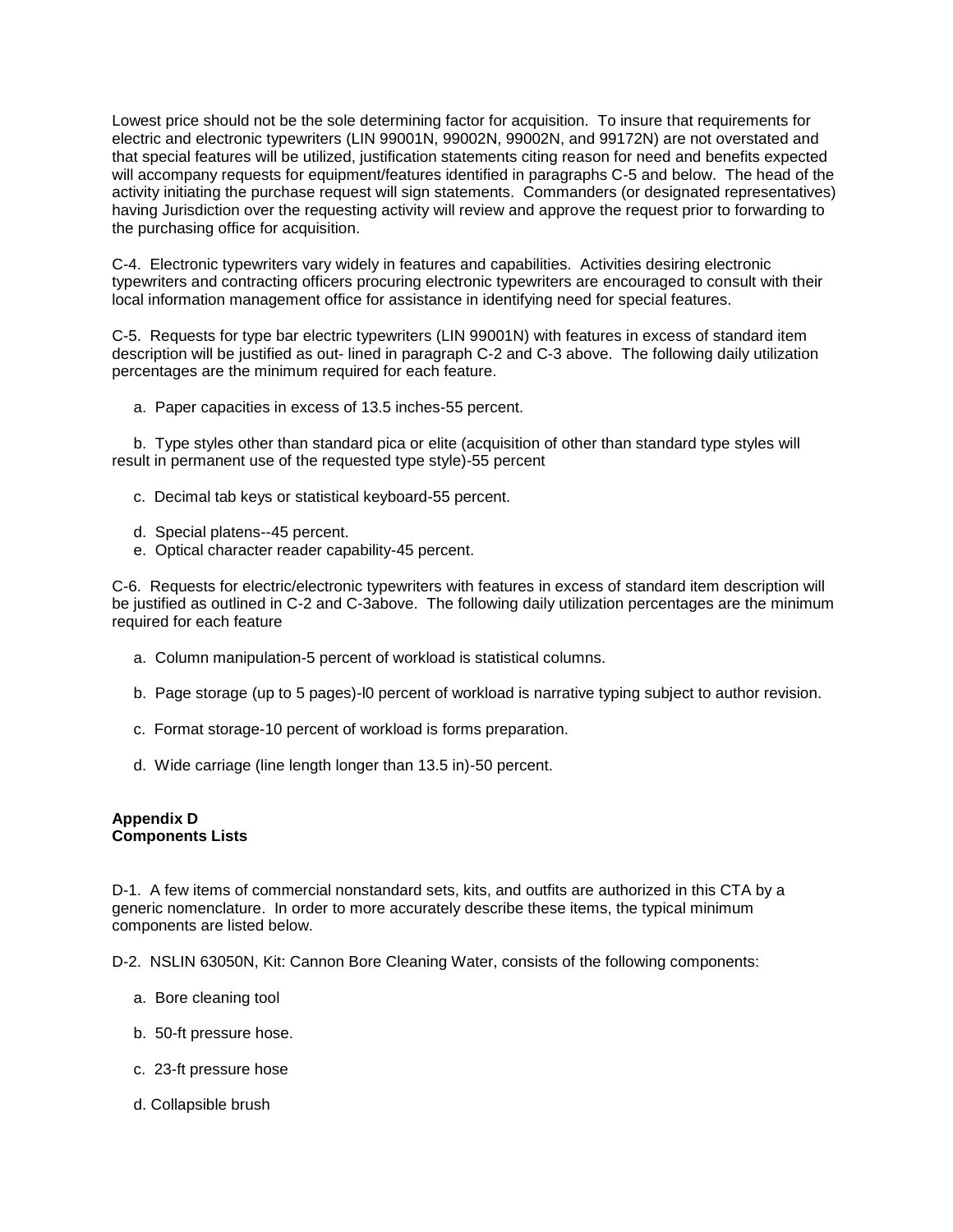- e. Engine degreasing wand
- i. Bore drying and oiling plunger.
- g. 5-gal pail engine degreaser
- h. 1 set replacement brushes
- D-3. NSLIN 94698N, Kit casting: Rubber/Plaster, consists of-the following components:
	- a. 1 Plastic case w/lid & foam, part No. PCD4DDD1
	- b. 1 Powdered talc, 2 oz, part No. PCD4DDD3
	- c. 1 Dust & dirt hardener aerosol, part No. PCD4DDD4
	- d. 1 Silicone release agent, part No. PCD4DDD5
	- e. 1 Casting frame, part No. PCD4DDD6
	- f. 1 Collapsible water container, 1 gal, part No. PCD4DDP8
	- g. 1 Plastic water bottle, 24oz, part No. PCD4DDD9
	- h. 1 Syringe, suction, part No. PCD4DDDI0
	- i. 1 Tweezers, 4", part No. PCD4DDD11
	- j. 1 Scissors, 6", part No. PCD4DDD12
	- k. 1 Instruction sheet, part No. PCD4DDD13
	- l. 1 Silicone rubber catalyst, part No. ANPN-3
	- m. 1 Bowl, part No. ANPN-1
	- n. 1 Spatula, part No. ANPN-2
	- o. 1 Plaster, dental stone, 35 lb box, NSN 6520-00-557-7015
	- p. 1 Depressors tongue wood l00/pk, NSN 6515-00-324-5500
	- q. 1 Plastic bags, 12X 12, 500/box, NSN 8105-00-837-7757
- D-4. NSLIN 95169N, Military Loaner Kit: Place Settings of 4, consists of the following components.
	- a. 4Bowls
	- b. 4 Cups
	- c. 4 Bread and butter plates
	- d. 4 Dinner plates
	- e. 4 Saucers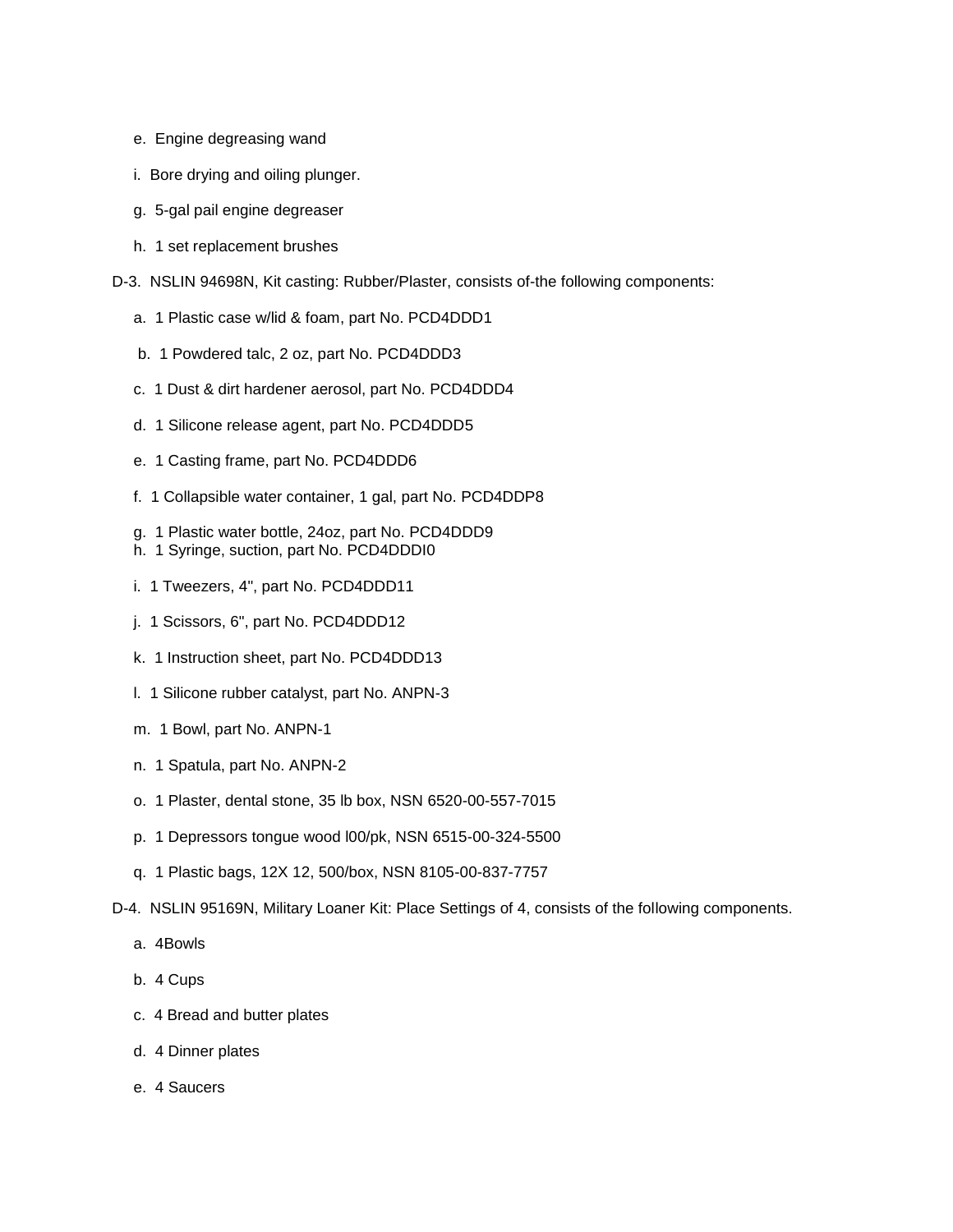- f. 1 Oval 12" serving platter
- g. 1 Vegetable serving bowl
- h. 4 Dinner forks
- i. 4 Dinner Knives
- j. 4 Teaspoons
- k. 1 Cutlery tray
- l. 4 Water glasses
- m. 1 Cutting board
- n. 1 Dish drainer
- o. 2 Hot pads
- p. 1 Metal measuring cup
- q. 1 Metal measuring spoon set
- r. 1 Metal can opener
- s. 1 Metal cooking fork
- t. 1 Paring knife
- u. 1 Utility knife
- v. 1 Metal peeler
- w. 1 Long metal turner
- x. 1 Plain metal spoon
- y. 1 Metal 10-1/2" skillet
- z. 1 Metal steamer/colander
- aa. 1 Metal 2-1/2" quart sauce pan w/lid
- bb. 1 Metal 6 quart stockpot w/lid
- cc. 1 Metal 2 quart mixing bowl
- dd. 1 Metal heavy duty trunk
- ee. 1 Laminated inventory
- D-5. NSLIN 95168N, Military Loaner Kit: Place Settings of 8, consists of the following components:
	- a. 8 Bowls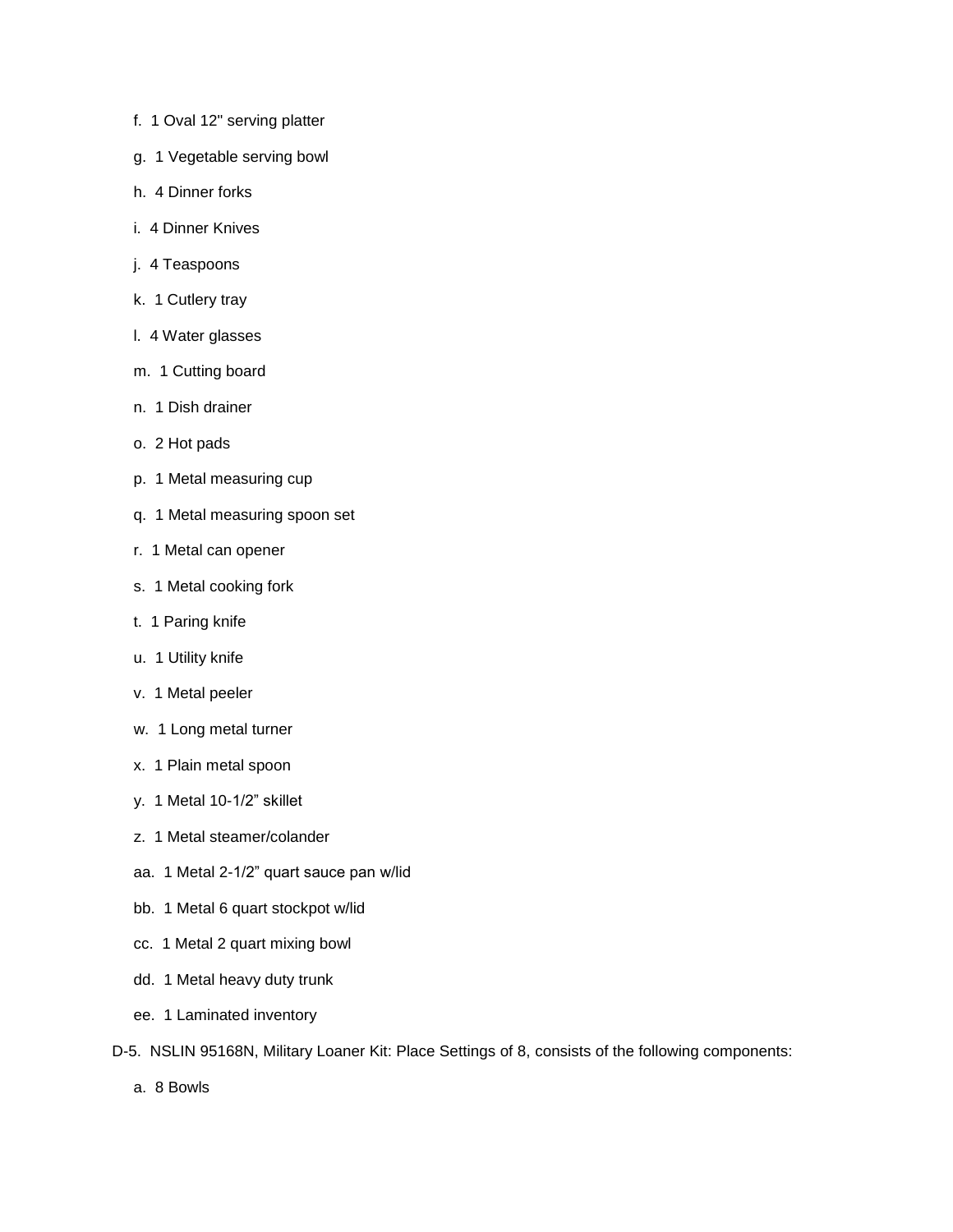- b. 8 Cups
- c. 8 Bread and butter plates
- d. 8 Dinner plates
- e. 8 Saucers
- f. 1 Oval12N serving platter
- g. 1 Vegetable serving bowl
- h. 8 Dinner forks
- i. 8 Dinner knives
- j. 8 Teaspoons
- k. 1 Cutlery tray
- l. 8 Water glasses
- m. 1 Cutting board
- n. 1 Dish drainer
- o. 2 Hot pads
- p. 1 Metal measuring cup
- q. 1 Metal measuring spoon set
- r. 1 Metal can opener
- s. 1 Metal cooking fork
- t. 1 Paring knife
- u. 1 Utility knife
- v. 1 Metal peeler
- w. 1 Long metal turner
- x. 1 Plain metal spoon
- y. 1 Metal 10-1/2" skillet
- z. 1 Metal steamer/colander
- aa. 1 Metal 2-1.2" quart sauce pan w/lid
- bb. 1 Metal 6 quart stockpot w /lid
- cc. 1 Metal 2 quart mixing bowl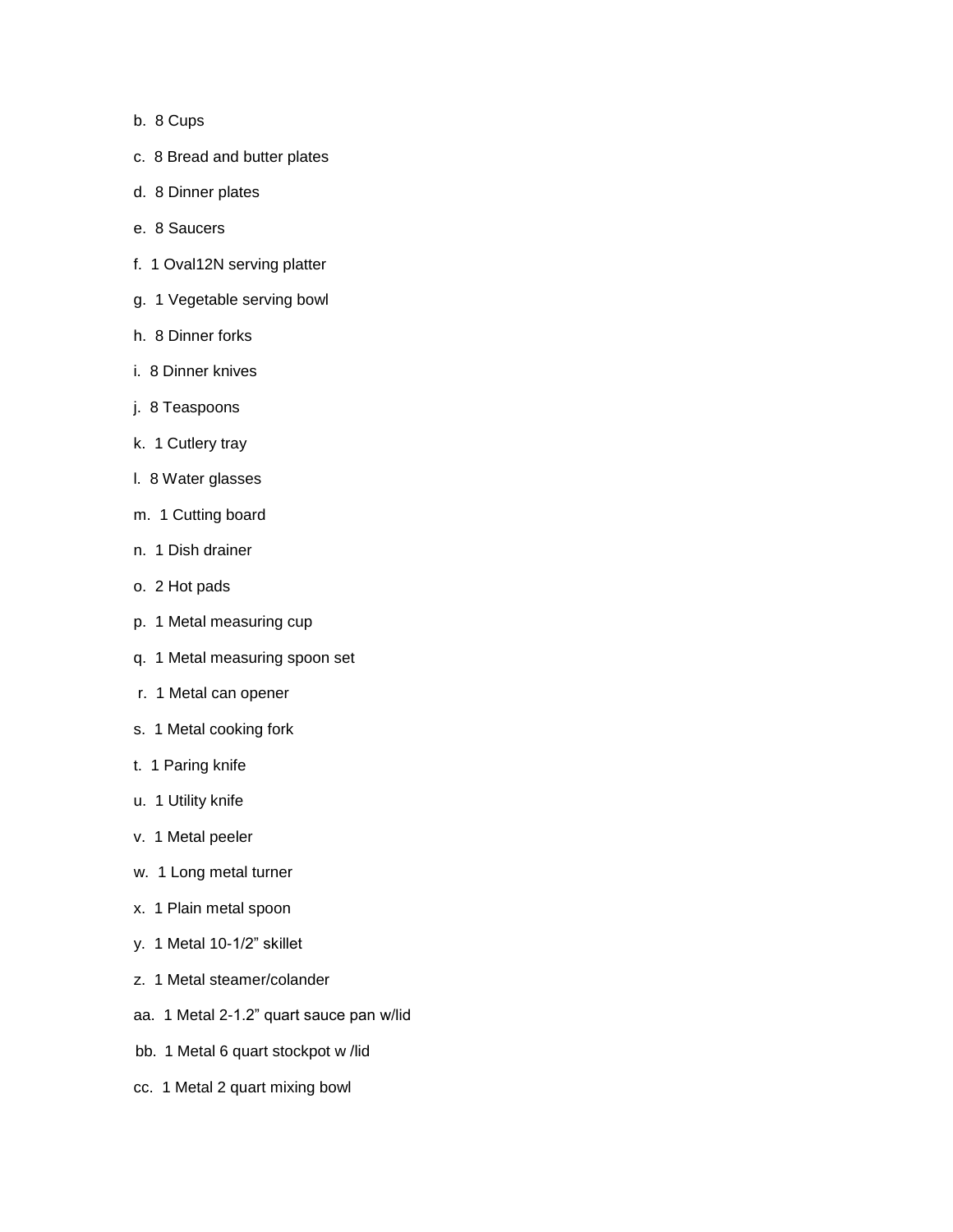- dd. 1 Metal heavy duty trunk
- ee. 1 Laminated inventory

D-6. NSLIN 97352N, Recreation Kit: Game Equipment TY SZ AA, consists of components that will be determined by the needs of the individuals being served, components and quantities may be the same or similar to components in NSLIN 96347N, Small Game Kit, but are not limited to these components or quantities.

D-7. LIN R51317, Recreational Kit: Athletic, consisting of the following components:

- a. 2 Balls, soccer
- b. 36 Baseballs
- c. 4 Bats, baseball
- d. 8 Bats, softball
- e. 2 Footballs
- f. 8 Gloves, baseball, fielders
- g. 4 Gloves, fighting 14oz (set)
- h. 2 Guards head boxers
- i. 1 Guard, leg, baseball (pr)
- j. 1 Horseshoes set
- k. 4 Masks catchers
- l. 1 Mitt, baseball, catcher
- m. 2 Mitts, baseball, first base
- n. 1 Mitt, softball, catcher
- o. 8 Mouthpieces, boxers
- p. 2 Nets, volleyball
- q. 2 Protectors, body, catchers
- r. 1 Pump, athletic equipment
- s. 2 Stakes, horseshoe pitcher
- **D-8.** LIN A95703, Recreational Kit: Multiple Components, consists of the following components:
	- a. 1 Badminton set, Sport-Craft 48055, or equal.
	- b.. 2 Footballs (leather), Spalding J4V, or equal.
	- c. 1 Horseshoe set, Sport Craft 08038, or equal.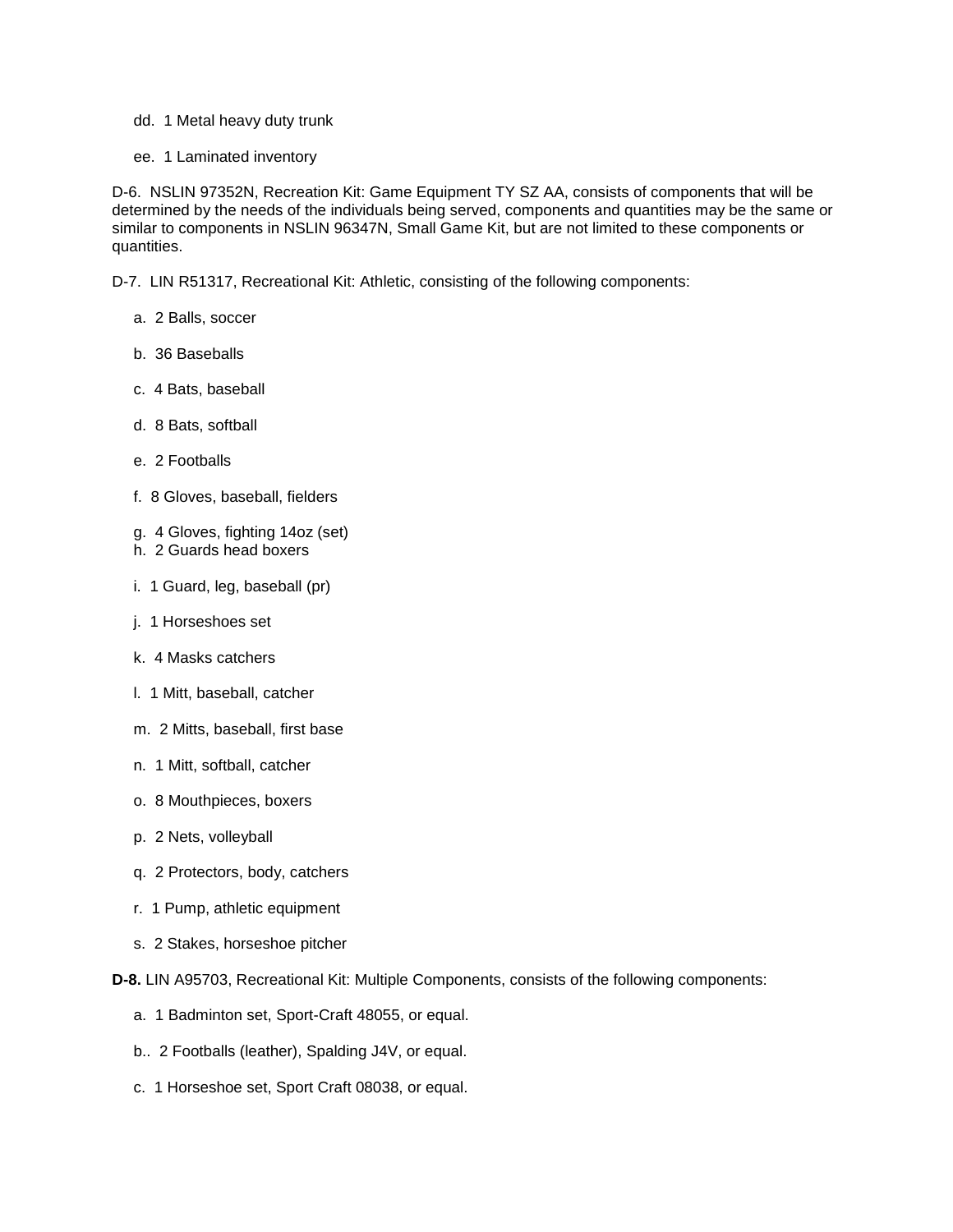- d. 1 Inflator, Sport Craft 23954, or equal.
- e. 2. Soccer Balls, Spalding 61718 Giorgio, or equal.
- f. 6 Softball bats, Wilson 43-2043 round-tripper, or equal.
- g. 1 Softball catcher's mask, Wilson A9914, or equal.
- h. 3 Softball gloves (left hand player), Wilson A9822, or equal.
- i. 9 Softball gloves (right hand player), Wilson A9820, or equal.
- j. 6 Softballs, Dudley SB 12LRF restricted flight, or equal.
- k. 1 Volleyball (molded leather), Spalding 61-769 elite" or equal.
- l. 1 Volleyball net, Spalding 66-705, or equal.
- **D-9.** NSLIN 96347N,Small Game Kit, consists of the following components:
	- a. 1 Backgammon set, Cardinal, or equal. .
	- b. 2 Chess-checker travel sets, E.S. Lowe 842, or equal.
	- c. 1 Cribbage board w/pegs, Milton Bradley, or equal.
	- d. 1 Box dice, 5/8 inch cataIin, 12 per box, Cardinal, or equal.
	- e. 1 Set dominoes, catalin or plastic, Milton Bradley, or equal.
	- f. 1 Frisbee, 10 inch.

.

- g. 1 Box game chips, 1½ inches in diameter, 100 per box, E.S. Lowe 711, or equal.
- h. 1 Monopoly, Parker Brothers.
- i. 6 Decks playing cards, bridge, "Bicycle," or equal.
- j. 4 Decks playing cards, pinochle, "Bicycle," or equal.
- k. 1 Puzzle, 15 inch, Milton Bradley, or equal.
- l. 1 Scrabble set, S & R, or equal.
- m. 1 Yahtzee, Milton Bradley.
- n. 1 Book: "Backgammon Book"-Oswald Jacoby.
- o. 1 Book: "Chess in 10 Easy Lessons"-Larry Evans.
- p. 1 Book: "Complete Book of Solitaire & Patience Games"-Albert H. Moorehead.
- q. 1 Book: "Official Rules of Card Games"-Edited by Albert H. Moorehead.
- r. 1 Book: "Scrabble Word Guide"-Jacab S. Orleans & Edmund Jacobson.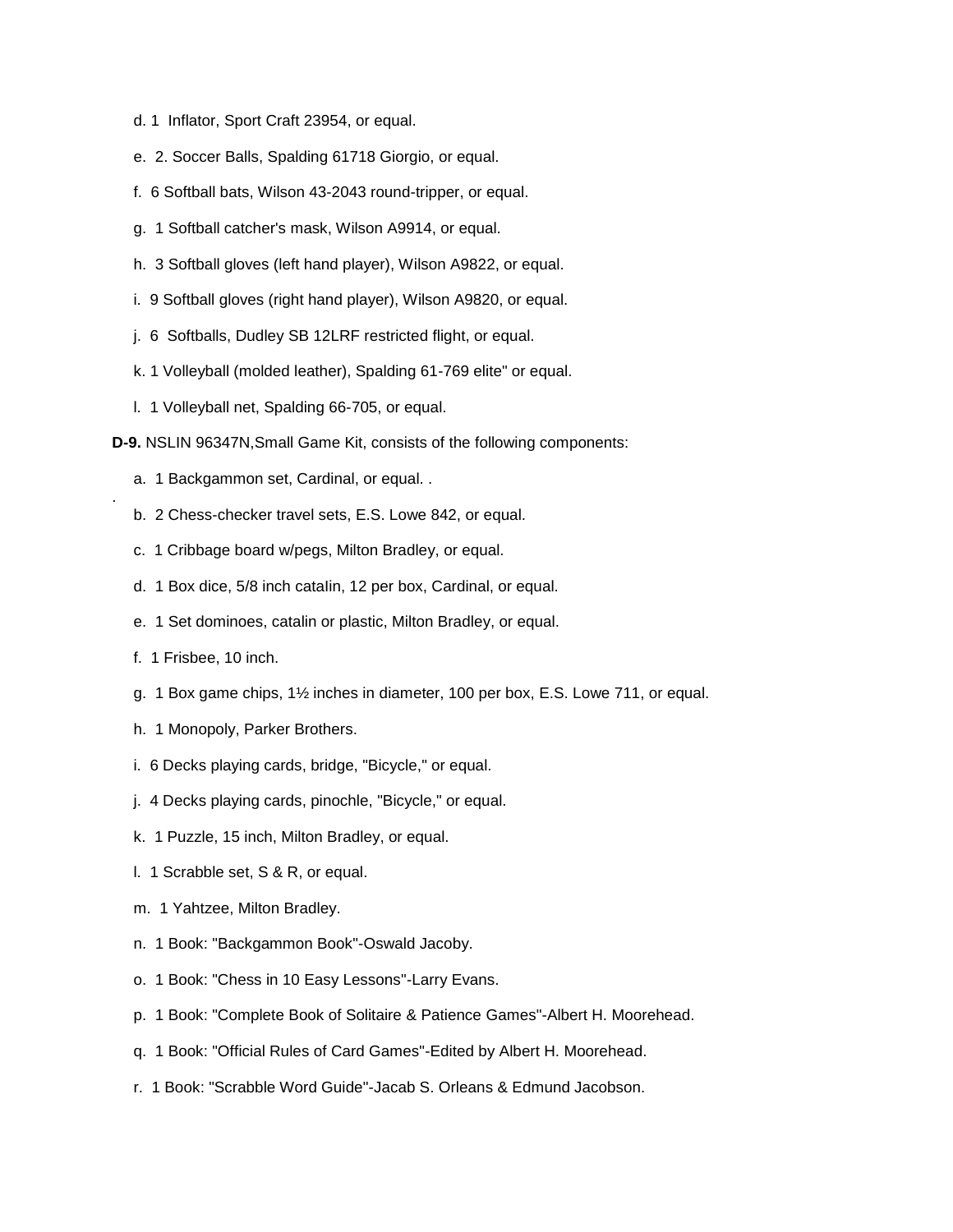**D-10.** NSLIN 98299N, Stage Drape Set; Theatrical, may include, but is not limited to, the following components:

- a. Grand drape/act curtain set with matching grand/act valance/ teaser (flameproof).
- b. Stage traveler drape/curtain set with matching valance (flameproof).
- c. Stage border drapes/teasers (flameproof).
- d. Stage tormentor drapes/legs (flameproof).
- e. Backdrops (flameproof).
- f. Cycloramas (flameproof).
- g. Rear drape set with matching valance (flameproof).
- h. Scrim drops (flameproof).
- i. Fire curtain (only when required by Army fire code).
- j. Counterweights, guides, cable and rope sets.
- k. Curtain tracks with floor sheaves.
- l. Fly line sets, pulleys/blocks, pin rail bars.
- m. Hanging battens/flying battens/flying battens.
- n. Suspension grid, theatrical.
- o. Tormentor drape/leg track sets-adjustable/swivel.
- p. Weight chains, harness snaps, grommets and ties.

## **Appendix E Equipment-in-Place Carpet/Rugs**

**E-1.** For the purpose of this CTA the following terms apply:

 a. Carpet - Carpet is a heavy woven fabric used as a floor covering, either in one piece, squares, or many pieces bound together. It covers either an entire surface or a portion thereof, and it is affixed in some manner. Carpet is considered as a floor finish when installed as a prime floor finish as a part of a repair or construction project, and, as such, is classified as installed real property. Carpet placed over prime flooring in good condition is considered a furnishing and is classified as equipment-in-place (EIP).

 b. Rug - Rug is a heavy woven fabric used as a floor covering, usually in one piece of a standard size, bound on each side. It covers either an entire floor surface or a portion thereof, is not affixed to a building, is readily rolled up and removed, and is not real property. Rugs are categorized as furnishings and as personal property. Criteria for authorization are outlined in appropriate tables of this CTA.

**E-2.** The rugs authorized by this CTA are personal property and therefore are accounted for on property books under provisions of AR 710-2.

 a. Carpet or carpet tile installed as a prime floor finish and floor finishes such as wood and vinyl asbestos tile are real property and not authorized by this CTA. Requests for carpet considered a prime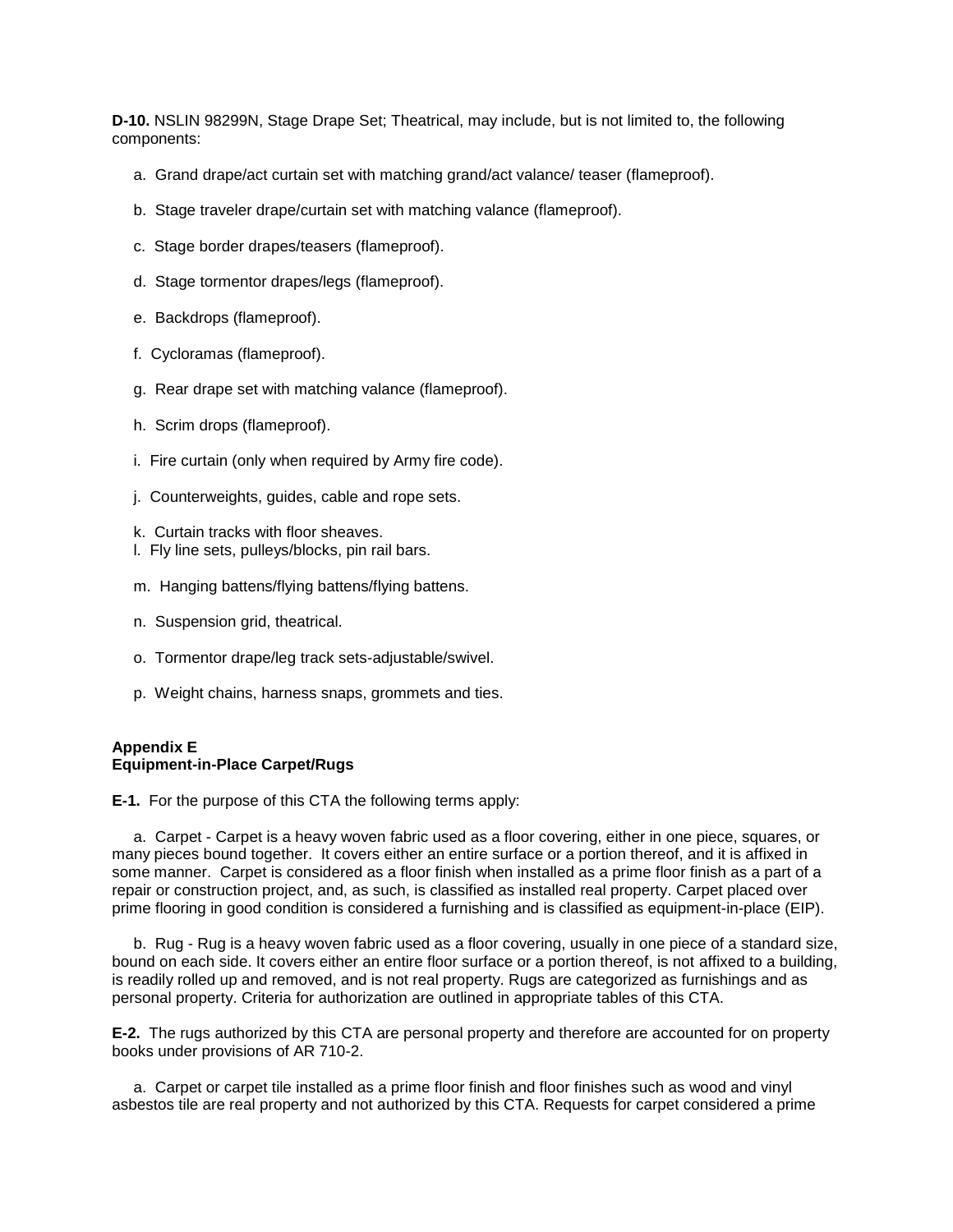floor finish should be processed in accordance with AR 420-70. Accountability for carpet considered real property will be lAW AR420-17.

 b. On the other hand, carpet or carpet tile installed over prime flooring in good condition is classified as EIP and is authorized by this CT A. Carpet installed as EIP must be accounted for on installation property book or DA Form 661 lAW AR 735-72.

**E-3.** This appendix applies to installations and activities owned and/or controlled by the Department of the Army, including the Reserve Components, except for the following:

 a. AR 1-39 applies to Army organizations in the National Capital Region (NCR) which are serviced by the Defense Supply Services-Washington (DSS-W), to include HQDA and all agencies, activities, and installations at the seat of Government serviced by DSS-W.

 b. Installations and activities, or portions thereof, which have been licensed or transferred to the fifty states, the District of Columbia, the Commonwealth of Puerto Rico, or the U.S. Virgin Islands for use by the Army National Guard, which are not used for office/conference room purposes (see table 39, this CTA).

**E-4.** The facilities listed in paragraph E-6 below are those where rugs or EIP carpet may be provided when approved by the installation commander, or in the case of health care facilities, the health care activity commander. Selection of the most appropriate floor covering, to include carpet as a prime floor finish, shall be the product of an evaluation of the requirements of each individual project.

 a. The decision to install carpet in existing facilities and functional areas listed in paragraph E-6 below is the responsibility of the installation commander, or in the case of health care facilities, the health care activity commander, with consideration given to technical advice from the facilities engineer. It is pointed out, however, that the use of carpet is not mandatory for those areas listed in paragraph E-6 below.

 b. The following supporting justification and data must be submitted with each request for the installation of carpet to receive the maximum consideration:

- (1) Statement of requirement (e.g., safety, acoustical control, interior decoration, maintenance).
- (2) Technical data.
	- (a) Name and location of installation.

 (b) Building designation, number and category code (permanent, semi-permanent, or temporary building).

- (c) Planned use of the space to be carpeted.
- (d) Estimated square yards of carpet.
- (e) Estimated cost per square yard.
- (f) Cost of carpet.
- (g) Installation cost.
- (h) Total initial cost.
- (i) Type funds to be used and a statement as to the availability of funds.
- (j) Estimated annual maintenance and repair cost.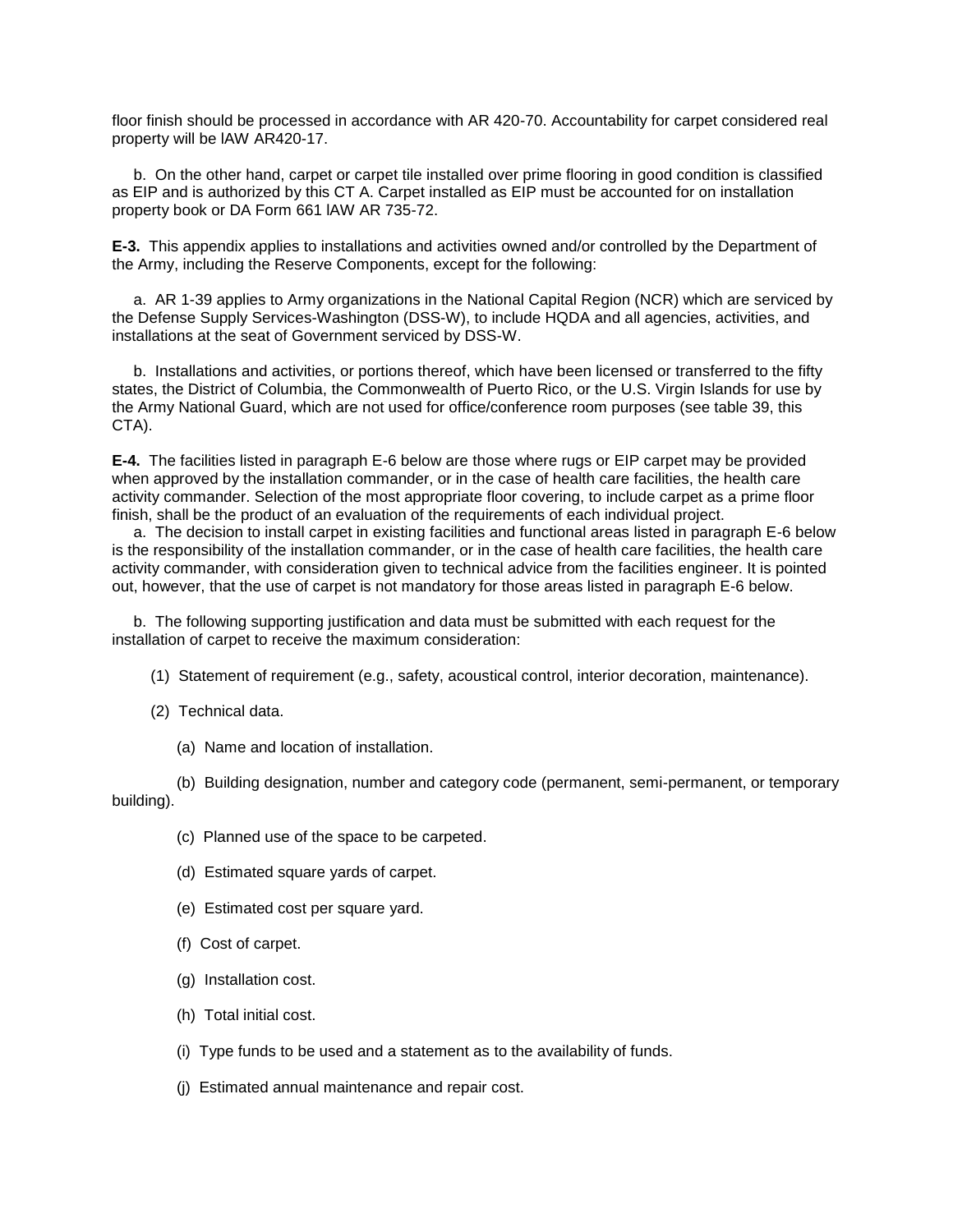(k) Estimated cost comparison with alternate floor materials (i.e., vinyl, vinyl asbestos, asphalt, quarry tile, linoleum, etc.) that meet the statement of requirement. Appendix C, DA circular 210-24 provides an example of determining summary of cost for economic analysis IAW AR 11-28.

 c. Requests to install EIP carpet in areas not listed in paragraph E-6 below will be processed as a change to this table lAW chapter 5, AR 71-13.

**E-5.** Specific guidance on the use, location and type of carpet is as follows:

 a. The color of the carpet will be variegated or patterned, rather than a solid color, to reduce visibility of spots and stains.

 b. Static free carpet only will be used in word processing centers inasmuch as movement of personnel and operation of printers therein cause static electricity leading to machine malfunctions and electric shocks to machine operators.

 c. Technical requirements for carpet shall be IAW interim Federal specifications DDD-C-0095A, DDD-C-001559, DDD-C-001799 (carpet squares or tile types), or comparable.

d. Dining facilities.

 (1) The installation of carpet in existing dining facilities is restricted to dining areas (i.e., seating areas) only.

 (2) Carpet will not be installed in enlisted personnel dining facility work spaces and areas subject to heavy traffic (i.e., foyers; cashier stations; signature headcount stations; serving lines; self-service, food preparation, administrative offices, and similar areas).

 (3) Carpet will not be installed in areas where soiled tray carts are positioned for loading, or areas where carts are moved to and from dishwashing areas.

 (4) Carpet will not be installed in existing basic trainee dining facilities or confinement dining facilities.

e. Medical facilities.

 (1) Carpet will not be installed in treatment, emergency, delivery, formula, operating and recovery rooms, newborn nurseries, central material supply, corridors and any room used for strict isolation of patients where potential infectious spills may occur.

 (2) Carpet will not be installed in dental treatment rooms, utility work areas, toilets, and recovery rooms that are directly adjacent to dental treatment rooms.

 (3) Areas where carpet may be provided in medical facilities will be variegated in lieu of a solid color.

f. Other restrictions.

(1) Carpet must comply with one of the following fire safety criteria:

(a) ASTM E-84 (Steiner tunnel test), flame spread rating of 75 or less.

(b) UL 992 (UL chamber test), flame propagation index of 4.0 or less.

 (c) Federal standard 372 (flooring radiant panel test), criteria radiant flux of 0.25 watts per square centimeter or higher.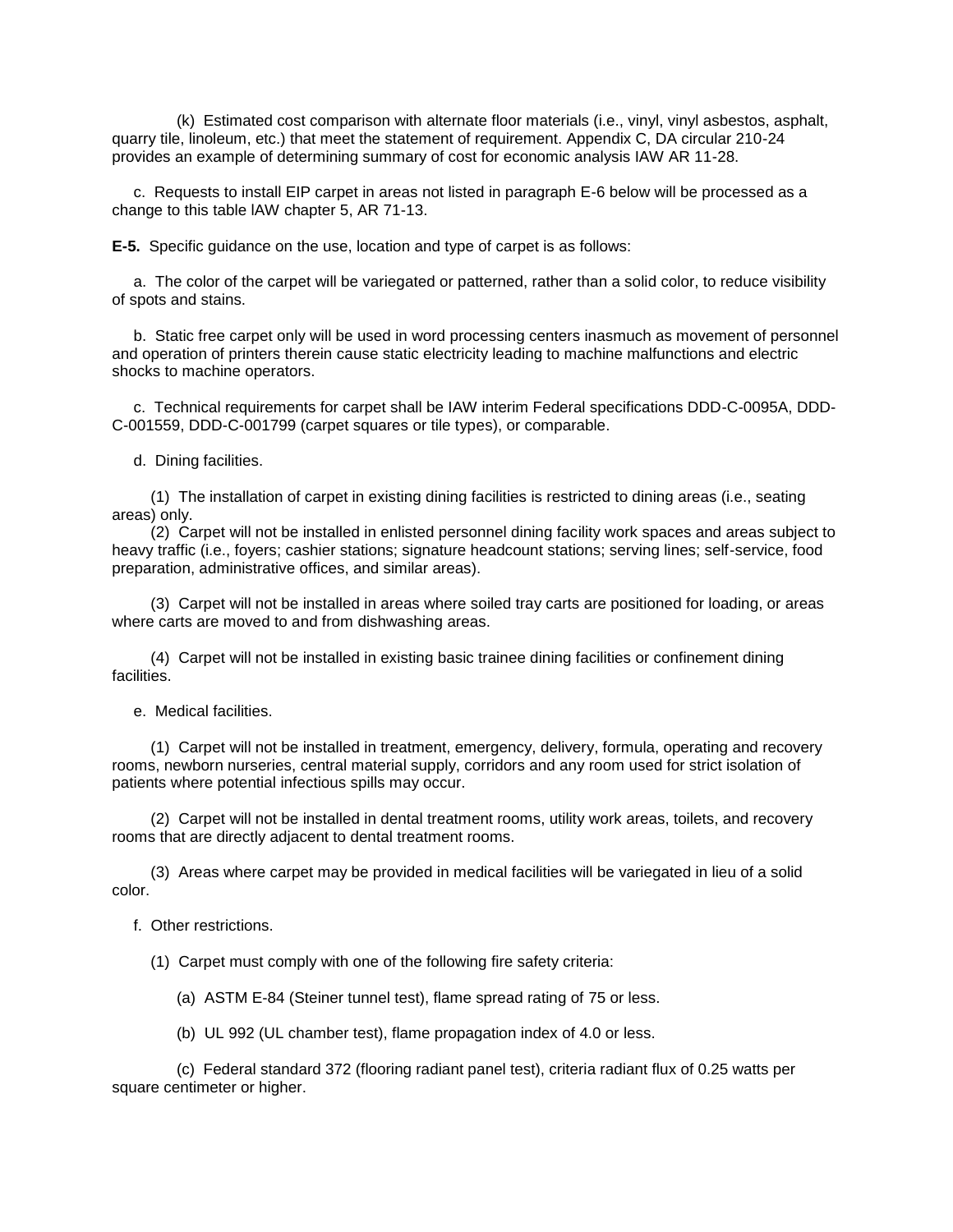(2) Rugs or carpet will not be installed on any type of existing walls or ceilings of any type of Army building.

 g. It is recommended that the Federal Supply Schedule of the General Services Administration (GSA) (see Federal Supply Schedule 72, part I, section A and part I, section D) be used as a source of supply for carpet. The wear classification of carpet is defined in these schedules. If the sources of supply of carpet other than GSA, the carpet must meet the interim Federal specifications DDD-C-0095A, DDD-C-001559 or DDD-C-001799. Outside CONUS, carpet may be purchased through the Buy Us Here (BUSH) program. Carpet in these situations must also conform to interim Federal specifications DDD-C- 0095A, DDD-C-001559, DDD-C-001799 or comparable.

**E-6.** Rugs or EIP carpet may be provided for the facilities and functional areas listed below without further approval of HQDA. Rugs or EIP carpet will not be used in facilities other than those listed without specific approval; request and justification will be submitted to U.S. Army Force Management Support Agency.

 a. Administrative facilities-open plan and closed private offices, corridors, conference rooms, and word processing centers of administrative facilities (including administrative areas in other facility types such as Army Community Services Center, Family Life Center, waiting rooms, general court-martial courtroom with or without members and deliberation room, interviewing and interrogation room having polygraph installed, information office having soundproofed radio/ television studio used in preparation of quality tapes for use in commercial and hometown information release program).

 b. Bachelor enlisted quarters-sleeping rooms, public areas (lobbies, lounges, hallways, TV rooms, etc.), and offices.

 c. Bachelor officer quarters-sleeping rooms, combination living/ sleeping rooms, public areas lobbies, lounges, hallways, TV rooms, etc.), dining facilities, and offices.

d. Banks/credit unions-entrance and customer banking space, open office space, and offices.

 e. Chapels and other religious facilities-worship areas and education wings (to include chapels of medical facilities) and administrative areas (offices, corridors, conference rooms), libraries, and child care centers therein.

 f. Enlisted personnel dining facilities-dining areas of enlisted dining facilities and medical facilities (excluding work spaces and serving areas).

g. Fire stations-sleeping rooms, public areas (lobbies, lounges, hallways, TV rooms, etc.), and offices.

 h. Medical facilities-administrative offices and staff support areas, corridors in administrative areas, entrance and elevator lobbies and connecting corridors, clinical waiting areas, conference rooms, dayrooms and lounges, dining areas (see F. above), libraries, chapels, physician's and dentist's offices (excluding examination and treatment rooms, and operatories), staff sleeping and watch areas, classrooms, and consultation rooms (except patient examination, treatment, and nursing care areas).

i. Morale support activities-

 (1) Bowling alleys-concourse (excluding food service, working, and storage areas), and administrative areas.

(2) Child care centers.

 (3) Clubs (officer/NCO/EM/service)-common areas (lobbies) and hallways leading to essential dining areas and the essential dining area itself and similar areas.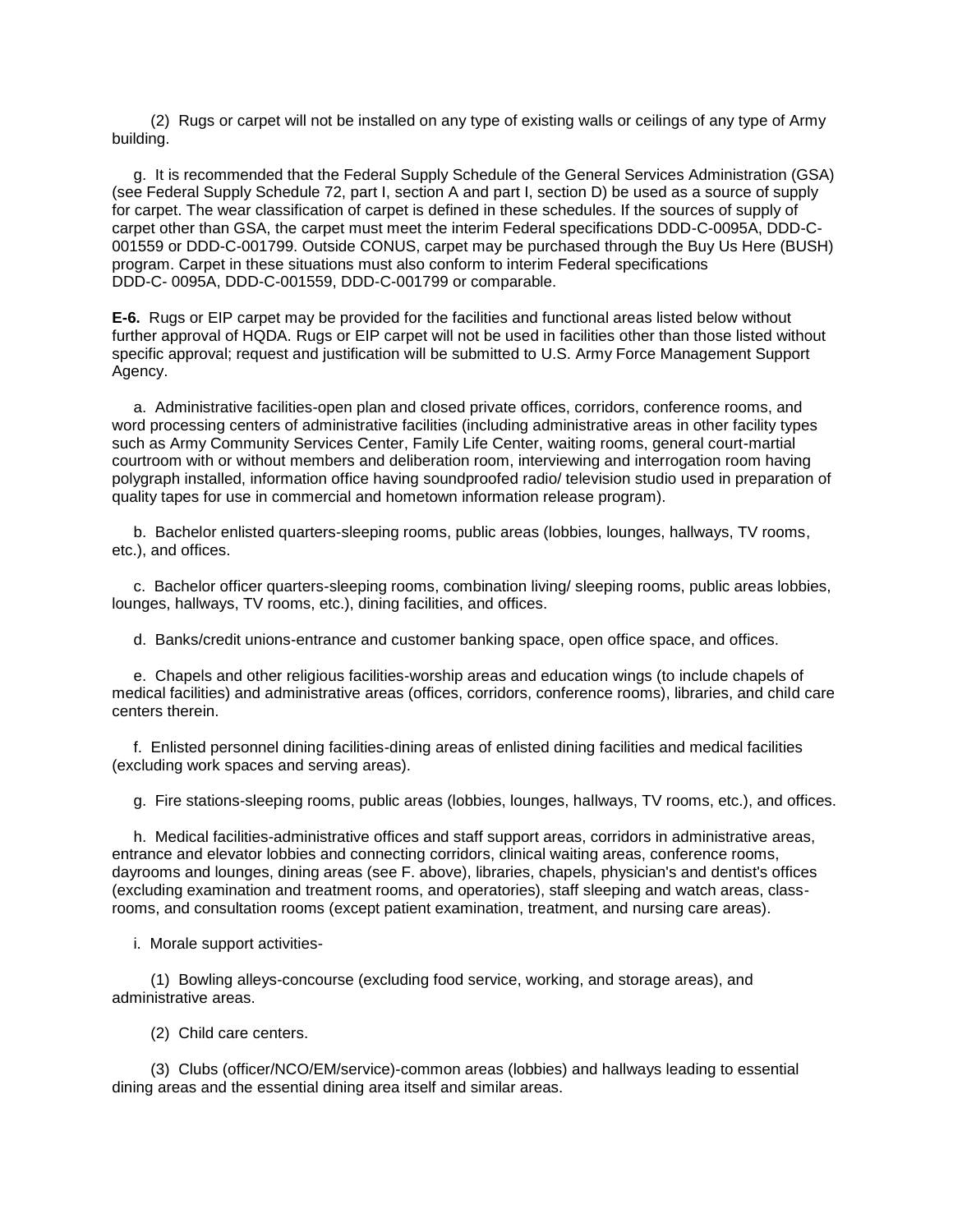- (4) Golf course clubhouse-pro shop/administrative space and dining area.
- (5) Libraries.

 (6) Music and/or drama centers, including outdoor carpet only on patio of the U.S. Army Band training facility.

- (7) Theaters.
- (8) Youth centers.
- j. Research facilities-bio-optics laboratories.

 k. Temporary lodging facilities (except kitchen and dining areas)- combination living/sleeping rooms in distinguished visitor quarters, guesthouses, recreational housing, visiting enlisted and officer quarters.

 l. Training facilities/educational facilities-staff offices, classrooms, and corridors (including dependent schools).

- m. Libraries not otherwise specified above.
- n. Printing plant composing room (static free carpet only).
- o. Museums--entrance and exhibit areas, open office space, and offices.

## **Appendix F**

## **Economic Analysis Procedures for Bulk Milk Dispensing Equipment**

**F-1.** Not used.

 a. Paragraph 6-20, AR 30-18 specifies that bulk milk dispensing equipment may be purchased or leased.

 b. An economic analysis is required in order to determine whether it is more economical to purchase or lease bulk milk dispensing equipment.

 c. Bulk milk dispensing equipment authorized by this CTA is purchased lAW paragraph 1-317, Defense Acquisition Regulation, which sets forth criteria to be included in considerations prior to making a determination relative to leasing or purchasing.

d. Chapter 2, AR 11-28 provides general guidelines for conducting an economic analysis.

**F-2.** A recent study revealed that some activities were not performing the required analysis for bulk milk dispensers or that the analysis was not performed properly.

**F-3.** The purpose of this appendix is to establish uniform procedures for arriving at a lease/purchase decision in regard to bulk milk dispensers and stands for CONUS installations (not applicable to oversea commands).

 a. An economic analysis will be conducted each time a determination is to be made for purchasing initial or replacement bulk milk dispensers and stands or negotiating a lease contract. The economic analysis will be conducted in accordance with the provisions of AR 11-28 and this appendix or the following formula: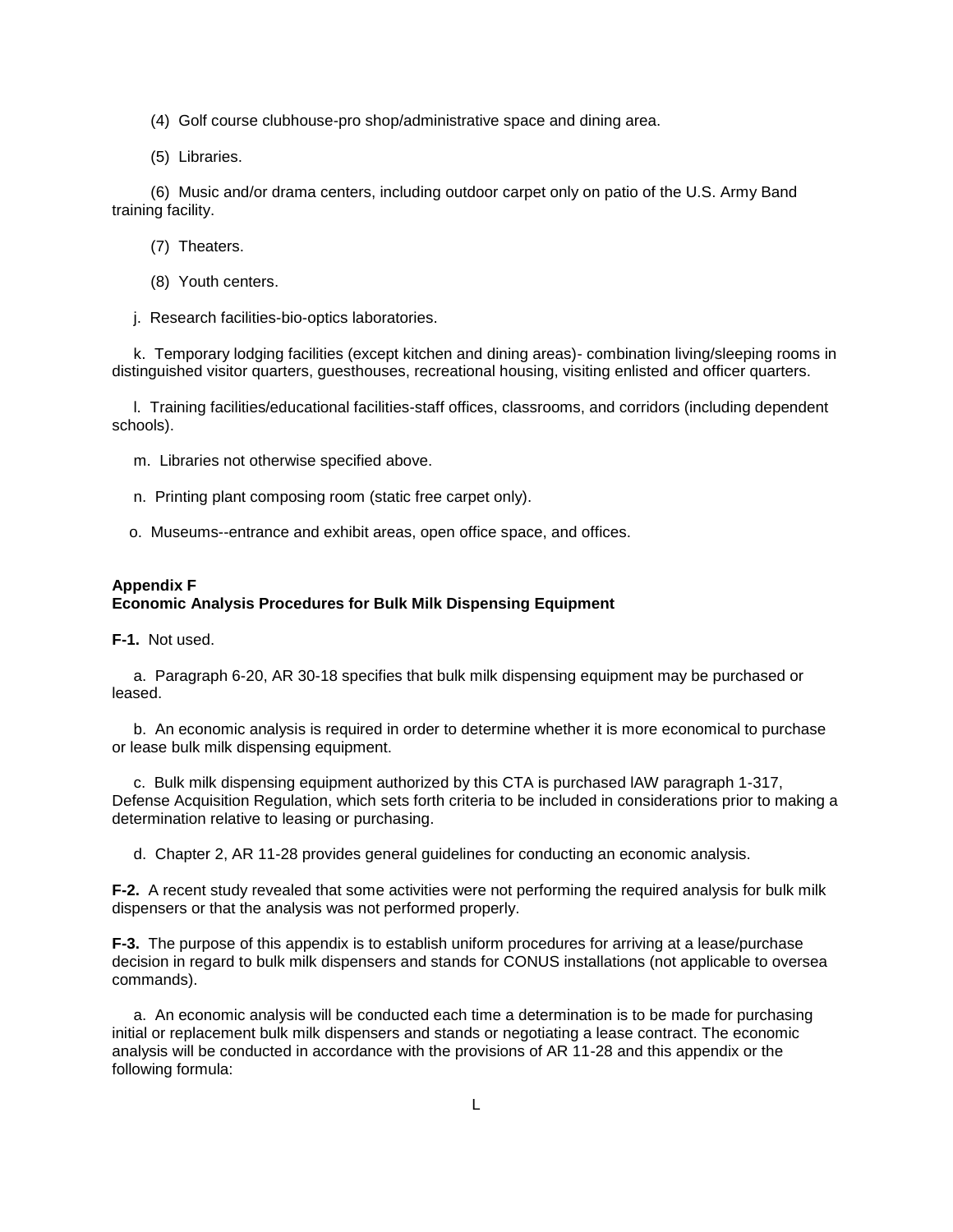$.133 P + 0$ 

Where:

 $L =$  Annual lease cost of dispenser and stand.

 $P =$  Combined purchase cost of dispenser and stand.

\_\_\_\_\_\_\_\_

 $0 =$  Annual maintenance cost of dispenser and stand (\$20.50 for either 2 or 3 spigot dispensers per DOD food service facilities and equipment planning board, rounded to \$21.00). Annual maintenance cost will not be applied for the first year since dispensers have a one year warranty as well as a five year warranty on compressors.

If answer is less than one, lease equipment.

If answer equals one, lease or purchase equipment.

If answer is greater than one, purchase equipment.

 b. Many of the current bulk milk dispenser/stand leases in effect throughout the army are based on gallons of milk served. An optional leasing alternative, which should be explored, is one based upon an annual fixed cost per dispenser and stand. All economic analyses will include data based on annual fixed cost for the dispenser and stand when the equipment is available on that basis.

 c. When conducting the economic analysis, the purchasing alternative for the bulk milk dispenser and stand will be computed lAW the detailed preparation instructions in paragraph F- 7 below and the following specific guidance:

 (1) The average life expectancy data for each piece of equipment will be extracted from TB 43- 0002-22.

(2) The program/project year discount factors will be as prescribed in AR 11-28.

 (3) The recurring maintenance costs will be computed using a cost of \$20.50 (rounded to \$21.00) either 2 or 3 spigot milk dispensers. Ten year projections and computations for future year economic analysis will be based on annual (the same \$21.00) recurring maintenance costs.

d. The alternative lease analysis will be computed on-

 (1) Actual lease cost as quoted by the local vendor for the current year, based on gallons of milk consumed.

 (2) If applicable, actual lease cost as quoted by the local vendor for the current year, based on an annual fixed cost per annum.

 (3) Future year projected costs for these leasing alternatives will be computed on the current year quoted cost plus an annual four percent increment to the current year quote.

 e. Figures F-1 through F-6 provide examples that can be used as guides for the analysis of cost/benefit relationships of alternatives. The preferred alternative is simply the least costly alternative as reflected in the total discounted project cost.

**F-4.** Each installation commander is responsible for assuring that the above-referenced economic analysis is computed prior to making a determination relative to leasing or purchasing bulk milk dispensers and stands. The director of logistics will provide staff assistance.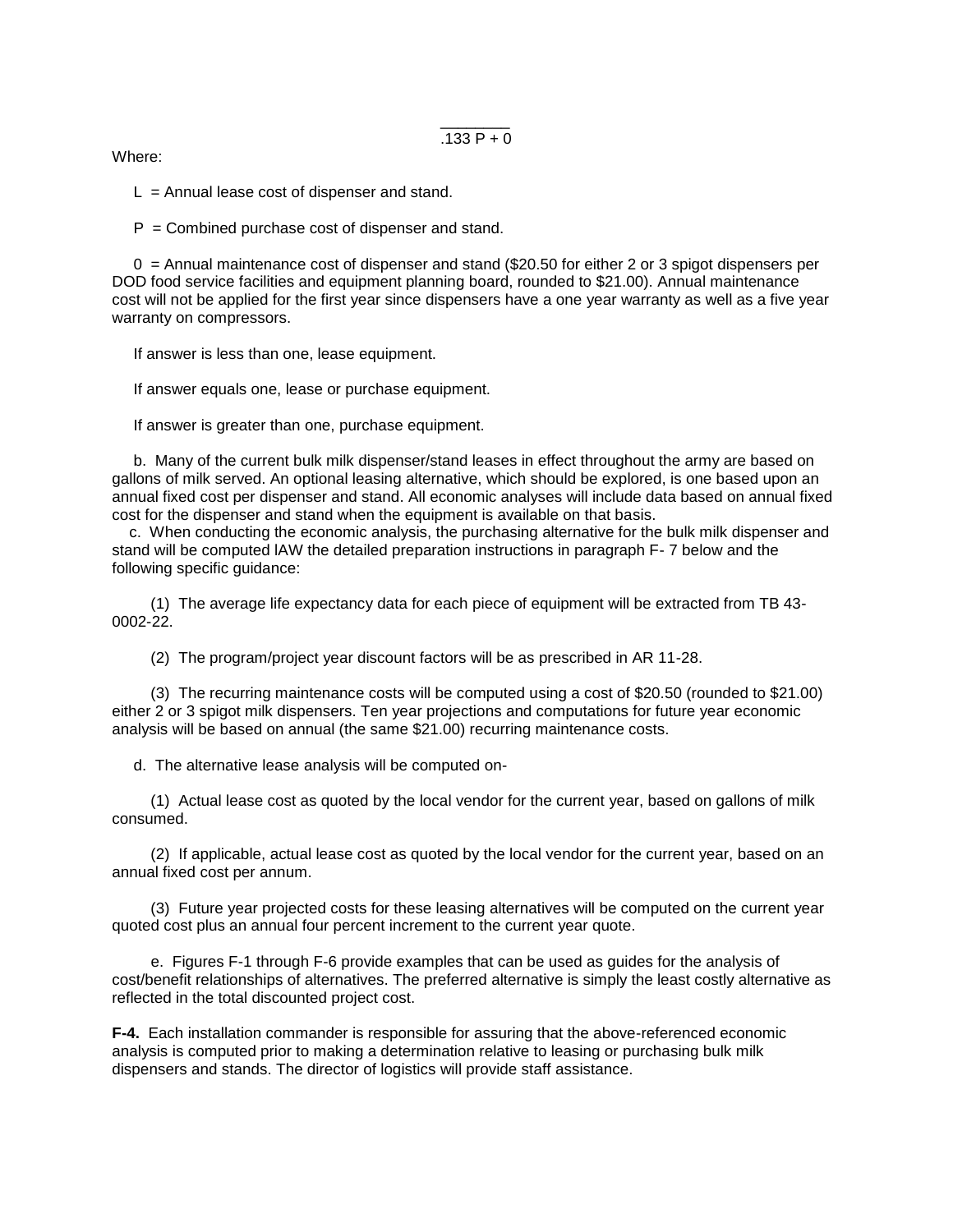**F-5.** The installation commander will approve the completed analysis, with recommendations. All decisions to purchase or lease dispensers will be forwarded to the MACOM for review and final approval prior to implementation.

**F-6.** The data for the analysis will be recorded on a locally produced form lAW the examples in figures F-1 through F-6.

**F-7.** Preparation instructions for summary of costs for economic analysis.

a. Purchase (figures F-1 through F-4).

(1) The official designation of the unit/installation for which the analysis is being conducted.

(2) The date the analysis is completed and submitted to the installation commander for approval.

 (3) The equipment designation covered by the analysis (e.g., three spigot milk dispenser or three spigot milk dispenser stand).

(4) A statement concerning the purpose of analysis (e.g., to determine a lease/purchase decision).

(5) Cite the particular portion of the analysis (lease or purchase) covered by this data.

 (6) Enter the average number of years the piece of equipment should be functional (see TB 43- 0002-22).

 (7) Enter on the first line the initial fiscal year. Enter on the second and remaining lines the succeeding fiscal years corresponding to the total economic life used in the analysis.

 (8) Enter the appropriation identification number from which the funds will be obtained to cover the cost.

(9) Leave this line blank.

(10)

(a) Leave this line blank

 (b) Enter the anticipated acquisition cost as reflected in a current defense logistic agency management data list.

 (c) The recurring maintenance cost will be \$20.50 (rounded to \$21.00) for either 2 or 3 spigot milk dispensers.

(d) Enter the total dollar value of columns  $A + B + C$  for each fiscal year.

(e) Enter the discount factors as extracted from AR 11-28 for each fiscal year.

(f) Enter the present value annual cost, multiplying column D times--column E.

(11) Enter the total for columns A through F.

(12)

(a) Enter the figure from line 11, column 11F.

(b) Leave this line blank.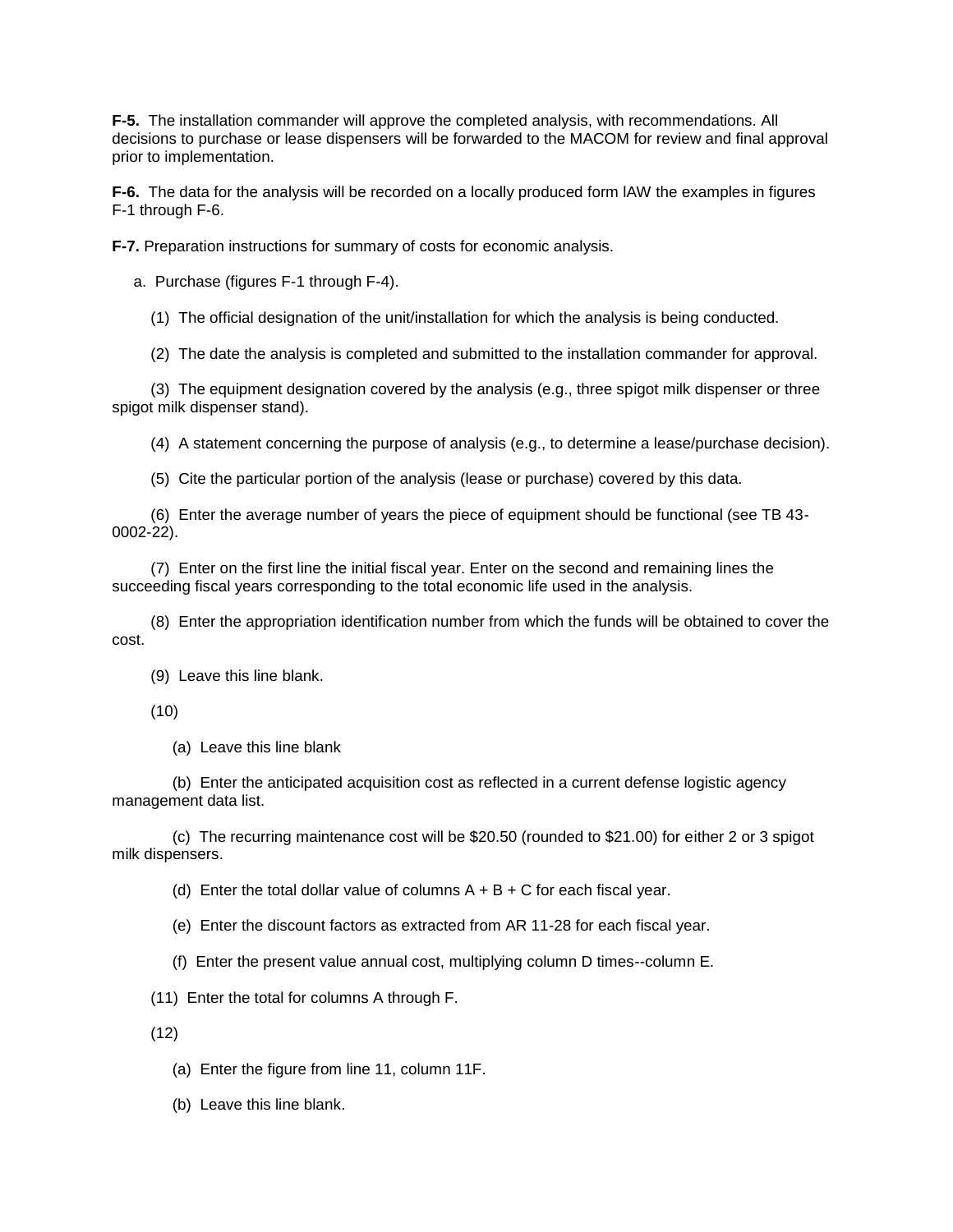(13) Leave this line blank unless there is terminal value of government-owned dispensers to be considered. Terminal value will be computed in accordance with AR 11-28.

(14)

(a) Leave this line blank unless line 13 has been used.

 (b) This figure will be determined by dividing the figure on line (12) (A) has been used (14A, if terminal value has been computed) by the total on line (11), column 11E.

(15) Complete applicable lines A through E.

(16) The officer conducting the analysis will sign and date this line.

 b. Lease (figures F-5 and F-6). Formats will be completed lAW the above guidance except where a difference is reflected in the example format. It should be noted that there is no investment cost.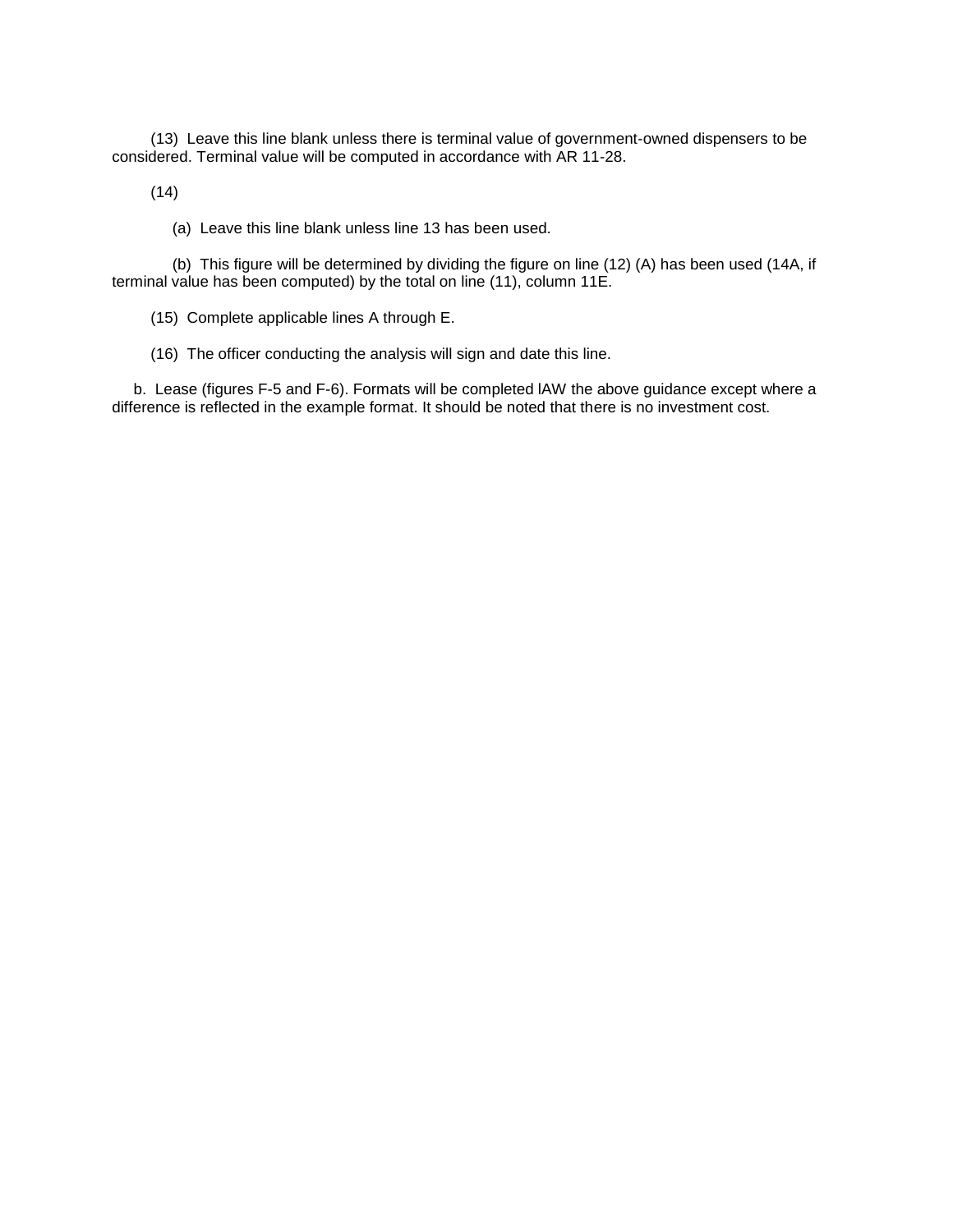# **Glossary**

**Section I Abbreviations AA**  All Acceptable

**AAFA**  Army Aviation Flight Activity

**AASF**  Army Aviation Support Facility

**ACCES**  accessories

**ACFT**  aircraft

**ACS**  Army Community Service

**ACTV**  activity

**AD**  Air Defense

**ADA**  Air Defense Artillery

**ADM**  Atomic Demolition Munition

**ADP**  Automatic Data Processing

ADPE Automatic Data Processing Equipment

**ADV**  advance

**AFEES**  Armed Forces Examining and Entrance Station

**AG**  Adjutant General

**AGRS**  American Grave Registration Service

**AIT**  Advance Individual Training

**AMDF**  Army Master Data File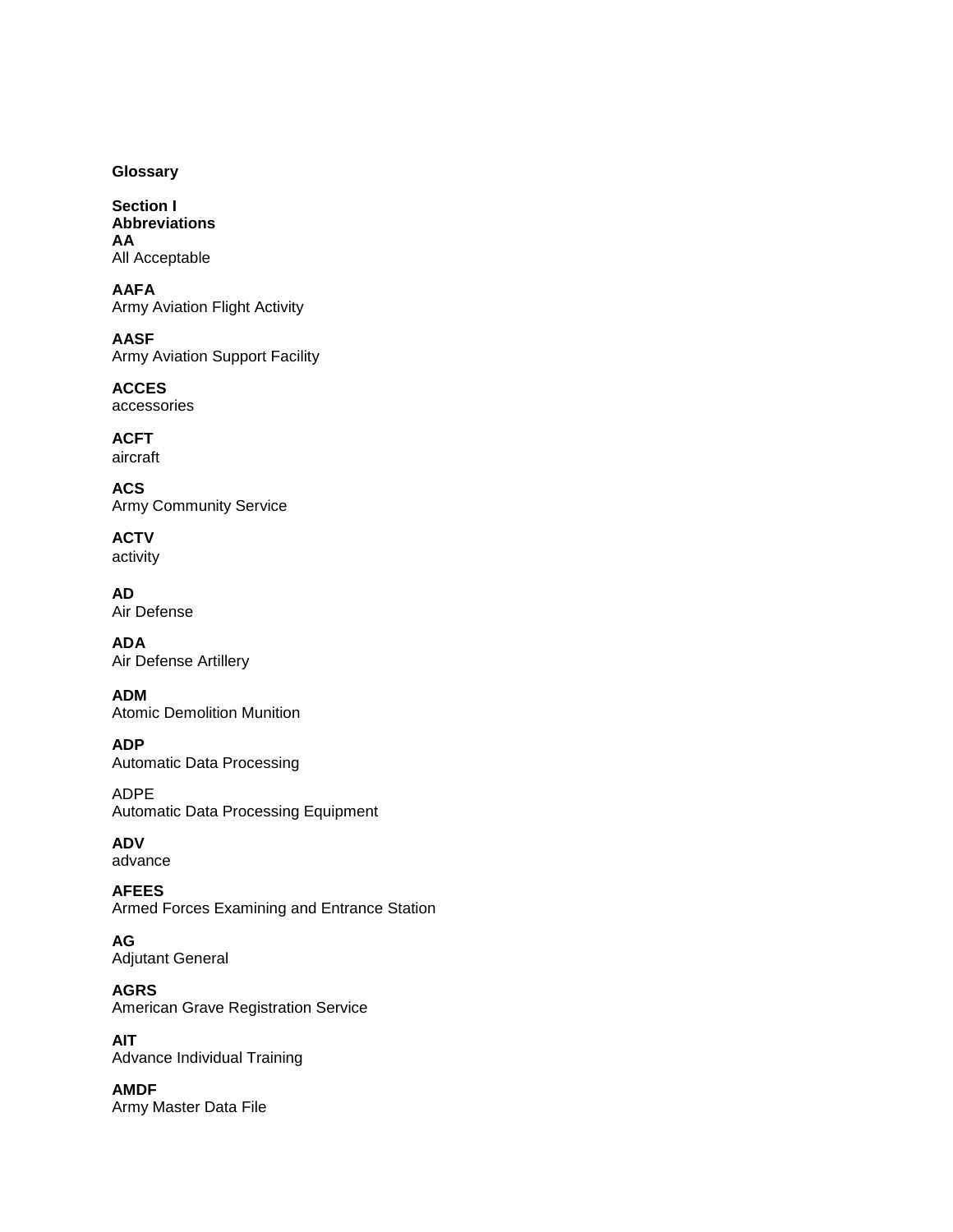**AMEDD**  Army Medical Department

**AMETA**  United States Army Management Engineering Training Agency

**AMMO**  ammunition

**AMSA**  Army Maintenance Support Activity

**AOAP**  Army Oil Analysis Program

**APP**  Army Procurement Procedure

**AR/AAV**  Armored Reconnaissance Airborne Assault Vehicle

**ARCOM**  Army Reserve Command

**ARMD**  Armored

**ARNG**  Army National Guard

**ARRADCOM**  United States Army Armament Research and Development Command

**ARTEP**  Army Training and Evaluation Program

**ARTY**  artillery

**ASF**  Aviation Support Facility

**ASSY**  Assembly

**ATC**  Air Traffic Control

**ATEP**  Annual Training Equipment Pool

**AUTH**  authority; Authorized

**AUTO**  automatic; automotive

**AVCRAD**  Aviation Classification Repair Activity Depot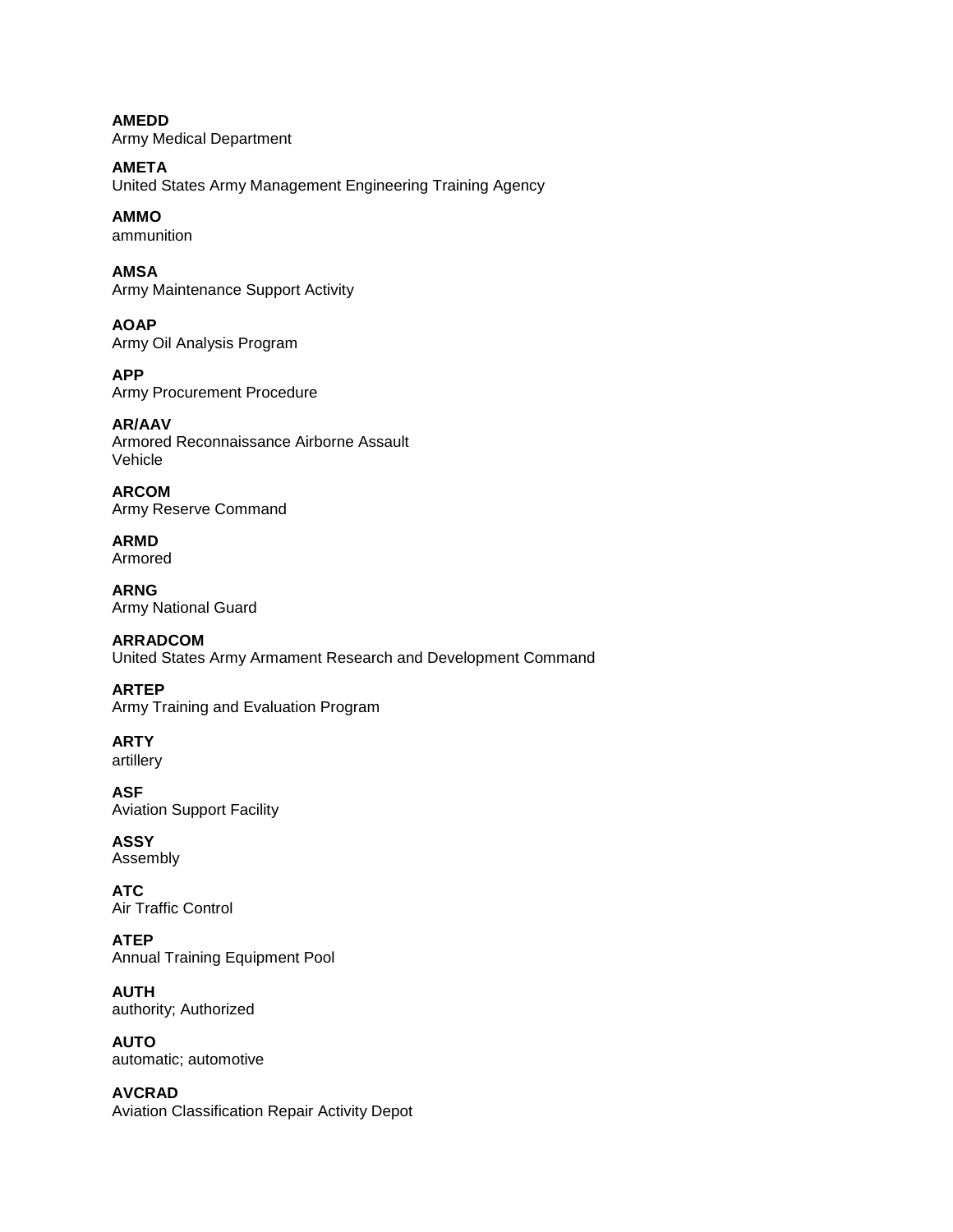**AVN**  Aviation

**BCT**  Basic Combat Training

**BDE**  brigade

**BEQ**  Bachelor Enlisted Quarters

**BLDG**  building

**BN**  battalion

**BOI**  basis of issue

**BOQ**  Bachelor Officer Quarters

**BT**  Basic Training

**BTRY**  battery

**BUSH**  Buy U.S. Here

**CAL**  caliber

**CALBR**  calibrate; calibration

**CAND**  candidate

**CAV**  cavalry

**CB**  chemical, biological

**CBR**  chemical, biological, radiological

**CBT**  combat

**CDR**  commander

**CDT**  conducting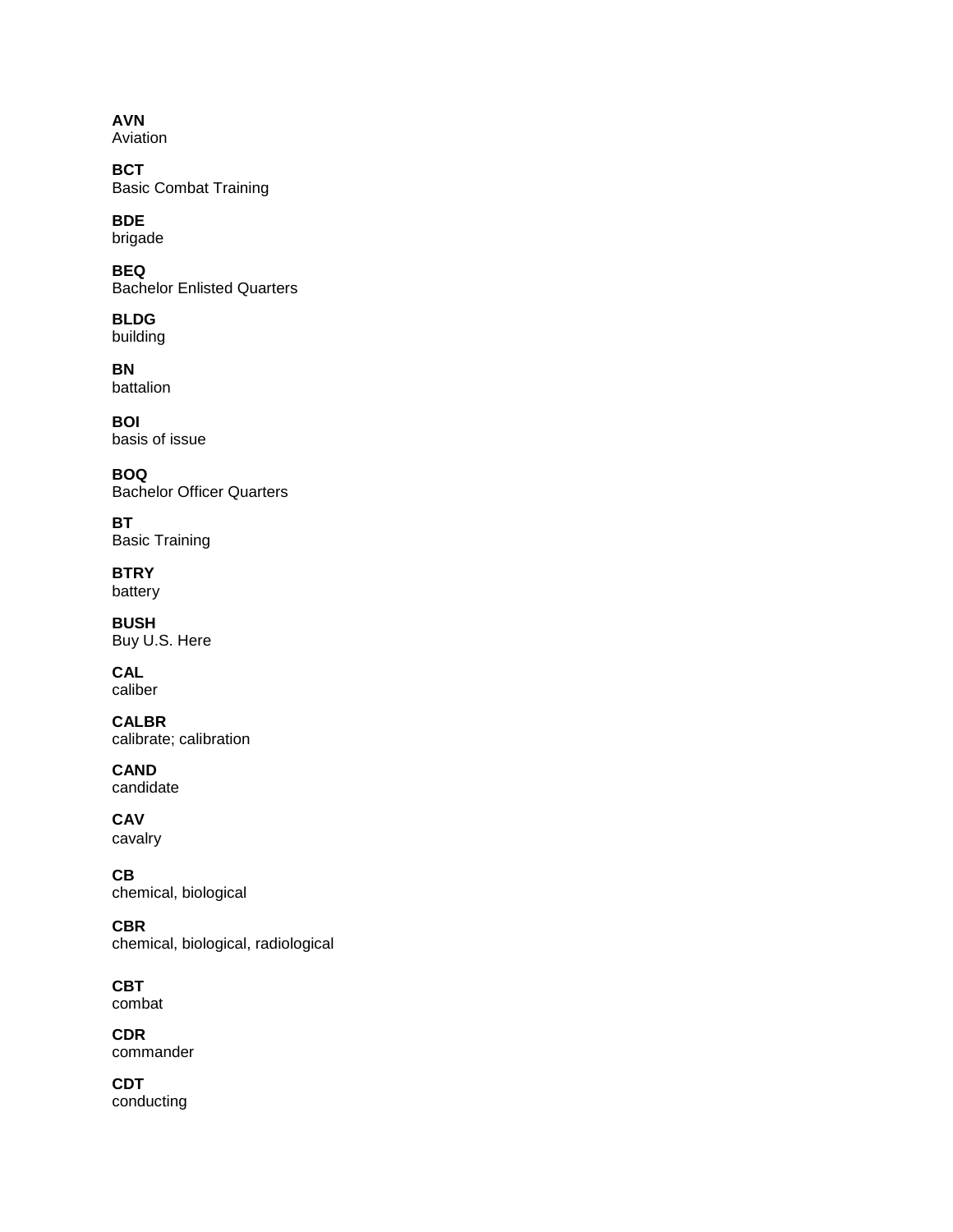**CEN**  center

**CID**  Criminal Investigation Division

**CLR**  color

**CML**  chemical

**CNGB**  Chief, National Guard Bureau

**CNST**  construction

**CO**  Commanding Officer (company / battery)

**COMM**  communication

**COMMZ**  communications zone

**CON**  control

**CONEX**  container express

**CONUS**  Continental United States

**CP**  command post

**CRES**  corrosion resistant steel

**CRS**  course

**CRT**  cathode ray tube

**CSMS**  Combined Support Maintenance Shop

**CTA**  Common Table of Allowances

**CTR**  center

**DA**  Department of the Army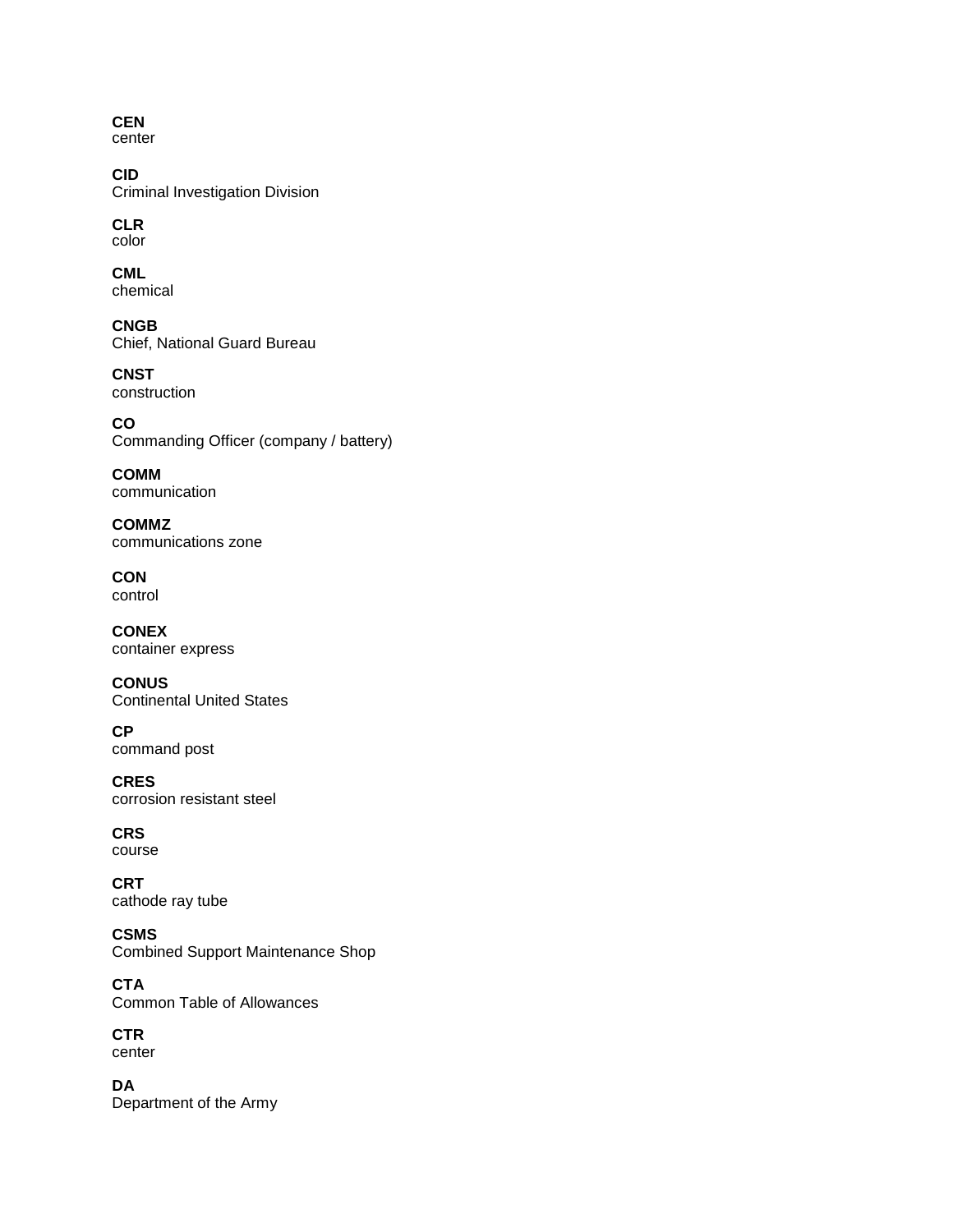**DAR**  Defense Acquisition Regulation

**DARCOM**  United States Army Materiel Development and Readiness Command

**DEG**  degree

**DEH**  Director of Engineering and Housing

**DEPT**  department

**DET**  detachment

**DIY**  division

**DODAC**  Department of Defense Ammunition Code

**DOL**  Director of Logistics

**DPSC**  Defense Personnel Support Center

**DRC**  District Recruiting Command

**DS**  direct support

**DSPO**  disposal

**DSJA**  Deputy Staff Judge Advocate

**DSS- W**  Defense Supply Services-Washington

**DVQ**  distinguished visitor quarters

**EAM**  electric accounting machine

**ECS**  equipment concentration site

**EIP**  equipment-in-place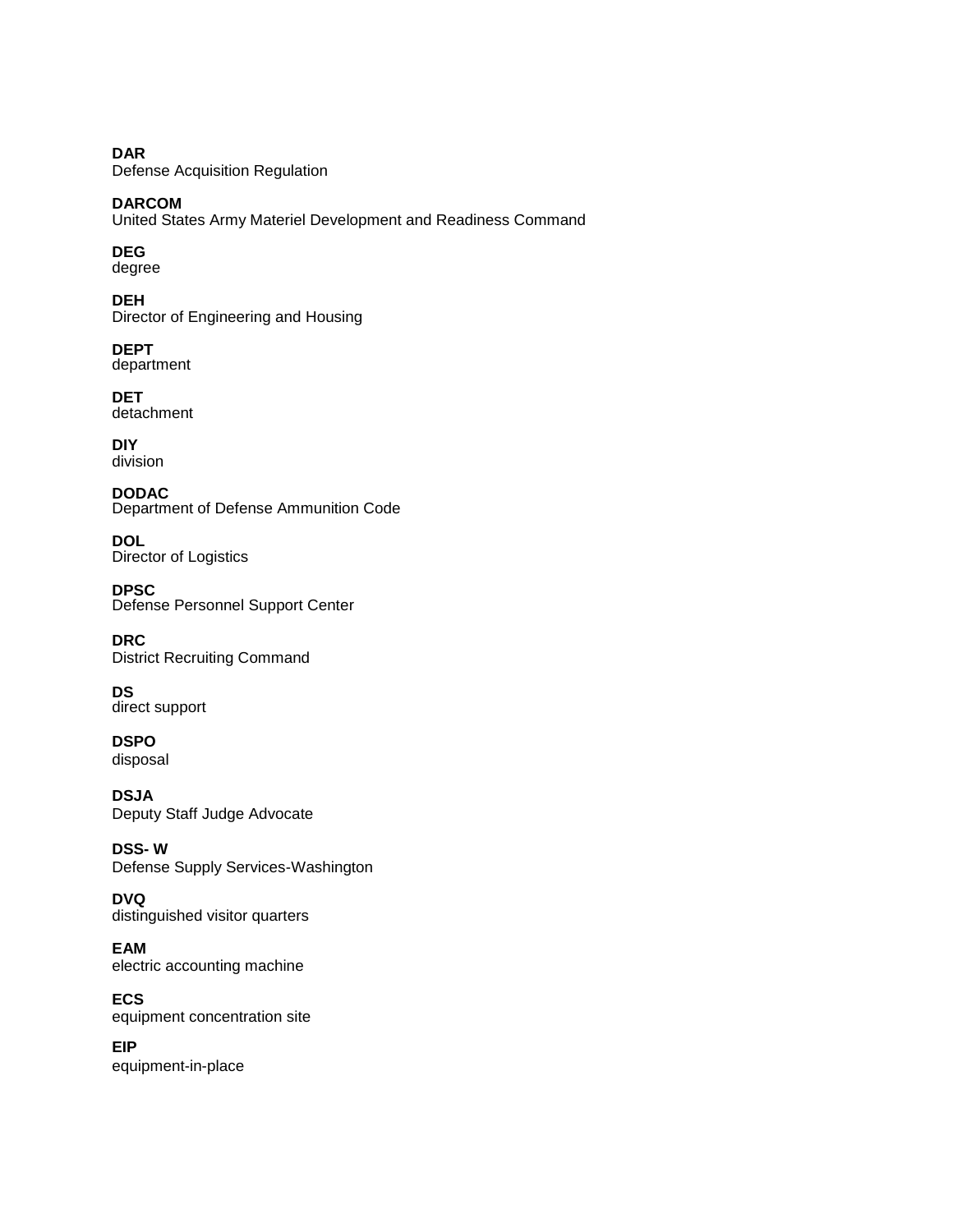**EM**  enlisted man

**EMERG**  emergency

**ENGR**  engineer

**EOD**  Explosive Ordnance Disposal

**EW**  enlisted woman

**FA**  field artillery

**FAR**  fabric

**FAC**  facility

**FAO/F&AO**  finance and accounting office(r)

**FCT**  fraction

**FDC**  Fire Direction Center

**FISP**  Facilities Inventory and Stationing Plan

**FSC**  Federal Supply Classification

**FY**  fiscal year

**GD**  guard

**GLVN** galvanized

**GND** ground

**GOCO**  Government Owned Contractor Operated

**GOCOM**  General Officer Command

**GP**  group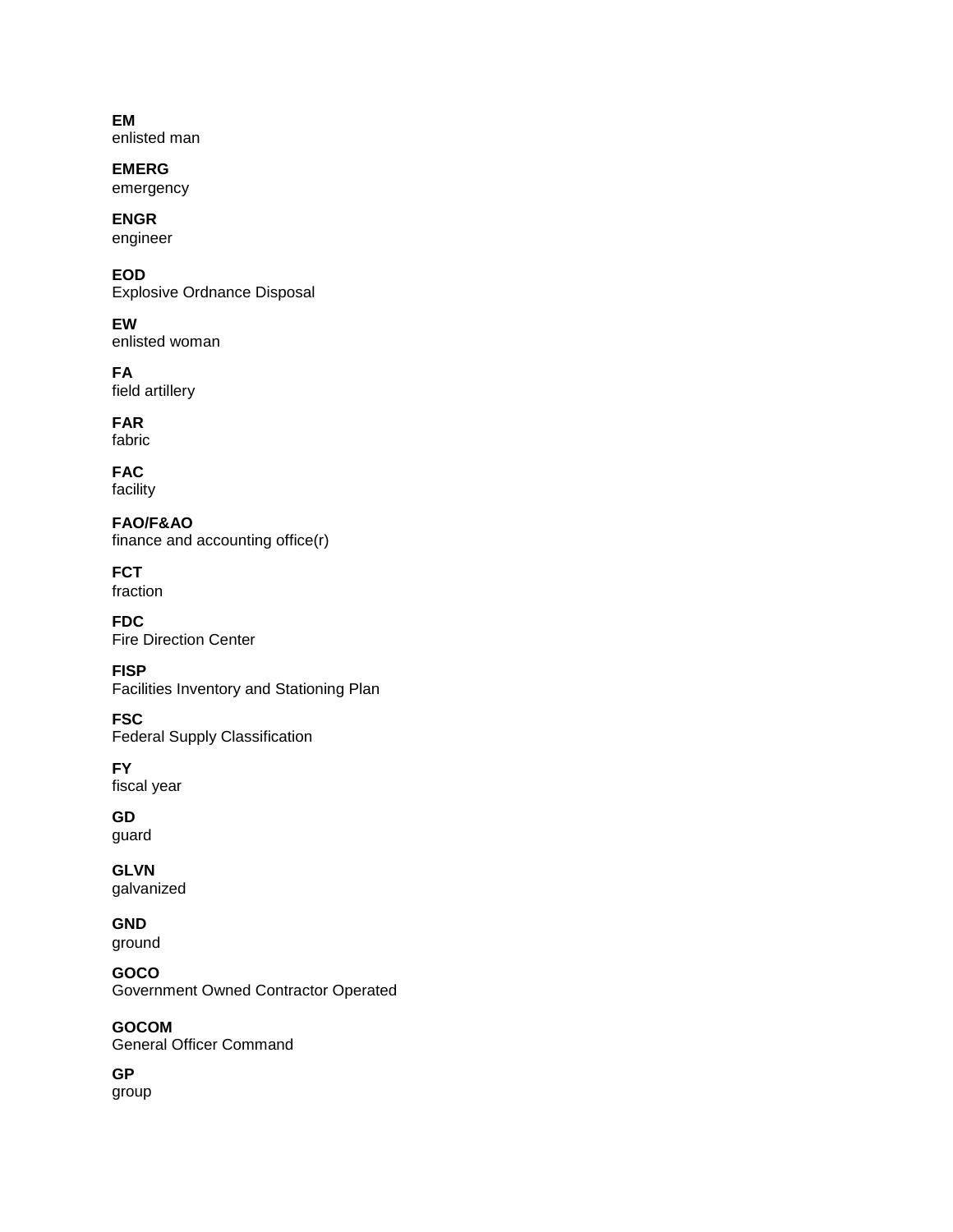**GS**  general support

**GSA** Government Services Administration

**GYM**  gymnasium

**HE**  high explosive

**HHB**  Headquarters and Headquarters Battery

**HHC**  Headquarters and Headquarters Company

**HOSP**  hospital

**HOW**  howitzer

**HQ Headquarters** 

**HQDA**  Headquarters, Department of The Army

**HR**

hour

**HSC**  United States Army Health Services Command

**lAW**  in accordance with

**IDENT**  identification

**ILO**  in lieu of

**IMPE**  information management processing equipment

**INDIV**  individual

**INF**  infantry

**INSPEC**  inspection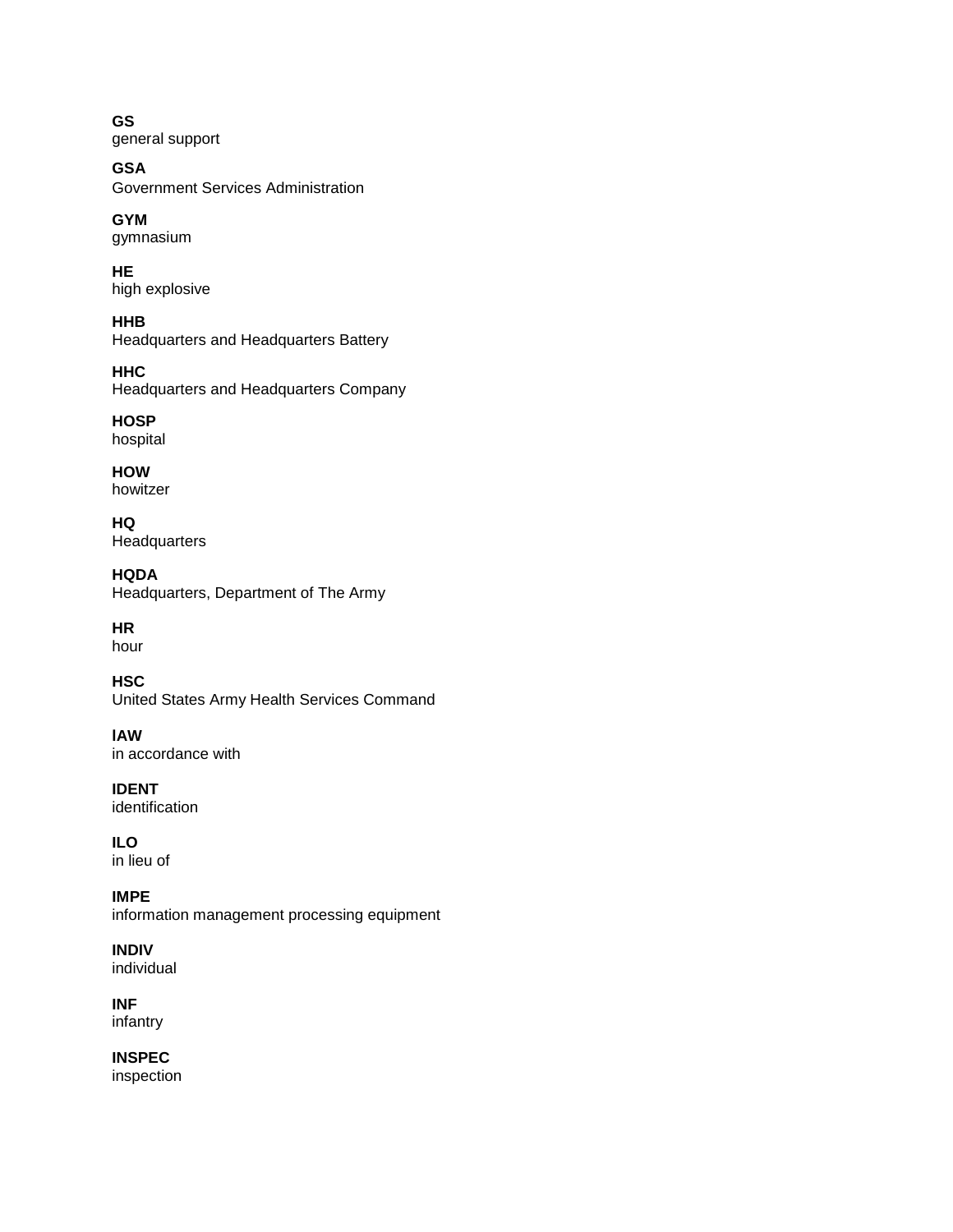**INSTL**  installation

**INTRMT**  interment

**JACADS**  Johnston Atoll Chemical Agent Disposal System

**JACS**  JUMPS-Army Automated Coding System

**JAGC**  Judge Advocate General's Corps

**J-SIIDS**  Joint-Service Interior Intrusion Detection System

**JTA**  joint table of allowances

**JUMPS**  Joint Uniform Military Pay System

**LDG**  landing

**LIN**  line item number

**LOC**  location

**MAAG**  Military Assistance Advisory Group

**MAC**  Maneuver Area Command

**MACOM**  Major Army Command

**MAINT**  maintenance

**MANGCU**  Massachusetts National Guard Ceremonial Unit

**MARKS**  Modern Army Recordkeeping System

**MAT**  material; materiel

**MATES**  Mobilization and Training Equipment Site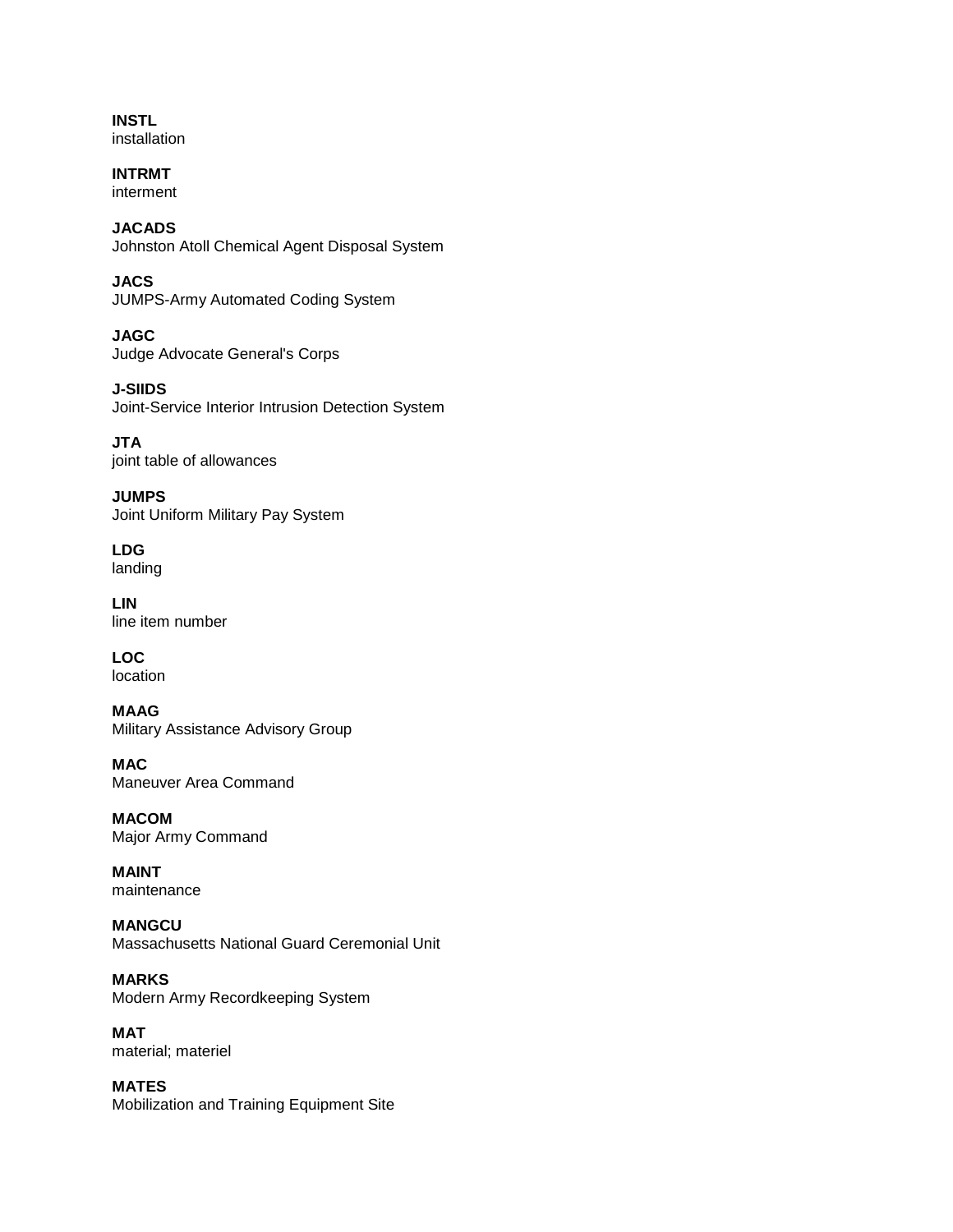**MECH**  mechanic; mechanized

**MED**  medical

**MEDCASE**  Medical Care Support Equipment

**MEM**  memorial

**MEPCOM**  United States Military Enlisted Processing Command

**MEPS**  Military Enlisted Processing Station

**MFCI** major fraction thereof

**MG**  machine gun

**MHE**  materials handling equipment

**MIL**  military

**MILSTRIP**  Military Standard Requisitioning and Issue Procedures

**MILVAN**  Military-Owned Demountable Container

**MISO**  Management Information Systems Office

**MOS**  Military Occupational Specialty

**MP**  Military Police

**MSCA** Military Support to Civil Authorities

**MSL**  Missile

**MTC**  Maneuver Training Command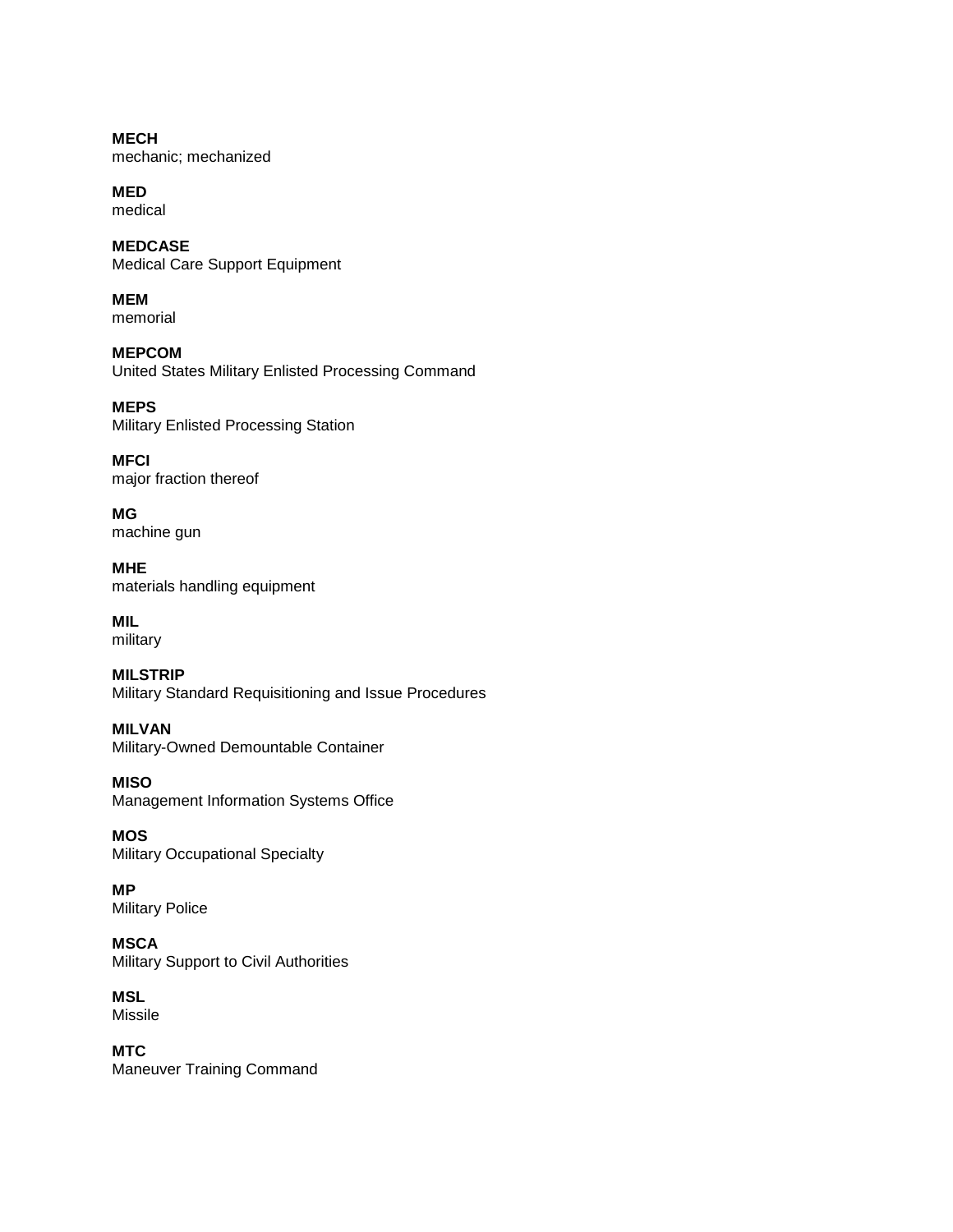**MTD**  mounted

**MUSARC**  Major United States Army Reserve Command

**MVR**  maneuver

**NBCAICP**  Nuclear, Biological, Chemical Accident, Incident Control Point

**NCO**  noncommissioned officer

**NCOA**  Noncommissioned Officer Academy

**NCOIC**  Noncommissioned Officer in Charge

**NCR**  National Capital Region

**NDCC**  National Defense Cadet Corps

**NG**  National Guard

**NGMTU**  National Guard Marksmanship Training Unit

**NOA**  not otherwise authorized

**NSF**  National Science Foundation

**NSLIN**  nonstandard line item number

**NSN**  national stock number

**NTE**  not to exceed

**NWSD**  Nuclear Weapon Support Detachment

**OCCMED**  occupational medicine

**OCONUS**  Outside Continental United States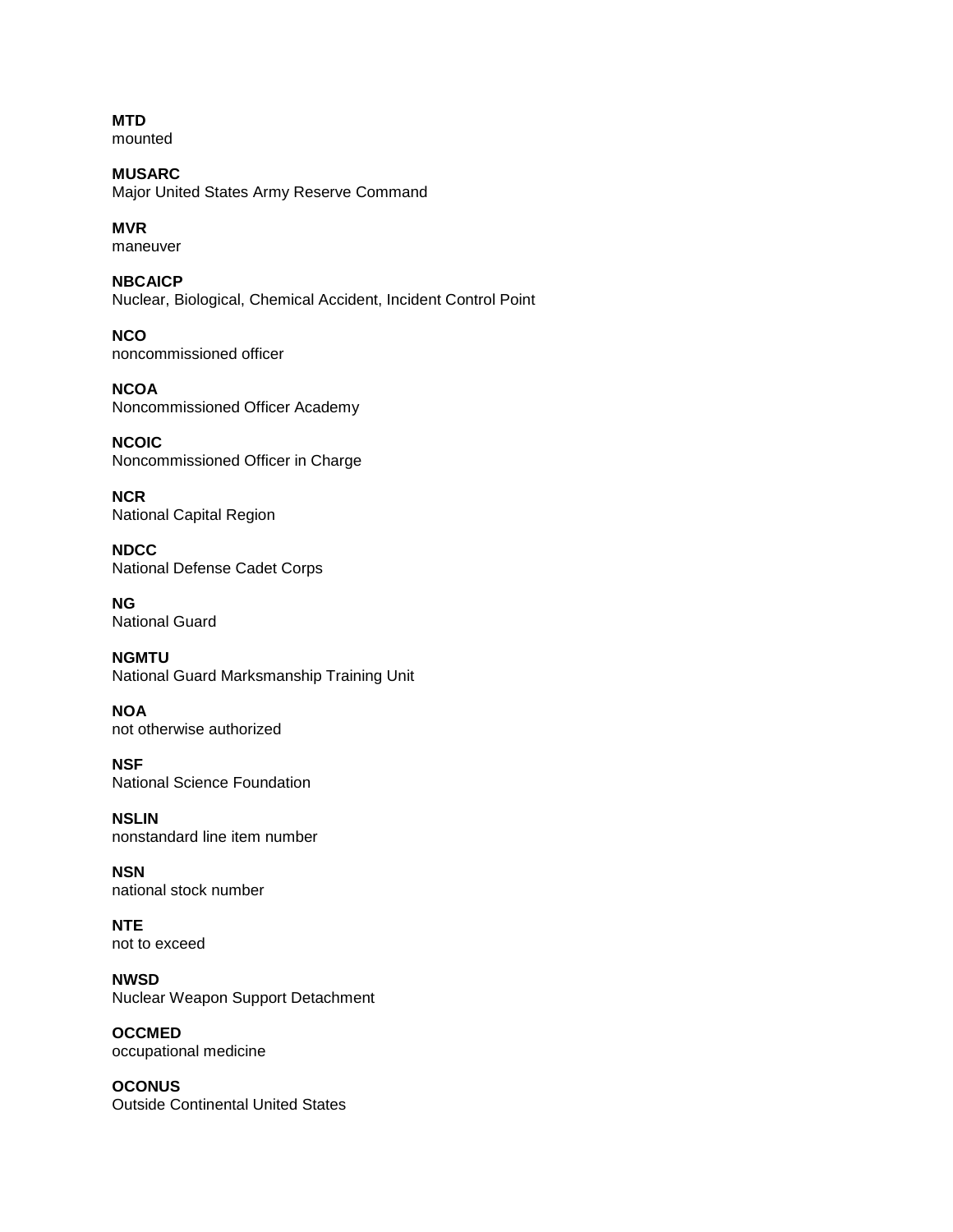**OCS**  Officer Candidate School

**OFC** office

**OFF**  officer

**OIC**  Officer in Charge

**OJ** on the job training

**OMS**  organizational maintenance shop

**OPNS/OPS**  operations

**ORD**  ordnance

**OSJA**  Office of the Staff Judge Advocate

**PDF**  point detonating fuse

**PERF**  performing

**PLL**  Prescribed Load List

**PLT**  platoon

**POL**  petroleum oil and lubricants

**PRE-FAB**  prefabricated

**PROJ**  project; projectile

**PROP**  propeller

**PSYOP**  psychological operations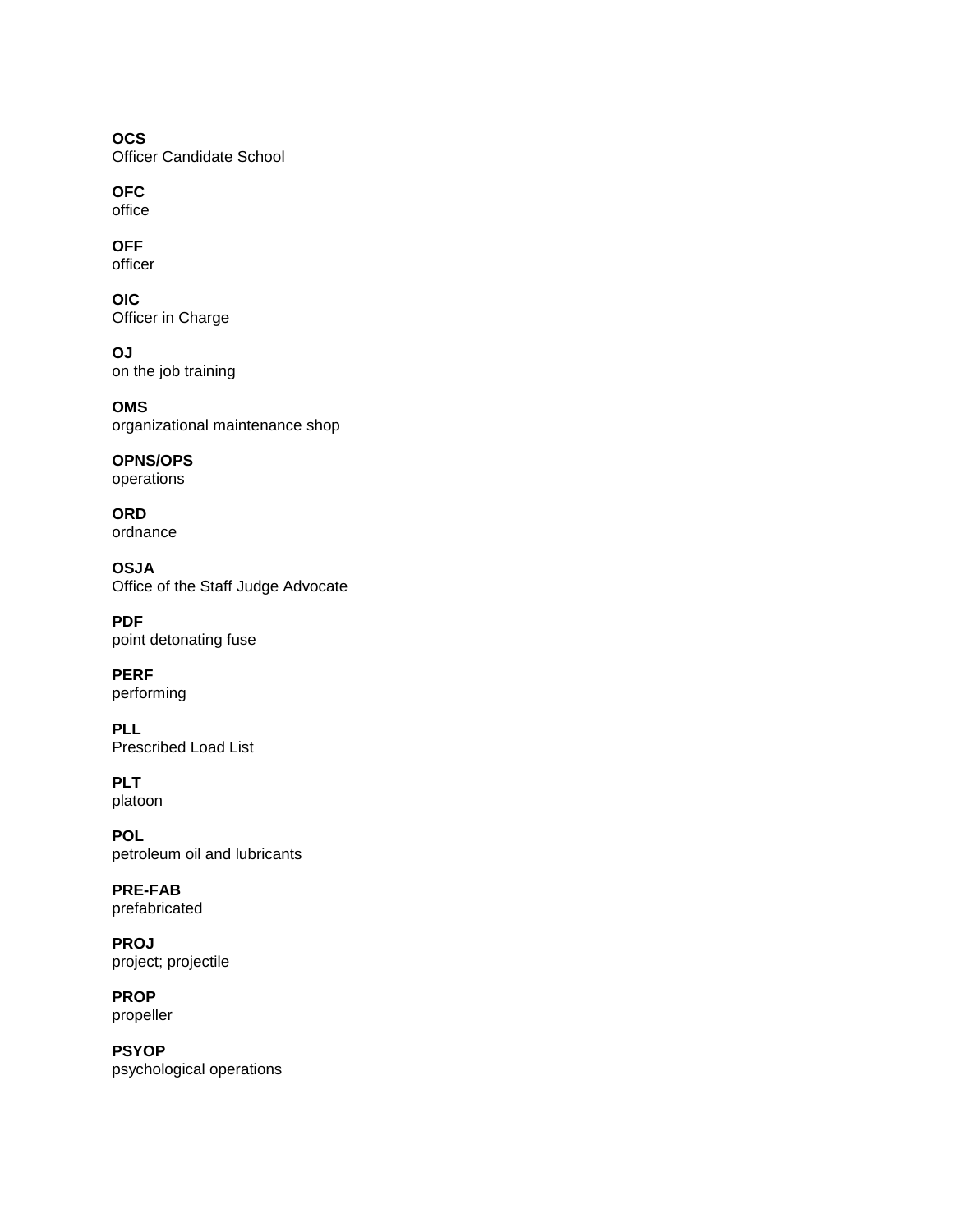**PTBL**  portable

**PVNTMED**  preventive medicine

**PW**  prisoner of war

**QM**  Quartermaster

**QTR**  Quarter; quarters

**RD**  round

**R&D** Research & Development

**RECALBR** recalibration

**RECOV**  recovery

**REF**  reference

**REP/RPR** 

repair

**RES**  Reserve

**RG** 

range

**RGN** region

**ROTC**  Reserve Officer Training Corps

**RQMT**  requirement

**RR/EO**  race relations/equal opportunity

**SCH** 

school

**SCI**  special compartmented information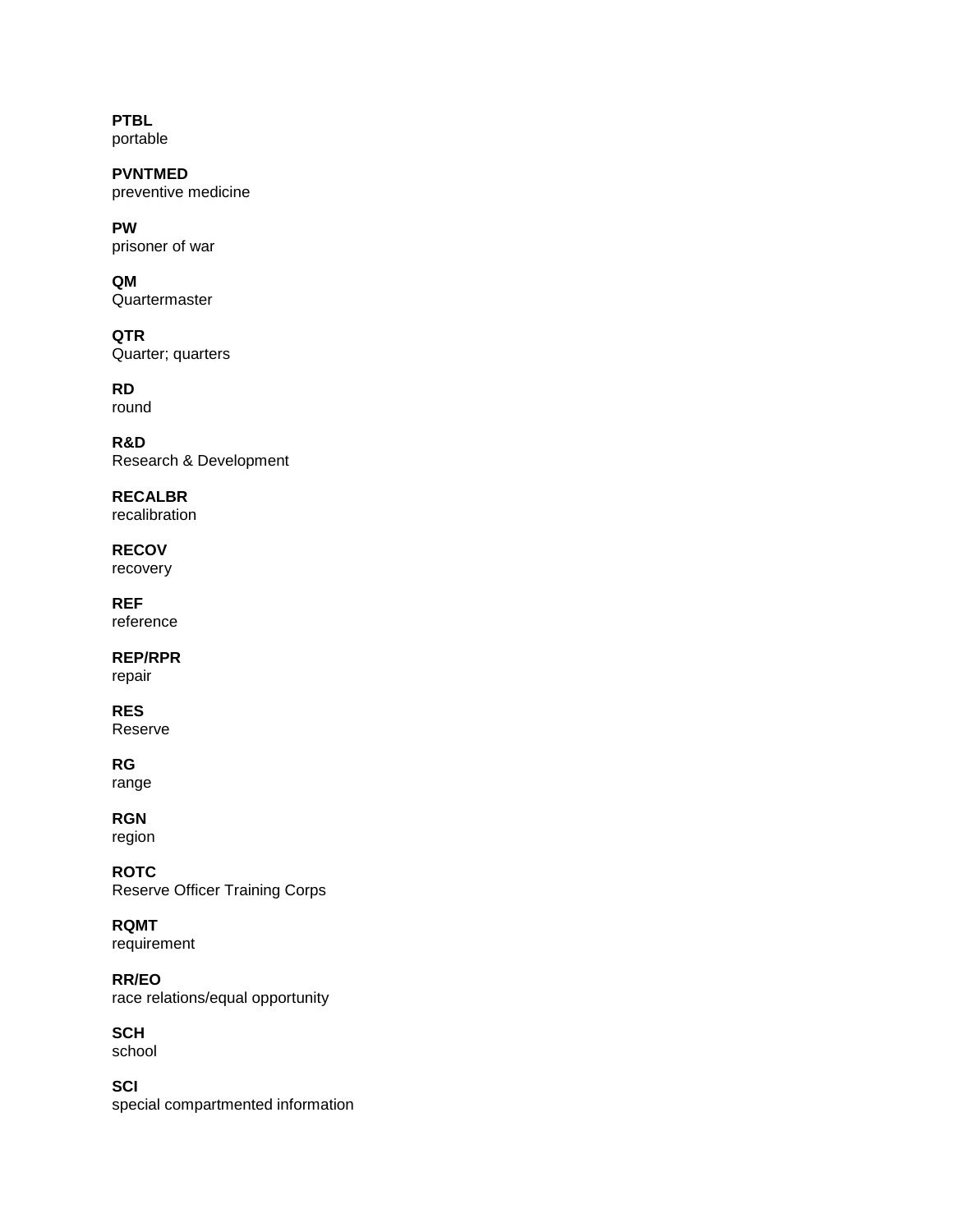| <b>SEBQ</b><br>senior enlisted bachelor quarters |                 |
|--------------------------------------------------|-----------------|
| <b>SEC</b><br>section                            |                 |
| SIG<br>Signal                                    |                 |
| <b>SJA</b><br>Staff Judge Advocate               |                 |
| submachine gun                                   | <b>SMG</b>      |
| <b>SP</b><br>special; self-propelled             |                 |
| support                                          | <b>SPT</b>      |
|                                                  | <b>SQDN</b>     |
| squadron                                         | <b>SQT</b>      |
| <b>Skill Qualification Test</b>                  |                 |
| Senior Reserve Officer Training Corps            | <b>SROTC</b>    |
| <b>Special Reaction Team</b>                     | <b>SRT</b>      |
| Self-Service Supply Center                       | <b>SSSC</b>     |
| STL<br>steel                                     |                 |
|                                                  | <b>STU</b>      |
| student                                          | <b>STY</b>      |
| style                                            |                 |
| Major Army subcommand                            | <b>SUBMACOM</b> |
| supply                                           | <b>SUP</b>      |
| superintendent                                   | <b>SUPT</b>     |
| surface                                          | <b>SUR</b>      |
|                                                  | <b>SURV</b>     |
| surveillance                                     |                 |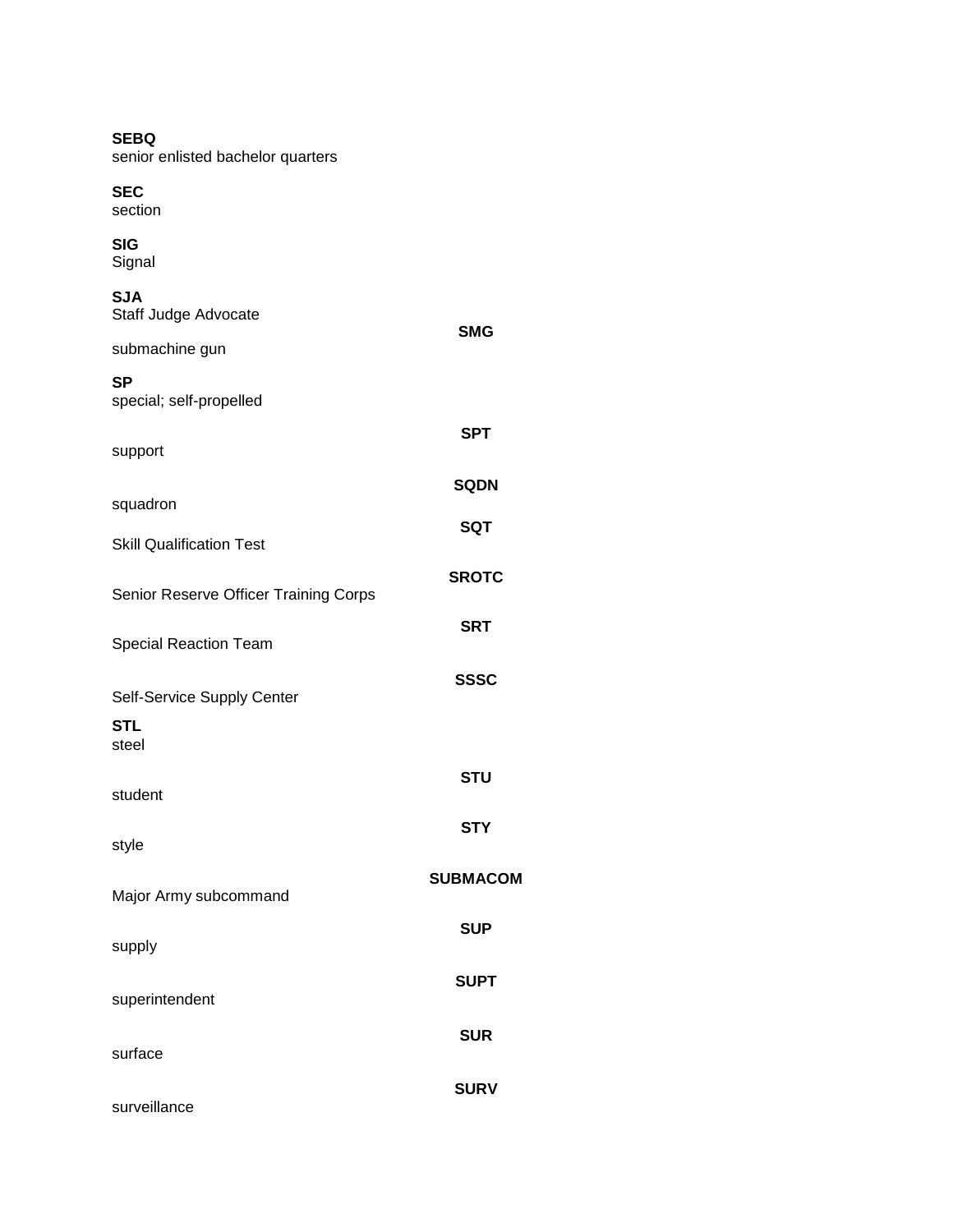# **SVC**

service

# **SYS**

# system

# **SZ**

size

| The Army Authorization Documents System      | <b>TAADS</b>  |
|----------------------------------------------|---------------|
| United States Army Tank-Automotive Command   | <b>TACOM</b>  |
| <b>Training Support Center</b>               | <b>TSC</b>    |
| <b>Training Aids Service Office</b>          | <b>TASO</b>   |
| <b>Transportation Corps</b>                  | <b>TC</b>     |
| Table of Distribution and Allowances         | <b>TDA</b>    |
| temporary duty                               | <b>TDY</b>    |
| technical-technician                         | <b>TECH</b>   |
| telephone                                    | <b>TEL</b>    |
| target                                       | <b>TGT</b>    |
| <b>Troop Issue Subsistence Activity</b>      | <b>TISA</b>   |
| The Judge Advocate General's School, US Army | <b>TJAGSA</b> |
| team                                         | <b>TM</b>     |
|                                              | <b>TMP</b>    |
| transportation motor pool                    | <b>TNG</b>    |
| training                                     |               |
| table of organization and equipment          | <b>TOE</b>    |
| <b>TRNE</b>                                  |               |

trainee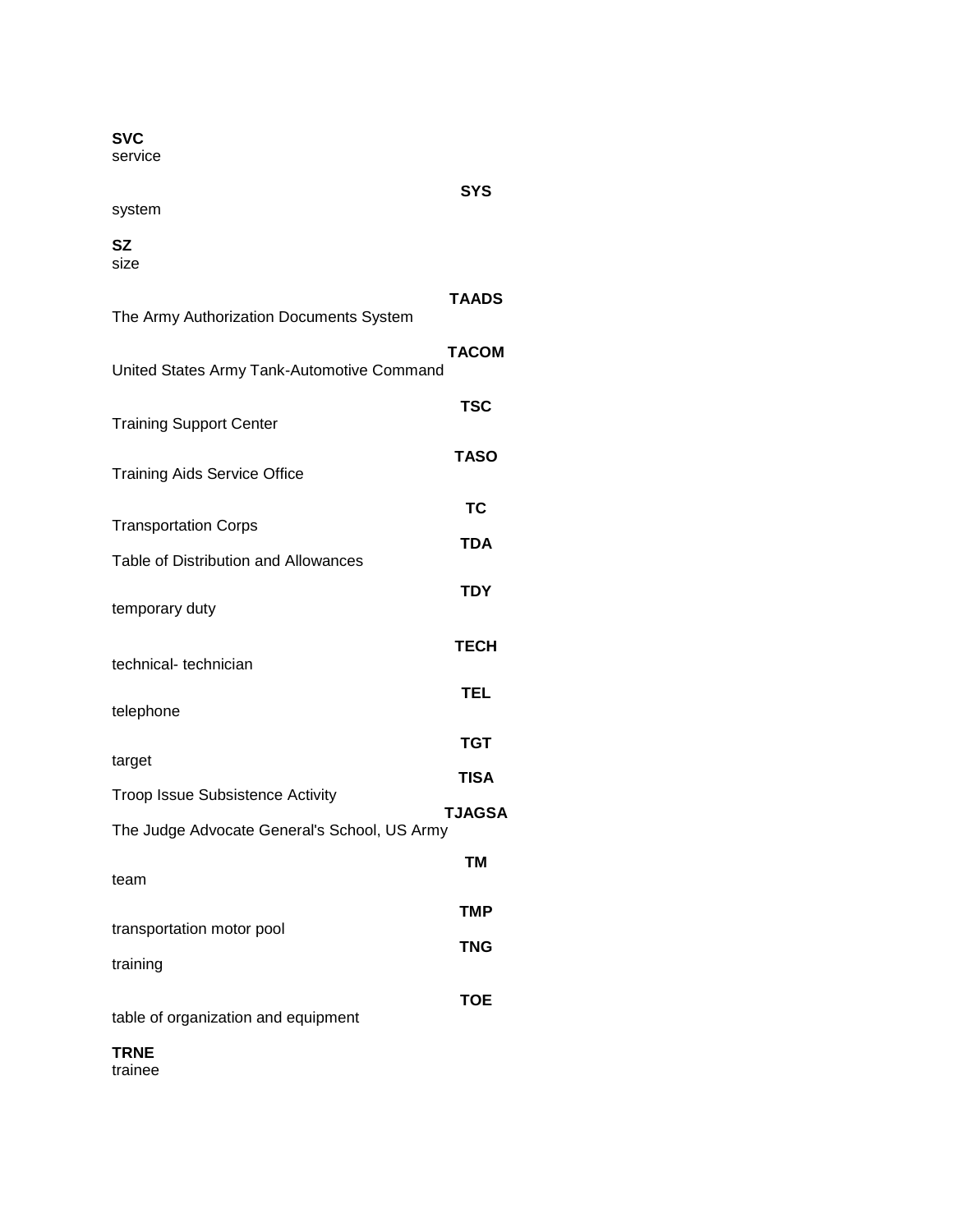| TRP                                                                                                                                            |
|------------------------------------------------------------------------------------------------------------------------------------------------|
| <b>TSC</b>                                                                                                                                     |
| <b>TUSAB</b>                                                                                                                                   |
| <b>TV</b>                                                                                                                                      |
| <b>TY</b>                                                                                                                                      |
| <b>USA</b>                                                                                                                                     |
| <b>USAADS</b>                                                                                                                                  |
| <b>USAARMS</b>                                                                                                                                 |
| <b>USACDEC</b><br>United States Army Combat Developments Experimentation Command                                                               |
| <b>USACIDC</b><br>United States Army Criminal Investigation Command                                                                            |
| <b>USAES</b>                                                                                                                                   |
| <b>USAFAS</b>                                                                                                                                  |
| <b>USAH</b>                                                                                                                                    |
| <b>USAINSCOM</b><br>United States Army Intelligence and Security Command                                                                       |
| <b>USAIS</b>                                                                                                                                   |
| <b>USAISC</b><br>United States Army Information Systems Command                                                                                |
| <b>USAJOTC</b><br>United States Army Joint Operations Training Center                                                                          |
| <b>USAMMA</b><br>United States Army Medical Materiel Agency                                                                                    |
| <b>USAMMCS</b><br>United States Army Missile and Munitions Center and School<br><b>USAMTU</b><br>United States Army Marksmanship Training Unit |
|                                                                                                                                                |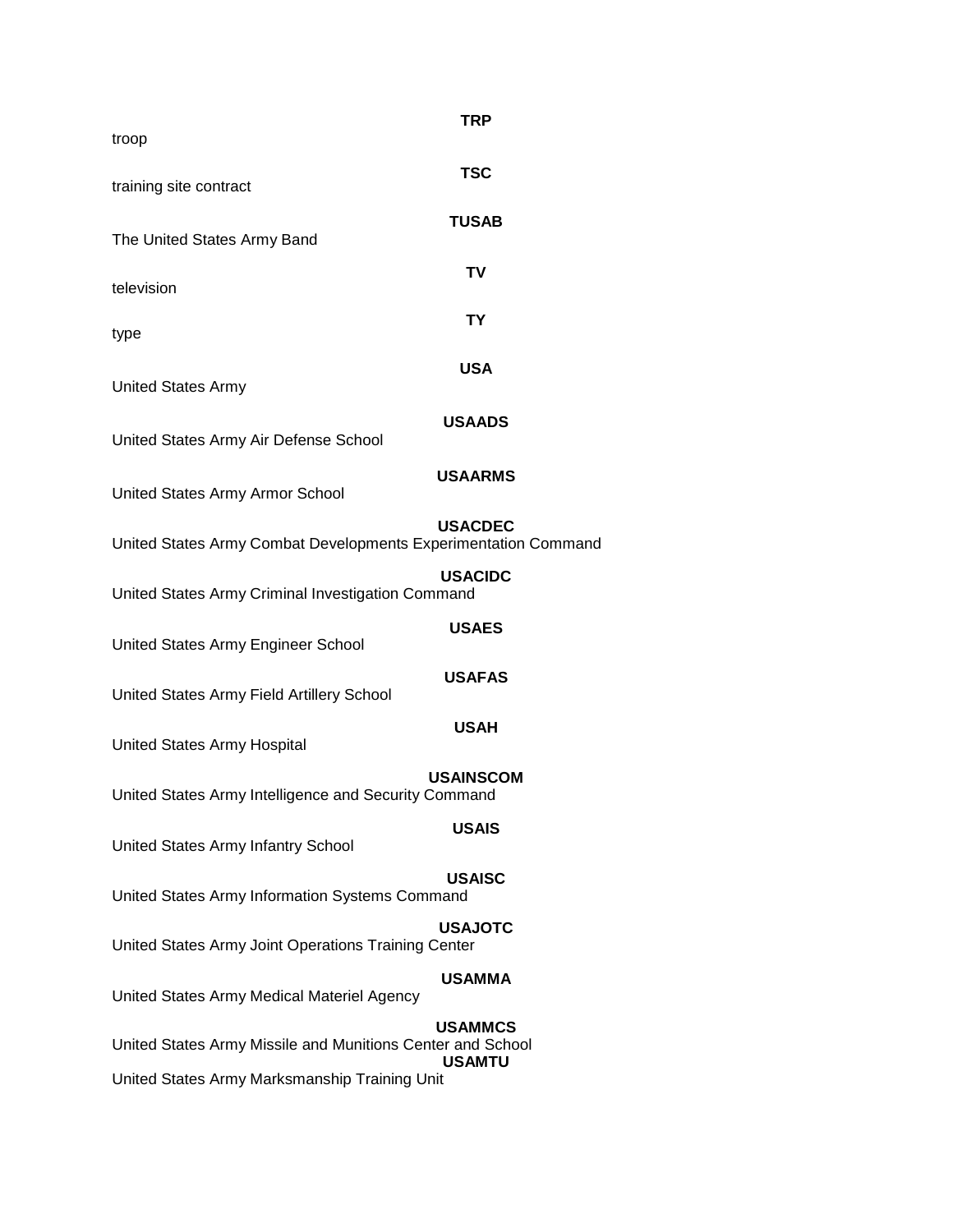| United States Army Quartermaster Center and Fort Lee       | <b>USAQMCENFL</b> |
|------------------------------------------------------------|-------------------|
| <b>United States Army Reserve</b>                          | <b>USAR</b>       |
| United States Army Recruiting Command                      | <b>USAREC</b>     |
| United States Army, Europe                                 | <b>USAREUR</b>    |
| <b>USASCH</b><br>United States Army Support Command Hawaii |                   |
| <b>United States Army Training Center</b>                  | <b>USATC</b>      |
| United States Army Transportation Center and Fort Eustis   | <b>USATCFE</b>    |
| United States disciplinary barracks                        | <b>USDB</b>       |
| United States European Command                             | <b>USEUCOM</b>    |
| United States disciplinary barracks                        | <b>USDB</b>       |
| United States European Command                             | <b>USEUCOM</b>    |
| United States Military Academy                             | <b>USMA</b>       |
| United States Property and Fiscal Officer                  | <b>USPFO</b>      |
| unit training equipment site                               | UTF               |
| utility                                                    | <b>UTIL</b>       |
| vehicle                                                    | VEHL              |
| visiting enlisted quarters                                 | <b>VEQ</b>        |
| vessel                                                     | <b>VES</b>        |

## **VIP**

very important person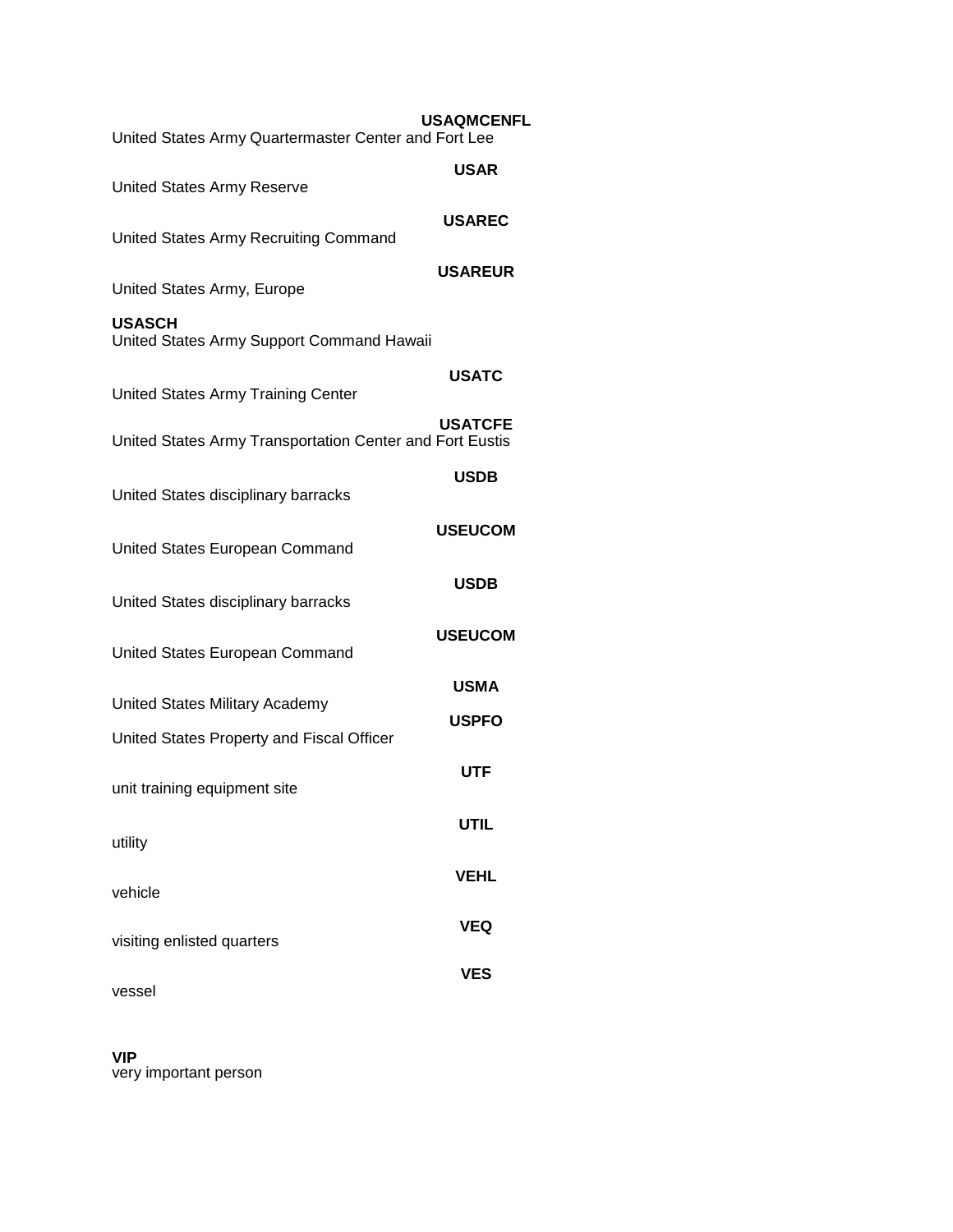| visiting officer quarters             | VOQ          |
|---------------------------------------|--------------|
| when authorized by                    | <b>WAD</b>   |
| when authorized by commanding officer | <b>WABCO</b> |
| warehouse                             | <b>WHS</b>   |
| weapon                                | <b>WPN</b>   |
| with or without                       | <b>W/WO</b>  |

## **Section II Terms**

## **activity room**

A multipurpose space in or convenient to a chapel, which has been provided for religious and fellowship activities related to chapel programs, A small kitchen for preparing light refreshments will normally be part of or convenient to an activity room.

#### **administrative area**

An open plan or closed private office, corridor, conference room, or other area where administrative duties are performed.

#### **Air Delivery System**

An item used alone, or groups of items comprising components of a system, which will perform an air transport or airdrop function.

#### **Airdrop**

An item used alone, or groups of items comprising components of a system, for delivery of personnel or cargo from aircraft in flight:

#### **Air Transport**

An air delivery system used for the internal/ external transport of supplies or equipment by fixed wing or rotary wing aircraft.

#### **Army Commander**

Senior commander of occupation areas, missions, commands, and all other oversea areas' army commander in the continental Unit~ States and the commanding general, US Army Military District of Washington.

## **Army Hospital**

The term is interpreted to include named, unnamed and numbered type hospitals as defined in AR 40-4.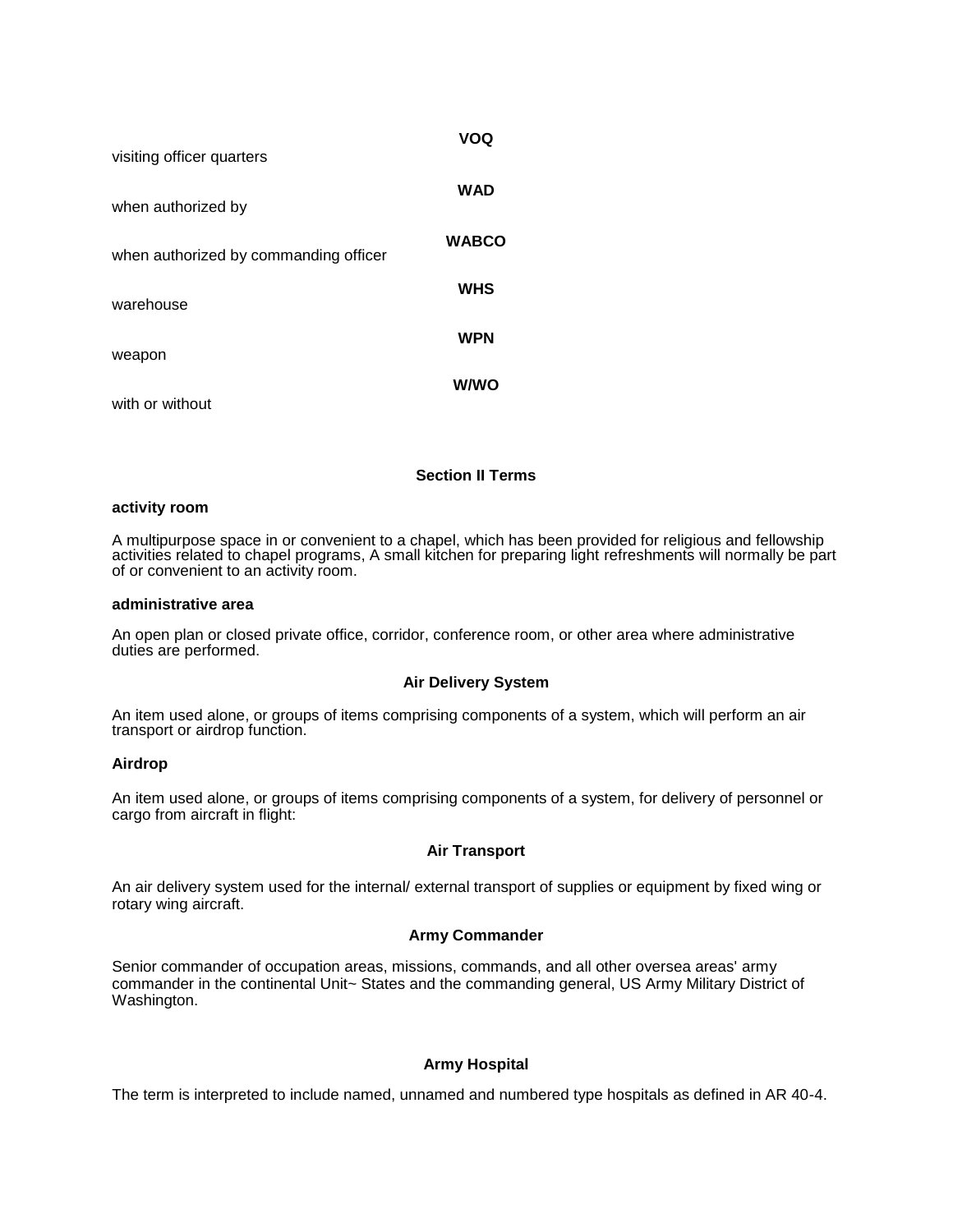#### **assembly room**

An assembly room is the same as an activity room except that it is located in a religious education facility in support of religious education programs.

#### **bachelor enlisted quarters**

Building constructed or designated as personnel quarters for occupancy by enlisted personnel. Includes barracks, trainee facility, and senior enlisted building.

#### **bachelor housing**

All quarters used as bachelor enlisted or bachelor officer quarters, dormitories, and guesthouses.

#### **bachelor officer quarters**

Building constructed or designated as personnel quarters for occupancy by officers/ warrant officers. Includes the standard motel, the high rise, or such other housing to which bachelor officer personnel assigned.

#### **barracks**

See bachelor enlisted quarters.

#### **bedroom/cubicle**

A separate bedroom or partitioned area used as sleeping rooms for one or more individuals but not to exceed four.

#### **chapel**

Any government-owned building on land owned or held under lease or other right of occupancy which was especially designed for use, or intended to be used, by the military community for religious service.

#### **chapel center**

The combination of a chapel and religious education facility.

#### **Commanding Officer**

The commanding general or senior commanding officer of any separate unit. As pertains to Tables 41-52, the commander ŏf post, camp, station, or installătion having júrisdiction over quarters involved. Current regulations or directives assign centralized management of family and bachelor housing furnishings to the installation/activity furnishings management officer.

#### **community dining area**

A dining area used jointly by occupants of more than two bedrooms.

#### **community living room**

A living room or lounge used jointly by occupants of more than two bedrooms.

#### **conference room**

A room designated by the installation or activity commanders to be used for conference, meetings, etc. Furniture in this room should match.

#### **dayroom**

Also see lounge. The term includes dayroom at sites remotely located from parent company, detachment, and similar unit areas, and used by elements thereof. The term is used also interpreted to include facilities which are known by other designations, such as "ready room," "game or recreation room,"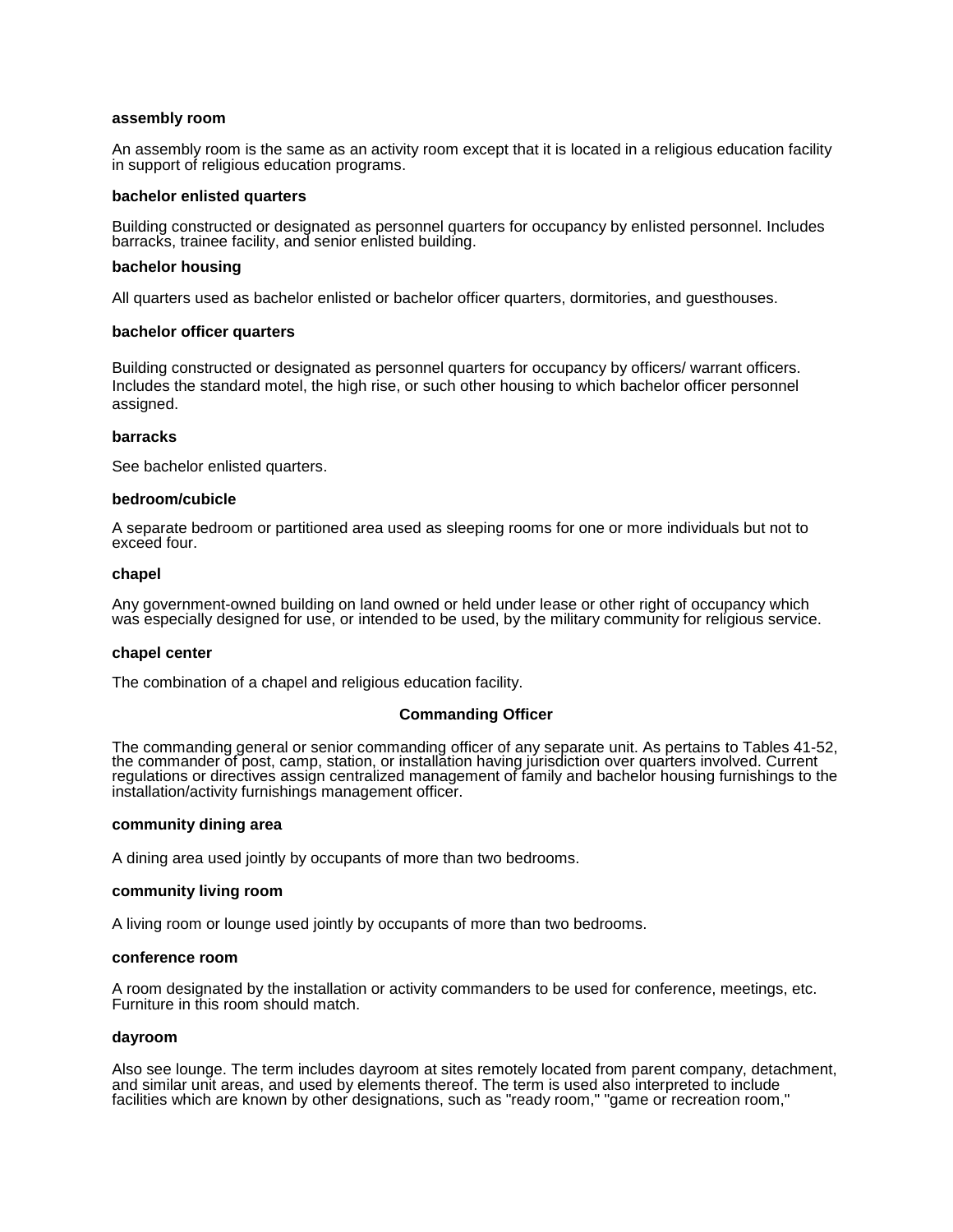"reading study," "date room," "applicant lounge" and "parent/visitor lounge" located at military entrance processing stations and in trainee facilities, comparable facilities used for youth activities in the morale support program, and Alcohol and Drug Abuse Prevention and Control Program (ADAPCP) counseling facilities located on Army installations.

#### **distinguished visitors quarters**

Lodging accommodations established by the installation commander from available visiting officer quarters to meet the housing requirements of distinguished visitors in a TDY status.

#### **guesthouses**

Temporary lodging facility used to provide short term lodging accommodations for occupancy by military personnel, their dependants, and guests for which a cash charge is levied. This includes allowances for overseas transient facilities.

#### **higher office**

Those staff support activities or staff support agencies which exist within the command headquarters below the commander but above the staff organizations, and are either in or outside of the headquarters chain of command.

#### **Installation Commander**

Commander of a designated military location such as post, camp, station, fort, proving ground, Army terminal, or other facility where military activities have been established and where operations are conducted for military purposes. In the ARNG, the adjutant general of each state, District of Columbia, Commonwealth of Puerto Rico, and US Virgin Islands.

#### **in the clear**

The narrative description of the basis of issue.

#### **isolated unit**

The only unit present at a separate military installation and its geographical location or duties of the members of the unit are such as to preclude normal use of morale support program facilities.

#### **joint living room**

A living room used jointly by occupants of two bedrooms.

#### **lounge**

A living room in barracks, bachelor officer quarters, trainee facility, school, office build- ing, etc., including visitor and family lounge.

#### **main lobby**

An entrance lobby in a fixed hospital.

#### **main waiting space**

A large waiting space in outpatient clinics, health clinics, and dental clinics in permanent type buildings.

#### **Major Army Commander**

The commander of a command directly subordinate to, established by authority of, and specifically designated by HQDA. Army component commands of unified and specified commands are Major Army Commands. For the purpose of this CTA, the term also includes the heads of HQDA staff agencies, including the chief, National Guard Bureau.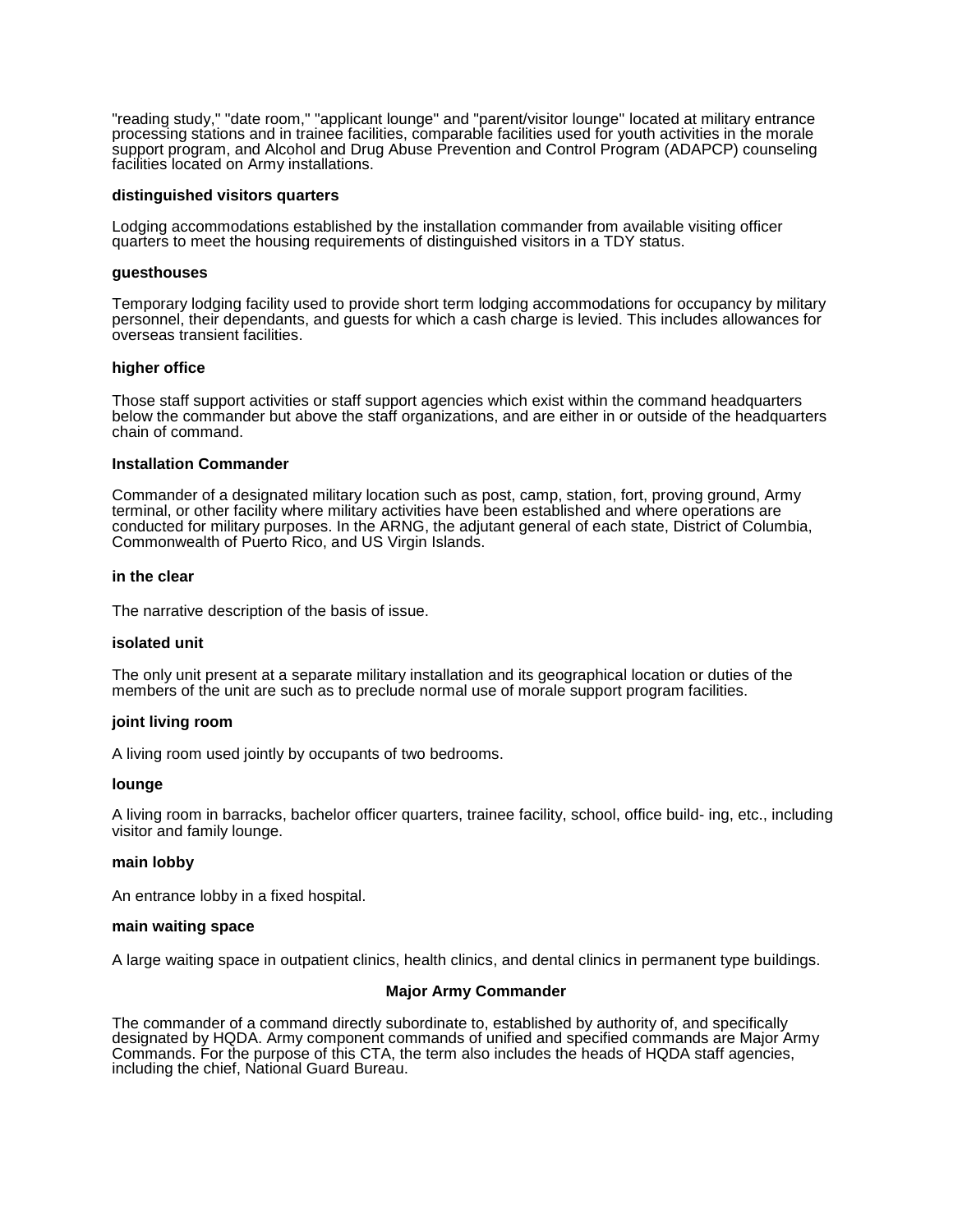## **Major Army Subcommander**

The commander of a command directly subordinate to a Major Army Command, which has been assigned direct line responsibility and authority for a prescribed Army mission, and which has been designated by HDQA as a Major Army Subcommand. For the purpose of this CTA, the term also includes the commander of a HQDA staff sup- port agency, and adjutant general of each state, District of Columbia, Commonwealth of Puerto Rico, and US Virgin Islands.

#### **open bay facility**

A large barracks room which accommodates from 30 to 60 individuals as a sleeping area. **Oversea Department of Defense Sponsored Schools Dormitories** 

Buildings or a portion thereof designated as resident halls for authorized DOD sponsored high school students.

#### **Platoon Bay**

See open bay facility

#### **reception room**

Waiting room, lounge, and outer office (except main lobby and main waiting space) in departments and clinics of medical and dental treatment facilities; other areas where personnel are required to remain while awaiting conference with commanders or officers in charge of activities, such as military entrance processing station; induction station; recruiting station; recruiting district headquarters; Army community service center; civilian personnel reception area.

## **Religious Education Facility**

Any area or space in a building, whether or not physically attached to a chapel, which has been reserved for the purpose of providing formal religious education for military personnel, authorized civilians and dependents. Religious education facilities normally will include classrooms, assembly room, kitchen, administrative areas, storage and support facilities.

#### **religious facilities**

Chapels, chapel centers, religious education facilities and any areas of space in building which are set apart on a regular schedule for religious, moral, and human self-development matters.

#### **senior enlisted bachelor quarters**

Buildings or a portion of a barracks designated for occupancy by enlisted personnel in grades E5 through E9.

## **separate room/cubicle**

A room in a barracks or senior enlisted bachelor quarters designed for occupancy by one to four individuals.

#### **state**

As used in this CTA, the term includes the fifty states of the United States, the District of Columbia, the Commonwealth of Puerto Rico, and the US Virgin Islands.

#### **trainee facility**